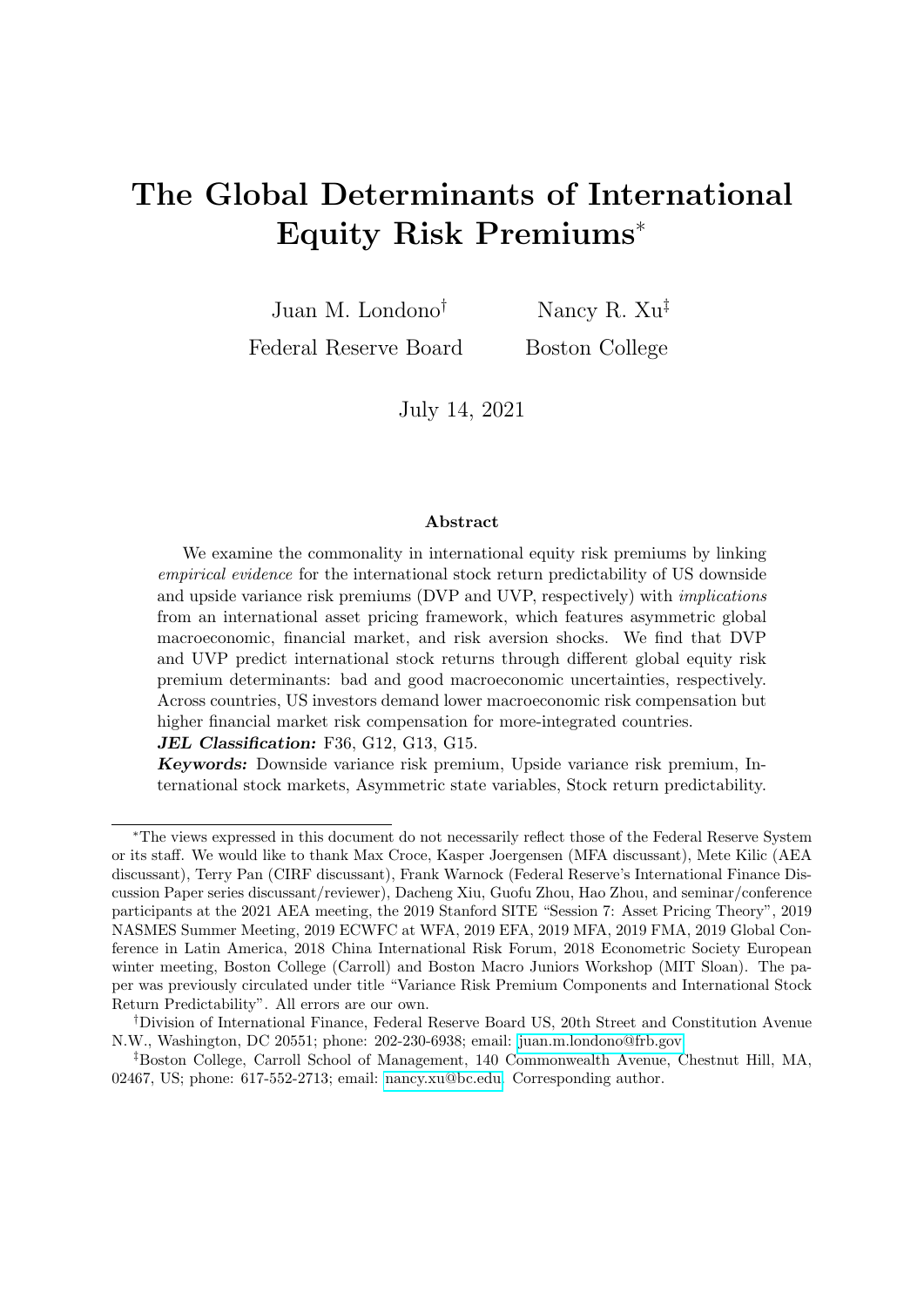## 1. Introduction

Contributing to the extensive discussions on how global shocks transmit across international equity markets (see, for instance, Colacito, Croce, Gavazzoni, and Ready (2018)), we propose a new approach to examine which, and to what extent, common risk variables drive equity risk premiums across countries at short (within-one-year) horizons. The main intuition of our analysis is that international stock return predictability should be driven by fundamental determinants that are common to both the global predictors and the global equity risk premium. An asset pricing framework with the perspective of a US (global) investor should help motivate these common determinants and infer their relative importance in driving global equity risk compensations at various horizons. In this paper, we formalize this intuition by linking novel *empirical evidence* for the international stock return predictability of US downside and upside variance risk premiums with implications from a parsimonious no-arbitrage asset pricing framework featuring time-varying and asymmetric economic uncertainty, risk aversion, and financial uncertainty in the form of illiquidity.

We find that 70-80% of the dynamics of the global equity risk premium for horizons under seven months may be driven by US economic uncertainty, while US risk aversion and financial uncertainty may matter more for longer horizons. Both good and bad US economic uncertainties contribute positively to the global equity risk premium, with the latter becoming dominant after 4 months. The global equity risk premium exhibits countercyclical dynamics and a downward-sloping term structure particularly during downturns. Our approach also allows us to study cross-country variations in global risk compensations. We find that US investors demand a lower global economic risk compensation but a higher financial risk compensation for more globally integrated countries.

For our empirical evidence, we consider the US variance risk premium's downside and upside components (DVP and UVP, respectively) as our two main global predictors, aiming to maximally infer information about short-horizon global equity risk compensations in light of the recent evidence in Kilic and Shaliastovich (2019), Bollerslev, Marrone, Xu, and Zhou (2014), and Feunou, Jahan-Parvar, and Okou (2017). We calculate DVP and UVP as the difference between the risk-neutral and physical expectations of onemonth-ahead stock return variance, conditional on whether the one-month-ahead stock price is below (bad states) or above (good states) the current stock price, respectively. We approximate the risk-neutral expectation of the downside (upside) stock return variance using puts (calls) on the S&P 500 index at different strikes and maturities, and we obtain the physical expectation of the downside (upside) stock return variation using the best forecast of the downside (upside) realized variance given a set of forecasting models. Our sample spans from April 1991 to December 2019. We find that DVP and UVP be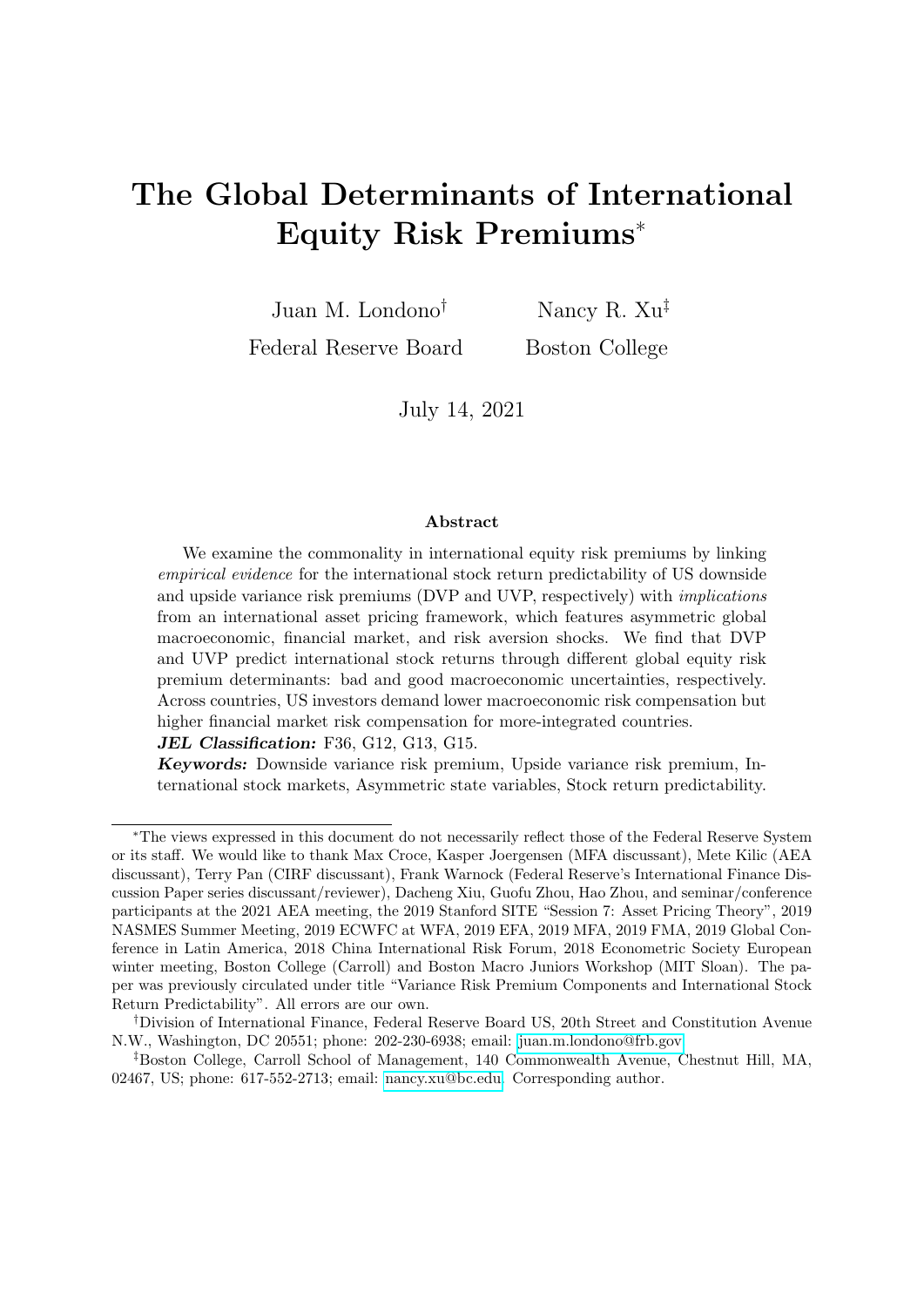have quite differently. The total VP and its downside component are highly correlated, significantly positive, and countercyclical with large positive spikes around key episodes of market stress and economic turmoil. In contrast, UVP is positive but smaller in magnitude, less persistent, and procyclical with occasional negative spikes, some of which coincide with major positive DVP spikes.

We then examine the predictive power of DVP and UVP for the excess returns of 22 countries' headline stock indexes expressed in US dollars. Considering both pooled and country-level predictive frameworks, we find evidence that decomposing the US VP into its asymmetric components yields gains in predicting international stock returns. In addition, the predictability patterns of DVP and UVP are considerably different along several dimensions. The international stock return predictability is mainly explained by UVP at very short horizons and by DVP at horizons between four and seven months. The predictive power of DVP follows a hump-shaped pattern peaking at mid four- to seven-month horizons, while that of UVP follows a decreasing pattern after peaking at the one-month horizon.

The second part of the paper formalizes the main intuition of our exercise using minimal structural assumptions, therefore allowing the data to speak for themselves. We first motivate potential economic determinants of both US VP(s) and international equity risk premiums in a conceptual framework. Given the empirical focus and the US investor perspective of this paper, we write down a flexible US log pricing kernel that is sensitive to changes in macroeconomic conditions, investor risk aversion, and stock market illiquidity. These reduced-form kernel state variables and shocks can be motivated from both the consumption-based and intermediary-based asset pricing literature linking equity and variance risk premiums. For instance, the interplay between macroeconomic uncertainty and investors' attitudes toward risk plays a prominent role in the variance premium literature (rare disaster models in, e.g., Gabaix (2012), long-run risk models in, e.g., Bollerslev, Tauchen, and Zhou (2009), models with habit formation and bad environment-good environment dynamics, as in Bekaert and Engstrom (2017), and models with time-varying fear in, e.g., Drechsler (2013)). Fan, Imerman, and Dai (2016) propose an intermediary-based explanation for the dynamics of the variance risk premium. We construct parsimonious state variable processes with VAR and composite heteroskedastic gamma shock assumptions in order to flexibly describe the tail behaviors of our key state variables. Finally, to model the transmission of global/US shocks to other countries, we allow for country cash flow growths to be exposed to common (US) state variables and shocks.

The model solution has two relevant implications for our research objective. First, both the dynamics of US VP (and its components) and the global compensation part of international equity risk premiums should be driven by the second moments of kernel shocks. Second, this commonality implies the various excess return predictability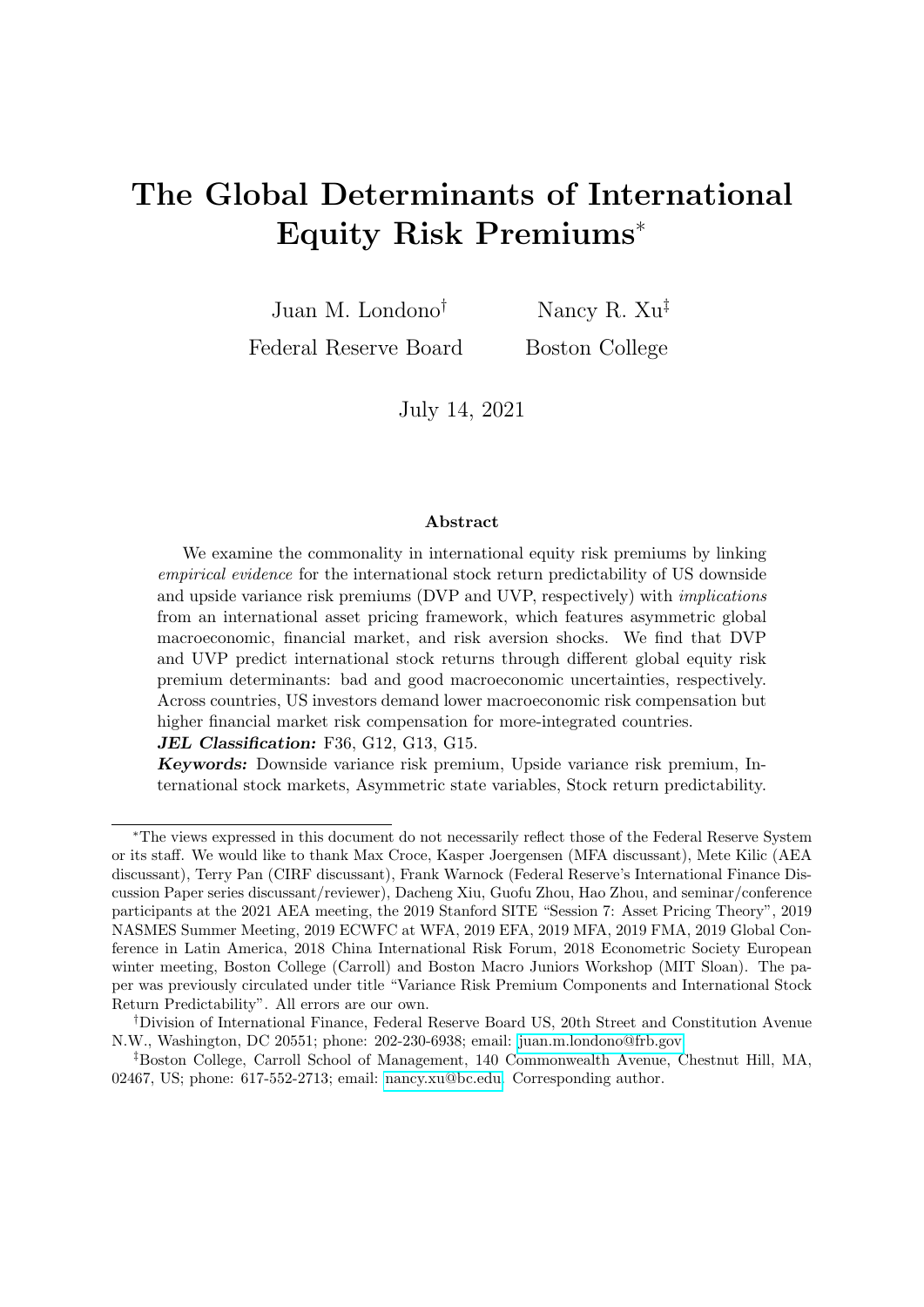channels. When confronted with the data, our model allows us to identify the relative importance of these common risk premium state variables in DVP and UVP and in international equity risk premiums at various horizons, which is the main contribution of the paper.

We first find that 62% of the DVP variability is explained by risk aversion and 30% by bad economic uncertainty. Under volatile economic conditions, DVP becomes more sensitive to high market illiquidity uncertainty. UVP, on the other hand, increases with the procyclical good economic uncertainty through the hedging demand of upside risk, as well as countercyclical state variables, such as risk aversion and illiquidity uncertainty, through the general hedging demand for variance risk. These two channels counteract, resulting in the relatively less persistent and smaller UVP than DVP.

We then identify the relative importance of common economic determinants in international equity risk premiums using the economic interpretations of the VP components and their international stock return predictive coefficients. We utilize the whole crosssection of country-level predictive coefficients. To avoid heavy parameterization, we use two integration measures to describe the cross-country differences in the predictive coefficients: economic integration, proxied by the ratio of total imports and exports to GDP, and financial integration, proxied by the ratio of total asset and liability holdings from one country to the rest of the world to GDP.

For our global-level inferences, which can be related to the panel-data predictive regression results, we calibrate a country with a median level of economic and financial integration. We find that global equity risk premium's sensitivities to the common risk premium determinants change over the horizon. Both good and bad US economic uncertainties contribute positively to the global equity risk premium, which is consistent with the domestic (US) implications from Segal, Shaliastovich, and Yaron (2015). Together, US economic uncertainties explain 70-80% of the global risk premium variability at horizons under seven months, with the bad uncertainty dominating after four months. Risk aversion and illiquidity uncertainty, on the other hand, have a stable and positive impact for all horizons, with one SD increase leading to a two to three annualized percent increase in the average country's equity risk premium. Consistently, a Jackknife exercise shows that DVP predicts international stock excess returns mostly through their common determinant, bad economic uncertainty, while the good economic uncertainty channel is potentially crucial for explaining the pattern of the international predictability of UVP.

Finally, we complement our global-level inference by examining whether global investors demand different global risk compensations for holding assets in countries with different integration levels, which relates to our country-level predictive regression results. We find that, for countries with higher integration (especially financial integration), global investors demand lower global macro risk compensation but higher global financial risk compensation. The former result is potentially consistent with the international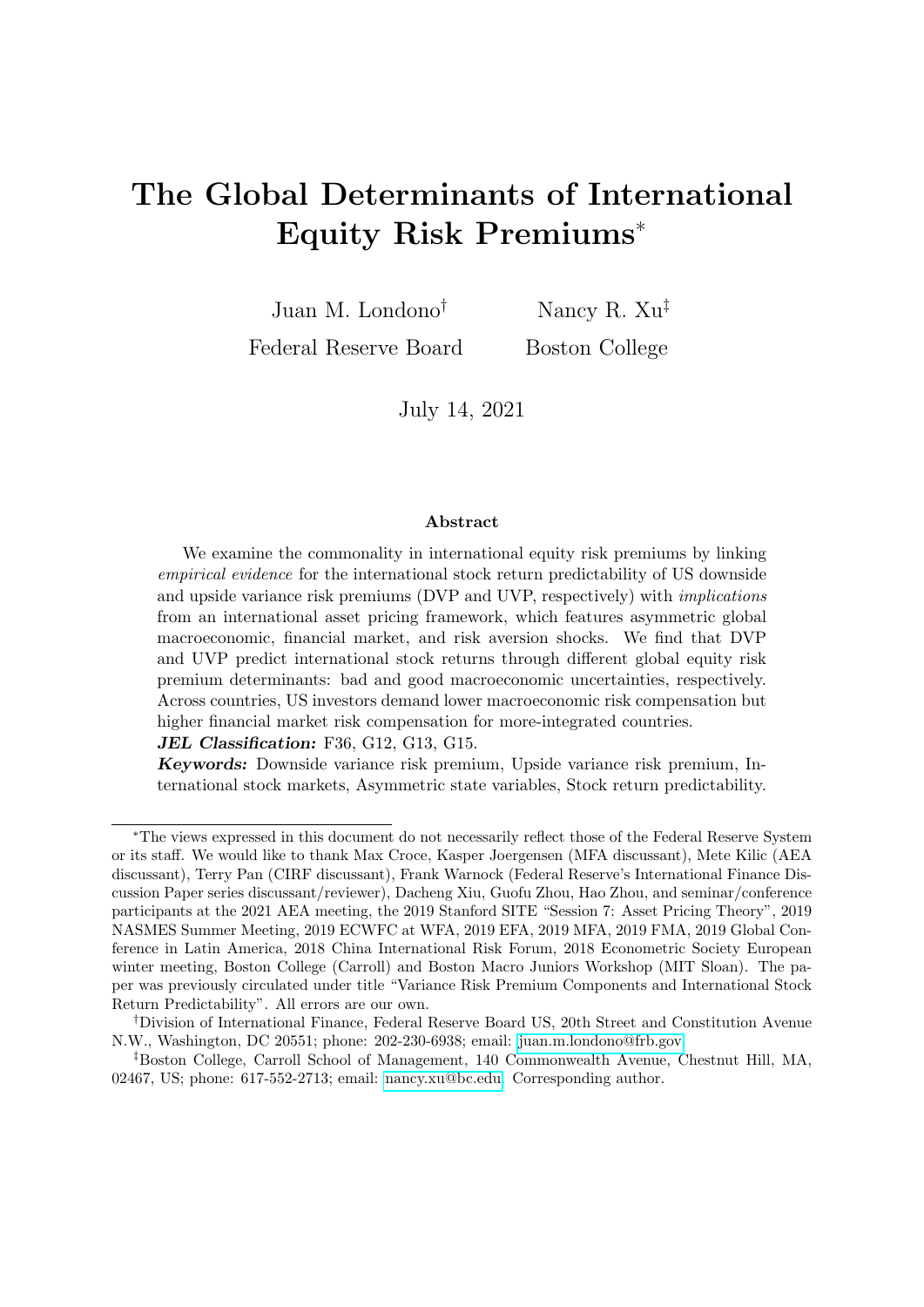risk sharing intuition given a lower cost of capital, greater firm and fundamental investment opportunities, and higher potential growth (Bekaert and Harvey (2003); Carrieri, Errunza, and Hogan (2007)); the latter result is likely due to the increasing chance of higher systemic risk exposure that cannot be diversified away.

#### Our research contributes to several strands of the literature:

First, our exploration of the global determinants of international equity risk premiums contributes to the ongoing discussion of how global shocks matter and transmit across international equity markets (see, e.g., Colacito, Croce, Gavazzoni, and Ready (2018); Bonciani and Ricci (2020); Bekaert, Hoerova, and Xu (2020); Avdjiev, Gambacorta, Goldberg, and Schiaffi (2020); Aldasoro, Avdjiev, Borio, and Disyatat (2020); Xu (2019)). Different from existing research, our framework exploits empirical evidence from international stock return predictability, which allows us to look at global risk compensations using cross-sectional information at various horizons.

Our research contributes to the literature on understanding and estimating the dynamics of equity risk premiums, including using asset pricing models, as in Croce, Lettau, and Ludvigson (2015), Stathopoulos (2017), Martin (2017) and Bekaert, Engstrom, and Xu (forthcoming); surveys, as in Graham and Harvey (2005); and novel data sets such as dividend futures and dividend strips, as in Van Binsbergen, Brandt, and Koijen (2012) and Van Binsbergen, Hueskes, Koijen, and Vrugt (2013). Our model estimation strategy highlights two innovations. First, in an asset pricing framework, both US VP and international equity risk premiums should be driven by common risk premium state variables. Empirically, we observe their covariance relationship (i.e., predictability results) and the dynamics of the VP components. By predetermining the loadings of the VP components on these premium state variables, the loadings of international equity premiums hence become the only unknowns in the estimation. Second, considering multiple predictors and multiple countries in a unified framework provides more information in the estimation.

Considering the US VP and its asymmetric components as our main global predictors also contributes to the literature on international stock return predictability. Broadly, we add to a branch of the literature that investigates the predictive power of US financial variables for international stock returns (see Rapach, Strauss, and Zhou (2013) and papers cited therein). More specifically, we add to the literature documenting the robust predictability of the US VP for international stock returns (Londono (2015) and Bollerslev, Marrone, Xu, and Zhou (2014)). A more recent strand of the VP predictability literature finds that compensations for bearing stock return variations associated with good and bad states are potentially different and that acknowledging for asymmetry in the variance risk premium significantly increases its stock return predictability. This literature has focused only on the predictability for US stock returns (Kilic and Shaliastovich (2019) and Feunou, Jahan-Parvar, and Okou (2017)). Given our goal to improve our understanding of global equity risk compensations through predictive coefficients, we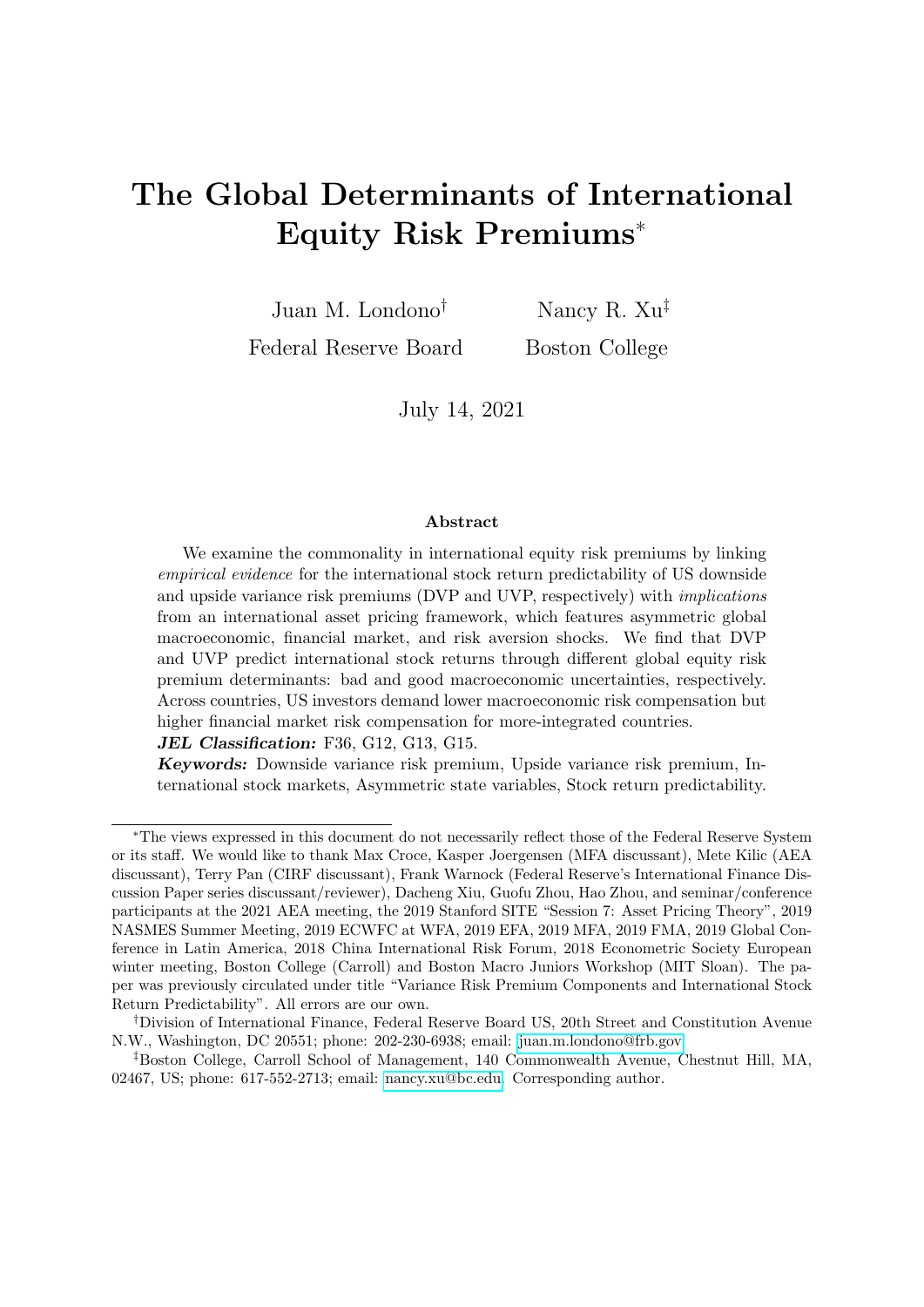contribute to this strand of the literature by showing that decomposing the US variance risk premium into its downside and upside components also yields higher predictability for international stock returns.

Finally, while we are agnostic about the exact global transmission channels (e.g., central banks, firms, households) of risk premium state variables, our cross-country calibration suggests that US/global investors may demand more (less) financial market risk compensation (macroeconomic risk compensation) from countries with higher integration, shedding light on the non-trivial asset pricing implications of globalization (see, e.g., Kose, Prasad, Rogoff, and Wei (2009); Rapach, Strauss, and Zhou (2013); and Bekaert, Harvey, Kiguel, and Wang (2016)).

The remainder of the paper is organized as follows. Section 2 provides the empirical evidence for the dynamics and international stock return predictability of US downside and upside variance risk premiums. In Section 3, we propose a conceptual framework and discuss our core estimation strategy. Bringing the model solution to the empirical evidence, Section 4 presents the estimation results for common risk premium determinants, and Section 5 discusses the relative importance of these economic determinants in international equity risk premiums. Concluding remarks are included in Section 6.

## 2. Empirical Evidence

In this section, we explore the commonality in short-term international equity risk premiums by examining the predictive power of the US variance risk premium (VP) and its downside and upside components for international stock excess returns for horizons between one and twelve months. In the first part of the section, we construct and discuss the dynamic properties of the downside and upside components of the US VP; then, we examine their predictive power for international stock excess returns.

### 2.1. Definitions

We follow the notation in Bollerslev, Tauchen, and Zhou (2009) and define the total one-month-ahead VP as the difference between the risk-neutral  $(Q)$  and the physical  $(P)$ expectations of the total variance of one-month-ahead stock returns,

$$
VP_{t:t+1} = V_t^Q(r_{t+1}) \t V_t^P(r_{t+1}), \t\t(1)
$$

where  $r_{t+1}$  denotes the log stock return between months t and  $t + 1$ . We decompose VP into its downside and upside components, which we label DVP and UVP, respectively. These components allow us to disentangle the compensations for bearing downside and upside variance risks. The general expression for this decomposition is as follows:

$$
VP_{t:t+1} = \underbrace{V_t^Q(r_{t+1}1_{<0})}^{P}(r_{t+1}1_{<0}) + \underbrace{V_t^Q(r_{t+1}1_{>0})}^{P}(r_{t+1}1_{>0})}^{V_t^P}(r_{t+1}1_{>0})
$$
\n<sup>(2)</sup>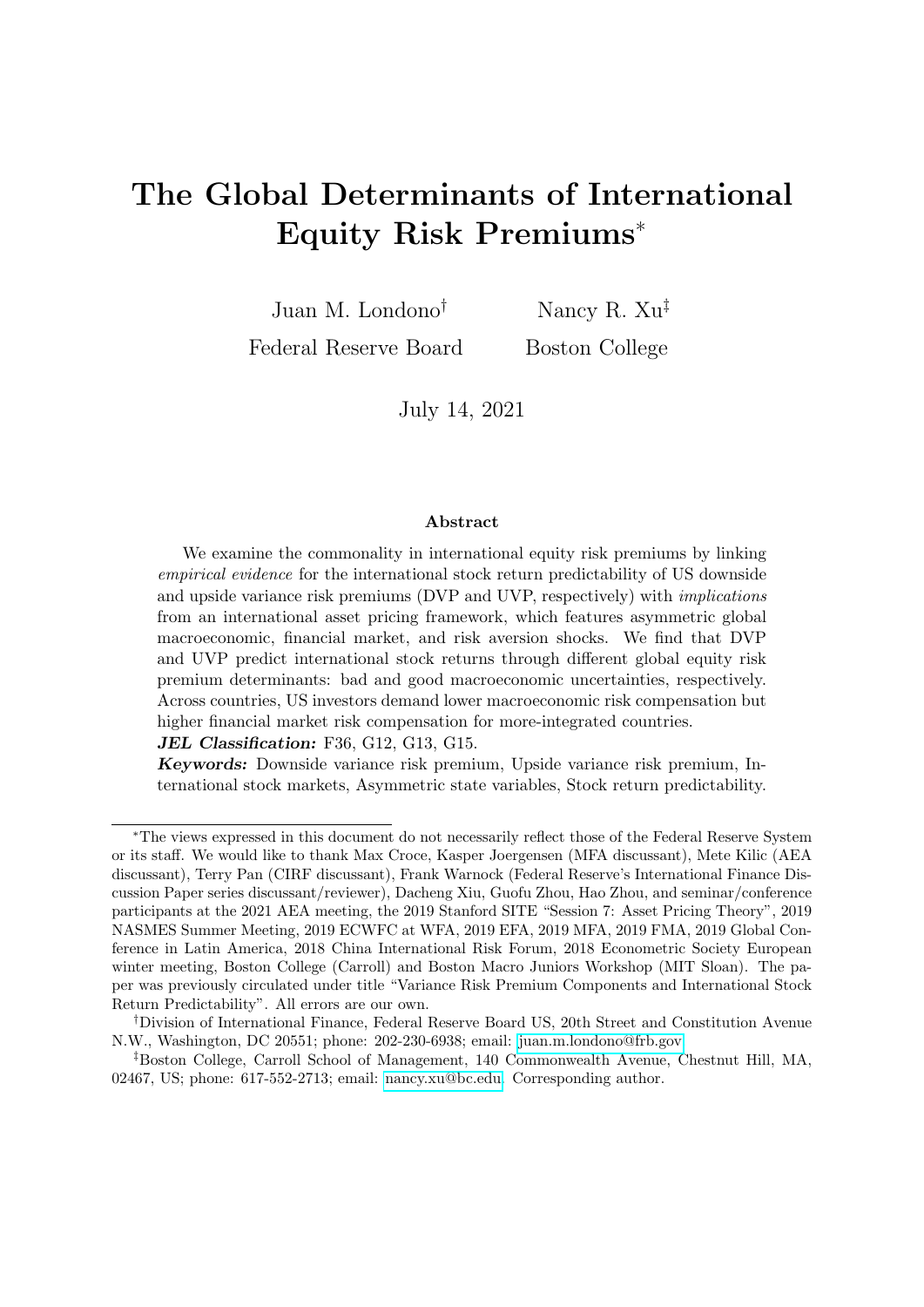where  $1_{\leq 0}$  ( $1_{\geq 0}$ ) is a dummy equal to 1 when the one-month-ahead return is below (above) 0 (see Feunou, Jahan-Parvar, and Okou (2017); Kilic and Shaliastovich (2019); and Held, Kapraun, Omachel, and Thimme (2020)).

We estimate the risk-neutral and physical components of DVP and UVP separately. The risk-neutral components of DVP and UVP are extracted from option prices (see, for instance, Britten-Jones and Neuberger (2000); Andersen and Bondarenko (2009)) using the option-implied downside and upside variances, respectively, as follows:

$$
iv_{t,t+1}^{D} = \left(\int_{0}^{S_{t}} \frac{2(1 + log(S_{t}/K)}{K^{2}} P(t+1, K) dK\right)^{2},
$$
  
\n
$$
iv_{t,t+1}^{U} = \left(\int_{S_{t}}^{1} \frac{2(1 - log(K/S_{t})}{K^{2}} C(t+1, K) dK\right)^{2},
$$
\n(3)

where  $S_t$  is the current stock index price and  $P(K)$   $(C(K))$  is the price of a put (call) with strike  $K$  and a one-month maturity. Intuitively, the option-implied downside (upside) variance is identified by put (call) options that pay off when the return realization is negative (positive). Next, we approximate the physical components of DVP and UVP using the expected values of one-month-ahead downside and upside realized variances, respectively. Intuitively, we separate the return variability due to intradaily negative and positive price movements, and the realized semivariances are obtained as follows:

$$
rv_{t+1}^D = \sum_{r=1}^N r^2 1_{r_r < 0},
$$
\n
$$
rv_{t+1}^U = \sum_{r=1}^N r^2 1_{r_r > 0},
$$
\n
$$
(4)
$$

where r represents the instantaneous return calculated using stock prices sampled at intradaily frequencies between months t and  $t + 1$  and N is the total number of highfrequency return observations within the month. The physical expectations of downside and upside realized variances are obtained using linear projections, as follows:

$$
E_t(rv'_{t+1}) = \hat{\alpha}^t + \hat{\mathbf{X}}_t^t,\tag{5}
$$

where  $i = D$  or U for downside and upside, respectively, and  $X_t^i$  is a chosen set of predictors observable at time t. We allow  $X_t^i$  to be different in predicting downside and upside realized variances. Therefore, DVP and UVP are obtained, respectively, as follows:

$$
vp_{t,t+1}^D = iv_{t,t+1}^D \t E_t(rv_{t+1}^D),
$$
  
\n
$$
vp_{t,t+1}^U = iv_{t,t+1}^U \t E_t(rv_{t+1}^U).
$$
\n(6)

### 2.2. The dynamics of variance risk premiums

We use daily prices for options on the S&P 500 index at different strikes and maturities (source: OptionMetrics) to obtain the risk-neutral components of DVP and UVP,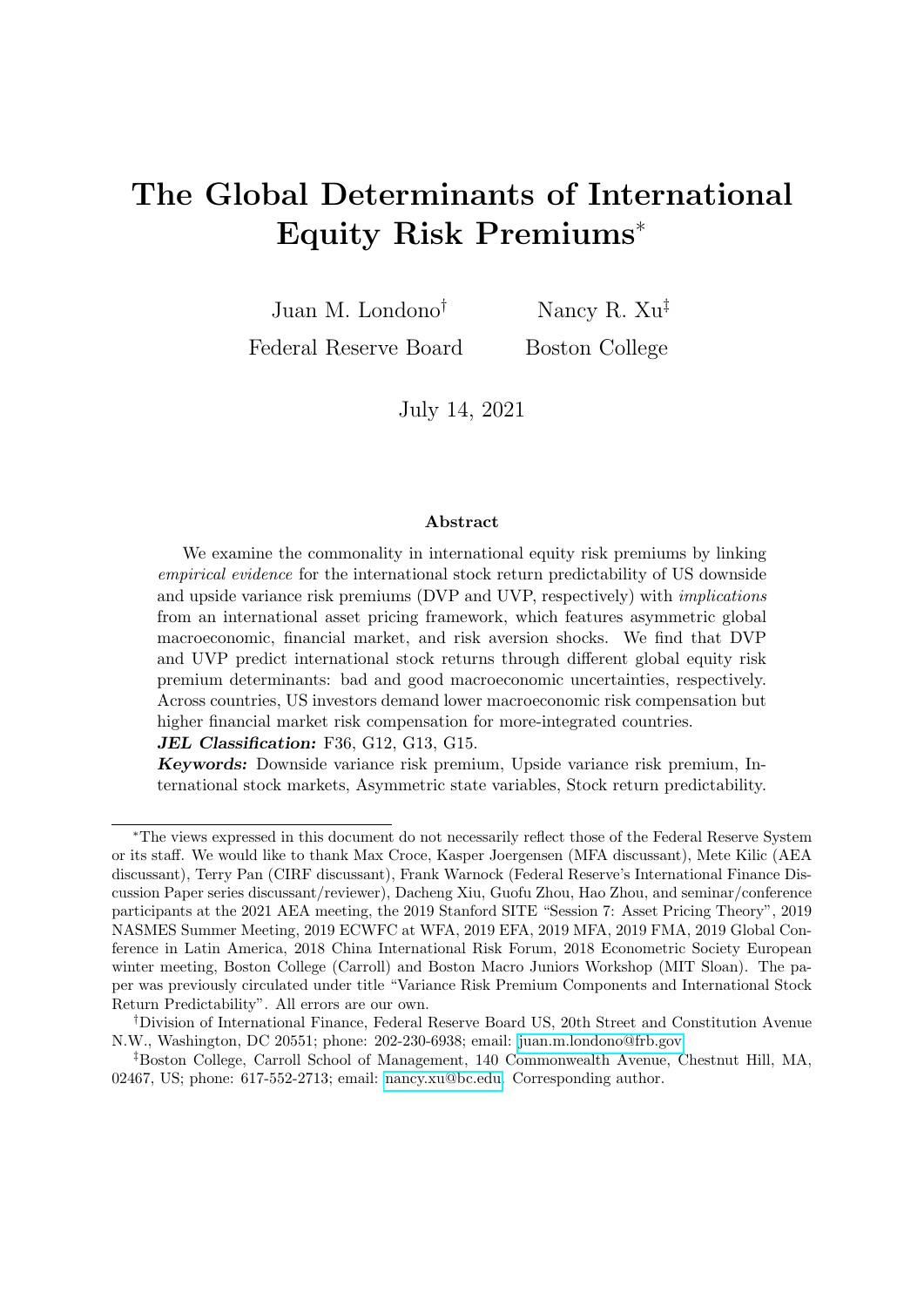and we use intradaily prices sampled every 15 minutes for this stock index (source: TICK-DATA) to obtain the realized semivariances. Our sample period runs between April 1991 and December 2019.

While the literature has examined various models for predicting the total realized variance (see Bekaert and Hoerova (2014) for a thorough discussion), there is limited research on predicting the downside and upside realized variances. Table 1 explores five forecast specifications of one-month-ahead realized semivariances using the regression framework in Equation (5). The specification in measure (1) assumes that realized semivariances follow a Martingale process (see also Kilic and Shaliastovich (2019)), while measures (2) to (5) consider various combinations of predictors including past realized variance and semivariances calculated at various horizons. Both the simple AR(1) and the heterogeneous autoregressive (HAR) framework using the past monthly  $(rv^i_{t-1m;t})$ , weekly  $(rv_t^i_{5d;t})$ , and daily  $(rv_{t-1d;t}^i)$  realized semivariances significantly improve the goodness of fit for both downside and upside realized variances, with respect to the Martingale specification.<sup>1</sup> In column  $(5)$ , we include downside and upside option-implied variances, respectively. This last specification yields the best predictive performance for both downside and upside realized semivariances. Therefore, we use measure (5) to estimate the downside and upside expected physical variances.

With the risk-neutral and physical expected variance estimates, we obtain DVP and UVP as in Equation (6). The sum of the two VP components yields the total VP. In the remainder of the paper, we use the end-of-month estimates as our benchmark DVP and UVP measures.

We find that our benchmark monthly DVP and UVP measures differ in their unconditional and time-series properties. First, from Table 2, the option-implied downside variance is, on average, higher than the expected downside realized variance, yielding a positive DVP with an average of 15.97 squared percent The positive nature of DVP holds for all other measures considered and is consistent with the evidence in the existing literature. DVP is prone to large positive realizations, including the large spike during the 2007-2008 financial crisis, as shown in Figure 1. UVP is also, on average, significantly different from zero but is considerably smaller than the average DVP (1.27 versus 15.98, respectively). As shown in Figure 1, UVP displays negative spikes in a few episodes. For instance, UVP reached -35.48 squared percent during the Lehman Brothers aftermath, which is almost 11 standard deviations away from its historical average.

Second, we find that the total VP comoves closer to DVP than to UVP. Panel C of Table 2 shows that the correlation between VP and DVP using our chosen model is

<sup>&</sup>lt;sup>1</sup>This HAR framework for realized semivariances extends Corsi (2009), who focuses on forecasting the total realized variance. Feunou, Jahan-Parvar, and Okou (2017) also consider the HAR framework to approximate the expectations of downside and upside realized variances. However, they do not report the coefficients associated with the HAR components or the fit of the model, and they conclude that the results for the HAR specification are qualitatively similar to those for the Martingale specification.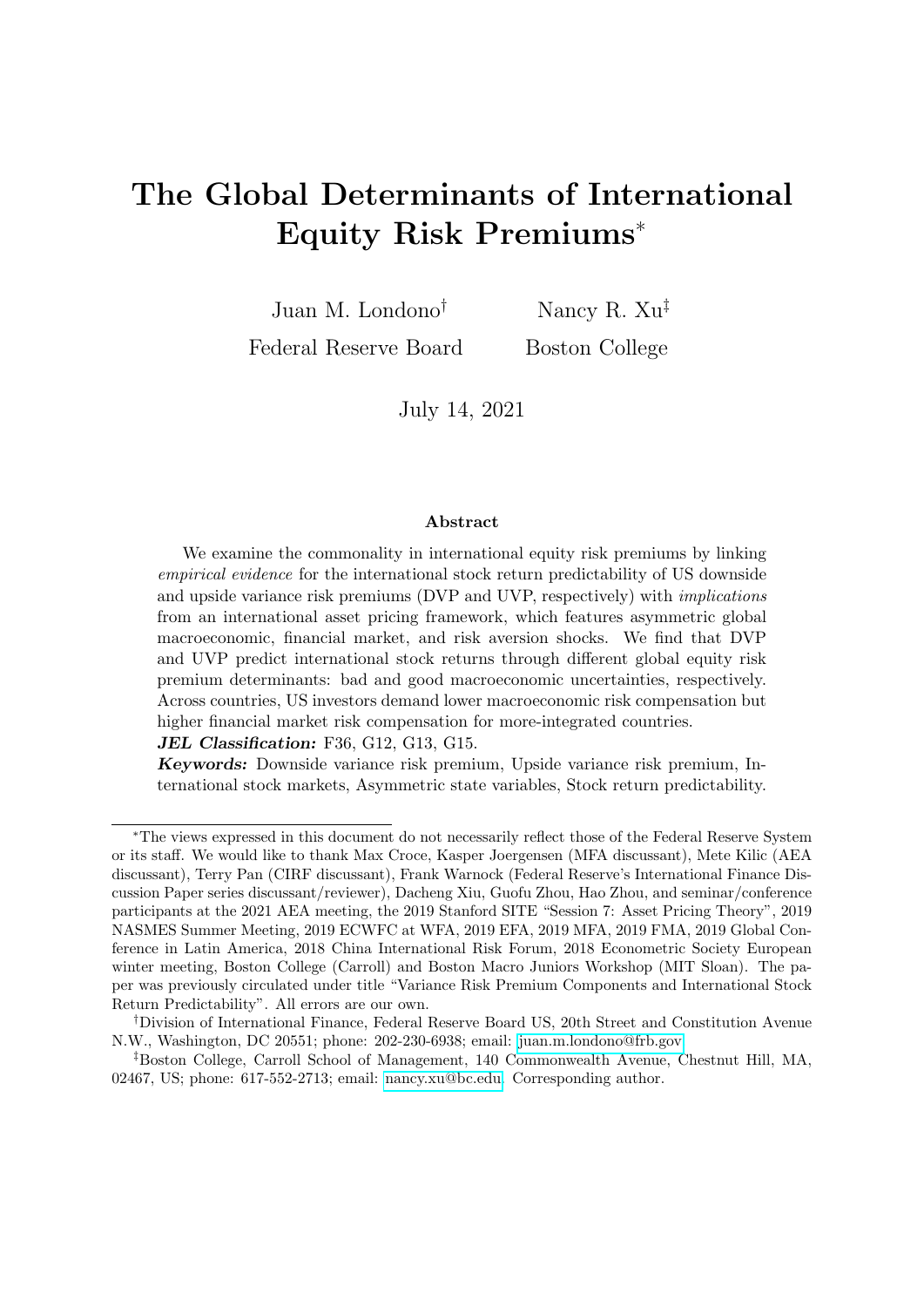0.97, while that between UVP and VP is 0.26. Moreover, our DVP and UVP measures are statistically uncorrelated.2

Third, DVP exhibits a negative correlation with the monthly US industrial production growth ( $\rho = -0.29$ ); in contrast, UVP is positively correlated with the growth rate  $(\rho = 0.17)$ , suggesting weakly procyclical dynamics. Both correlations are statistically significant at the 1% confidence level.

Finally, UVP is more transitory than DVP. The AR(1) coefficient of our DVP measure is 0.80, whereas that of our UVP measure is only 0.22. These four empirical facts are robust across alternative measures. Taken together, our findings suggest that investors, in general, demand much higher compensations for downside shock exposures than for upside shock exposures, although both shocks lead to increases in total variance. On average, investors dislike risks emanating from both tails. However, compensations demanded for bearing downside and upside variance risks have different dynamics, in terms of their persistence and their relation with current economic conditions.

The properties of our VP measures are similar to those reported in the literature.<sup>3</sup> The dynamics of UVP vary slightly among the existing papers. In particular, the UVP measure in Kilic and Shaliastovich (2019) exhibits major negative spikes (given our definition of VP, as they define VP as the difference between the physical and the risk-neutral expectations) during episodes of financial turmoil. This behavior is likely due to the Martingale assumption when obtaining the physical expectation; that is, according to Bekaert and Hoerova (2014), realized variance is likely to be high during financial turmoil, which does not necessarily imply that the expectation of stock market variance continues to be this high in the near future.<sup>4</sup> However, as we discuss later in Section 2.3, the shortterm predictability of UVP and DVP for international excess stock returns is robust to considering alternative VP measures, including the Martingale measure.

### 2.3. International stock return predictability

We now examine the international stock return predictability patterns of US DVP and UVP at the global level and at the country level. We take the perspective of a global investor whose asset values are denominated in US dollars. We consider US dollar excess returns of 22 countries' headline stock market indexes covering North America, Asia, and Europe. Log market returns are obtained from their total return indices (source:

 $2$ Table A2 in Appendix A shows that both DVP and UVP are highly correlated across measures, with a correlation coefficient ranging from 0.74 to 0.99 for DVP and from 0.74 to 0.95 for UVP.

<sup>3</sup>For instance, Held, Kapraun, Omachel, and Thimme (2020) extend the calculation for the variance premium and its components to 8 international markets and their evidence is similar to ours for US VPs. In particular, they find that DVP is, on average, consistently positive for all markets and much larger in magnitude than UVP. UVP is, on average positive for the US, but turns negative for 4 countries in their sample.

<sup>4</sup>Figure A1 of Appendix A compares our benchmark VP measures with those obtained using the Martingale measure.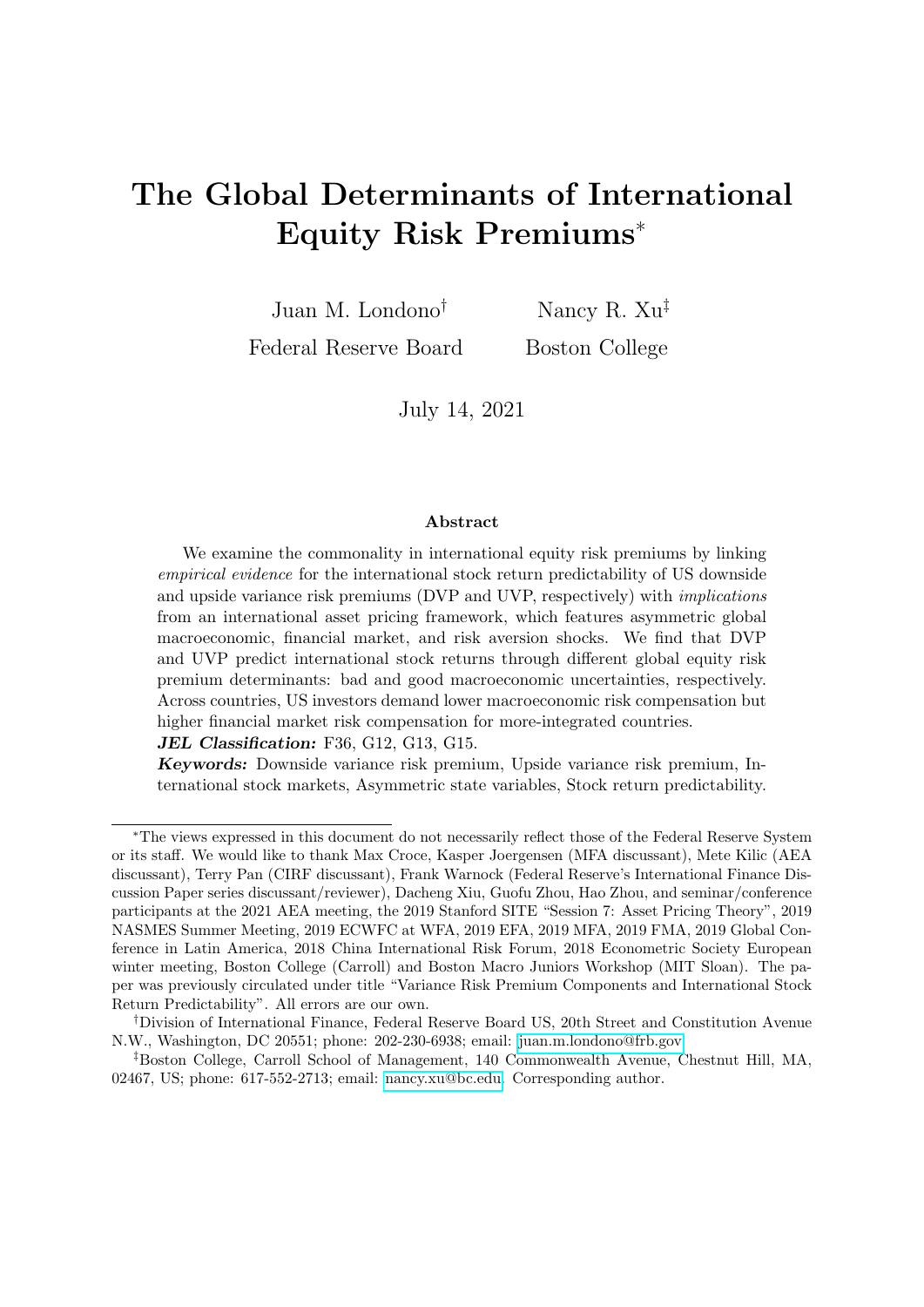DataStream), and the risk free rate uses the zero-coupon yield of US Treasury bonds (source: FRED). As before, our sample runs from April 1991 to December 2019 (T  $=$ 345 months).

The main predictability regression is as follows:

$$
\kappa^{-1}r_{i;t,t+} = a + a_{i;} + b^D v p_{t;t+1}^D + b^U v p_{t;t+1}^U + \epsilon_{i;t+} \t\t(7)
$$

where t denotes the month;  $r_{i,t,t+}$  denotes the  $\kappa$ -month-ahead log excess returns for country  $i$ . A useful null regression specification imposes the same predictive coefficients for DVP and UVP.

Table 3 compares the results of the null and the main predictability regressions at the 1-, 3-, 6-, and 12-month horizons; the full-horizon predictability patterns are shown in Figure 2. Our results for the null model are consistent with those in the literature (see, e.g., Londono (2015); and Bollerslev, Marrone, Xu, and Zhou (2014)). In particular, the hump-shaped predictability pattern of the total VP peaks at around the 6-month horizon.

Our main empirical result is that acknowledging for asymmetry in VP improves the predictability for international stock returns and, therefore, offers more joint information in understanding the latent behaviors of global equity risk premiums. The adjusted Rsquareds of our main bivariate specification are larger than those of the null model for all within-one-year horizons considered. In addition, the predictability patterns of DVP and UVP are different. While DVP exhibits a hump-shaped predictability pattern similar to that of the total VP, UVP is only a significant predictor at very-short horizons. The variance decomposition (row "VARC%" in Table 3) confirms that the DVP contribution to predictability becomes dominant as the horizon increases, while the UVP contribution dominates mostly at horizons between one and three months. Our results thus suggest that decomposing US VP into its downside and upside components might introduce more flexibility in capturing mixed underlying dynamics of international equity risk premiums at different horizons.5

Next, we explore the predictability of DVP and UVP for stock returns at the country level. Figures 3 and 4 show the predictive coefficient estimates associated with DVP and UVP, respectively, in the following country-level regression setting:

$$
\kappa^{-1} r_{i;t,t+} = a_{i;} + b_{i;}^{D} vp_{t;t+1}^{D} + b_{i;}^{U} vp_{t;t+1}^{U} + \epsilon_{i;t+} . \tag{8}
$$

Consistent with the panel evidence, Figure 3 shows a similar hump-shaped predictability pattern with significant and positive predictive DVP coefficients for horizons around 6 months for almost all countries in our sample, with a few exceptions, such as Finland, the Netherlands, Ireland, Portugal, and Switzerland. Figure 4 shows that the predictive coefficients of UVP for most countries (except for Japan) exhibit a similar consistently

<sup>&</sup>lt;sup>5</sup>In unreported results, which are available upon request, we show that the predictability patterns using our sample period are robust to considering alternative VP measures, including Martingale measures, and to controlling for other predictors, including short-term interest rates, interest-rate differentials, and stock valuation ratios.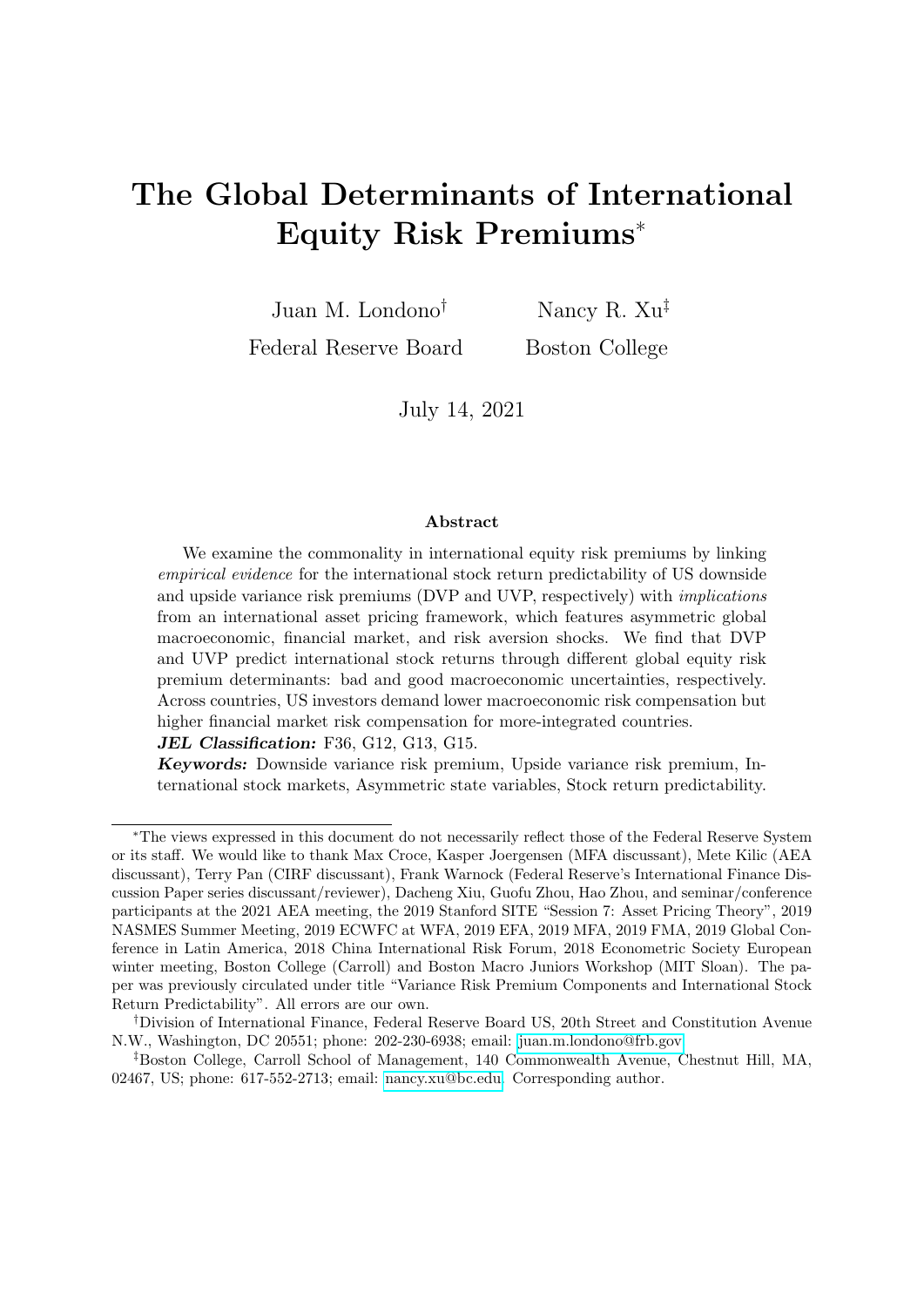positive but decreasing pattern. Although the shape of the predictability patterns of DVP and UVP is by and large consistent across countries, the magnitude and significance of the estimates of the coefficients associated with DVP and UVP could vary across countries.

There are three main takeaways from this empirical section that are important to the conceptual framework that we introduce next. First, US DVP and UVP display different dynamics and are useful short-term predictors of international stock excess returns, which suggests distinct underlying determinants. Second, there are gains in acknowledging for asymmetric risk compensations in the international return predictability, which indicates the importance of asymmetric determinants. Finally, there is some degree of cross-country variation in the predictability patterns and significance of US DVP and UVP, which suggests that there is information in the cross section that can be exploited to understand the global risk premium and the drivers of the cross-country heterogeneity in global risk compensations.

## 3. Conceptual Framework

In this section, we propose a conceptual framework to understand the international stock return predictability of US VPs documented in Section 2. The main intuition is that the observed international stock return predictability should be driven by common economic determinants of US VPs and short-term international equity risk premiums (EPs). An asset pricing framework can help us motivate these common economic determinants and, when confronted with the data, infer their relative importance in driving global equity risk compensations. We first introduce the framework and its implications for VPs and EPs. Then, we explain our estimation strategy.

### 3.1. A No-Arbitrage Framework

Our conceptual framework consists of a characterization of the state evolution and a pricing kernel for a US/global representative agent. The US state evolution process is characterized by kernel state variables, second moment state variables, and a cash flow state variable (dividend growth). The dynamic state process,  $Y_t$ , follows a vector autoregressive nature, and the shocks,  $\boldsymbol{I}_{t}$ , are mutually-independent centered gamma shocks that introduce heteroskedasticity and non-Gaussianity in an affine state variable system, as follows:

$$
Y_{t+1} = +AY_t + \Sigma I_{t+1},
$$
  
\n
$$
I_{t+1} \Gamma(\Omega Y_t + e; 1) - (\Omega Y_t + e),
$$
  
\n(9)

where ,  $\bf{A}$ ,  $\bf{\Sigma}$ ,  $\bf{\Omega}$  and  $\bf{e}$  are constant matrices,  $\bf{\Gamma}$  denotes a gamma distribution, and  $\Omega Y_t + e$  denotes a vector of shape parameters which spans second (and higher-order)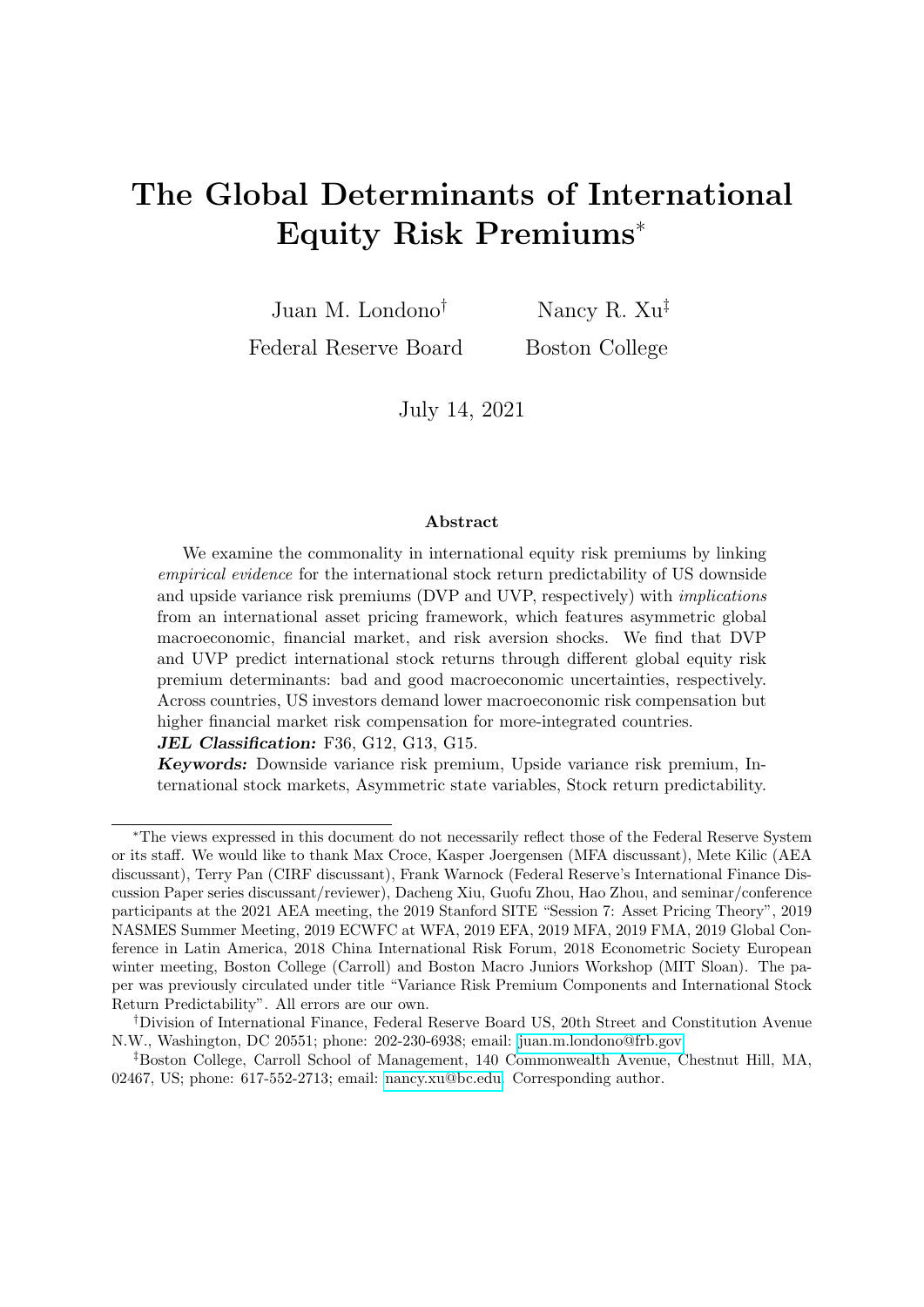moments of these shocks. The empirical assumption of asymmetric non-Gaussian shocks allows the framework to be relatively realistic and tractable.<sup>6</sup>

Next, we assume a general linear process of the log US real pricing kernel, as follows:

$$
m_{t+1} = m_0 + m_1 Y_t + m_2 \Sigma I_{t+1},
$$
\n(10)

where  $m_1$  and  $m_2$  denote the loadings on the lagged state variables and innovations, respectively. Given the no-arbitrage condition and the conditional asset pricing framework, the US price-dividend ratio can be solved in an approximate affine framework, and the log US market return can be expressed in the following quasi-linear process (see Appendix B for the proof):

$$
r_{t+1} = \ln\left(\frac{P_{t+1} + D_{t+1}}{P_t}\right) \quad \xi_0 + \mathbf{1}Y_t + \mathbf{2}\Sigma I_{t+1}.
$$
 (11)

We next assume that, for countries other than the US, there is a country-level dividend growth process that is sensitive to US macro and business conditions,  $Y_t$ , and shocks,  $!$   $t_{t+1}$ . Thus, as shown in Appendix B, log stock returns for country i can be derived as:

$$
r'_{t+1} = \ln\left(\frac{P_{t+1}^i + D_{t+1}^i}{P_t^i}\right) \quad \xi_0^i + \frac{i}{1}Y_t + \frac{i}{2}\Sigma I_{t+1} + \text{Idiosyncratic Parts.} \tag{12}
$$

Constant matrices  $\mathbf{1} \begin{pmatrix} 1 \\ 1 \end{pmatrix}$  $\binom{i}{1}$  and  $\binom{i}{2}$  $\binom{1}{2}$  represent the loadings of US (country i) log returns on the lagged US/global state variables and shocks, respectively.

The model-implied US variance risk premium has the following expression (see Appendix C for the proof):

$$
V_t^Q(r_{t+1}) \t V_t^P(r_{t+1}) = \left\{ (2\Sigma)^2 \t [(1 \t m_2 \Sigma)^2 \t 1] \right\} (\Omega Y_t + e) ; \t (13)
$$

where " " denotes element-by-element matrix multiplication. Here are some economic insights. First, the dynamics of VP (and its components) should be driven by the shape parameters of kernel state variable shocks, as, for these shocks, the pricing kernel has non-zero loadings (that is,  $m_2 \notin 0$ ). Second, for shocks with positive  $m_2$  loadings, their shape parameters (as captured in  $(\Omega Y_t + e)$ ) contribute positively to VP, given  $\left[ \begin{array}{c} 1 \end{array} \right]$ 1  $m<sub>2</sub>$  $\Big)^2$  1 1 > 0. Intuitively, for instance, in a standard habit formation model, the marginal utility loads positively on relative risk aversion, and, hence, VP in such a framework would increase with the expected variability in risk aversion; in Segal, Shaliastovich, and Yaron (2015)'s long-run risk model, the kernel has positive exposure to a bad macroeconomic shock, and, hence, VP could also increase with bad macroeconomic uncertainty. Note that it is not trivial to derive model-implied VP components that are consistent with the downside and upside definitions in the empirical section (negative and

<sup>6</sup>There is an increasing interest in using non-Gaussian and/or composite shocks in asset pricing models to realistically capture the second and higher-order moments as well as tail behaviors of the underlying fundamental or non-fundamental state variables (see, e.g., Eraker and Shaliastovich (2008), Bekaert, Engstrom, and Xing (2009), Fulop, Li, and Yu (2015), Segal, Shaliastovich, and Yaron (2015), De Groot (2015), Colacito, Ghysels, Meng, and Siwasarit (2016), among others). Bekaert and Engstrom (2017) and Xu (2021) show that specifying economic fundamental innovations using gamma shocks is statistically and economically more realistic than using Gaussian shocks.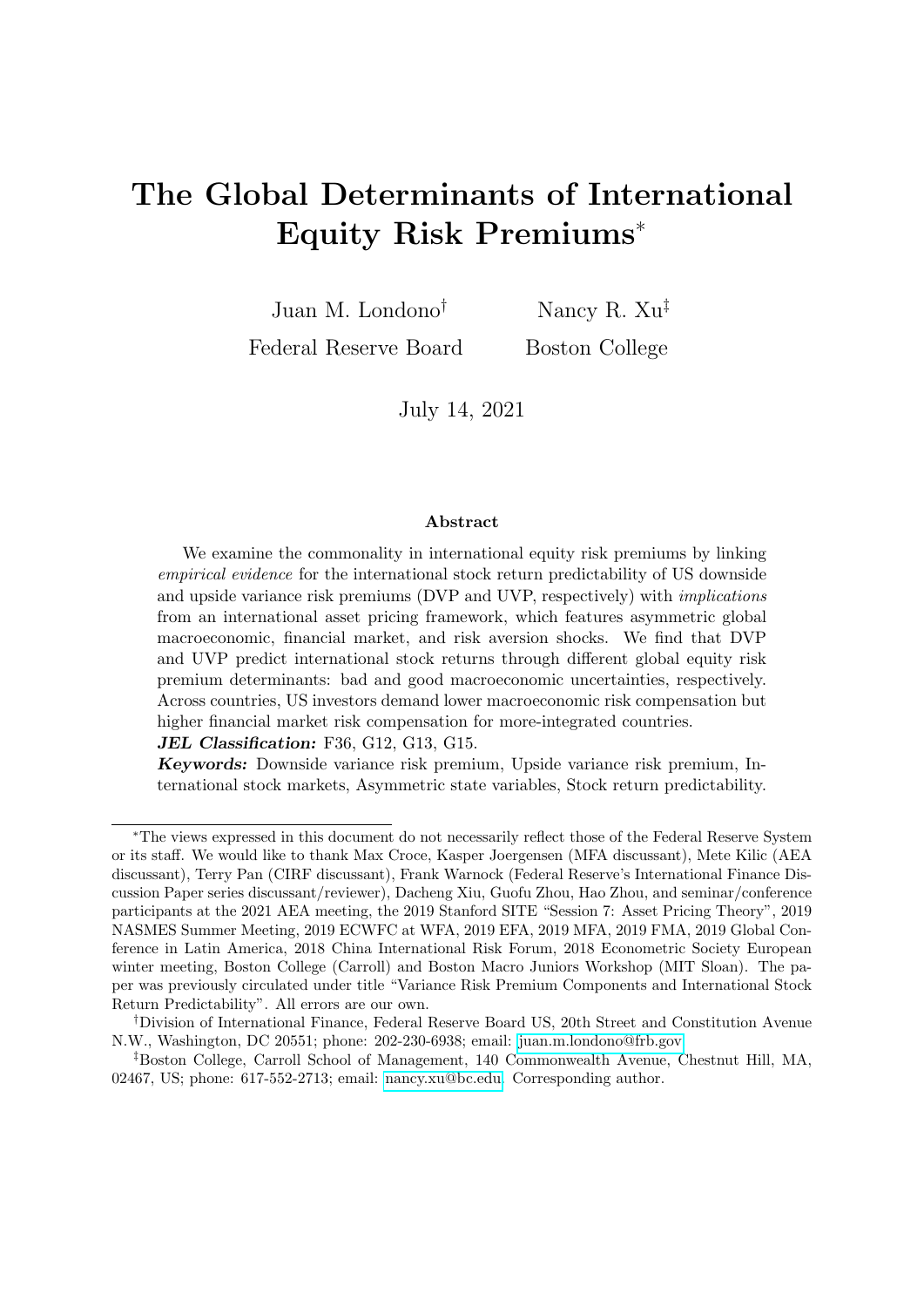positive return realizations, respectively) because returns are endogenously determined, as shown in Equation (11). Therefore, our approach to determine the drivers of downside and upside VPs is entirely empirical, with minimum model assumptions (see Section 3.2).

Finally, the US equity risk premium is given by:

$$
EP_{1,t} \tE_t(r_{t+1}) \trf_1 = f_2 \Sigma + \ln\left[1 \left( \mathbf{m}_2 + 2 \right) \Sigma \right] \ln\left(1 \mathbf{m}_2 \Sigma\right) g(\Omega Y_t + e), \tag{14}
$$

which is determined by second moments of shocks that commonly drive the pricing kernel and asset returns. Similarly, these US second moments also determine the global compensation part of country i's equity risk premium in our framework:

$$
EP_{1,t}^i \t E_t(r_{t+1}^i) \t rf_t^i = f \t \frac{1}{2} \Sigma + \ln[1 \t (m_2 + \frac{1}{2}) \Sigma] \t (15)
$$
  

$$
\ln(1 \t m_2 \Sigma)(\Omega Y_t + e) + \text{Idiosyncratic Part.}
$$

The Gaussian approximation of Equation (14) is  $(m_2\Sigma - 2\Sigma) (\Omega Y_t + e)$ , or  $Cov_t(r_{t+1}, m_{t+1});$ similarly, for other countries, the global part of Equation (15) captures  $Cov_t(r'_{t+1}, m_{t+1})$ . Appendix D provides more details.

In summary, our conceptual framework suggests two important implications for our research objective. First, both the dynamics of US VP and the global part of international equity risk premiums should be driven by the second moments of kernel shocks that enter asset returns, which we refer to as "common risk premium determinants" in the rest of the paper. Second, this commonality implies various stock return predictability channels, which together relate to the observed international predictive coefficients.

### 3.2. Estimation Strategy

We now discuss our estimation strategy to infer the composition and the dynamics of global equity risk premiums in light of the implications from the conceptual framework. There are two stages. We first estimate separate loadings of DVP and UVP on the common risk premium state variables by jointly matching moments of the empirical estimates of DVP and UVP in a GMM system.<sup>7</sup> We consider both constant and timevarying loadings.

The DVP and UVP candidates are denoted by  $vp_t^D$  and  $vp_t^U$ , respectively, given the unknown loading parameter candidates, denoted by W:

$$
\widehat{vp_t^D} = vp_0^D + \left(W_0^{D\prime} + W_1^{D\prime} z_t\right) \left(\Omega Y_t + e\right),
$$
\n
$$
\widehat{vp_t^U} = vp_0^U + \left(W_0^{U\prime} + W_1^{U\prime} z_t\right) \left(\Omega Y_t + e\right),
$$
\n(16)

<sup>&</sup>lt;sup>7</sup>It may be quite natural to consider using simple OLS projections to obtain these separate loadings. However, OLS regressions allow for residuals and do not guarantee dynamic moment matching; in addition, OLS regressions suffer from co-linearity given that, by design, our risk premium state variables comove with each other (e.g., risk aversion loads on growth shocks; see details in Section 4 and Appendix E). Both concerns can be jointly resolved using a GMM framework.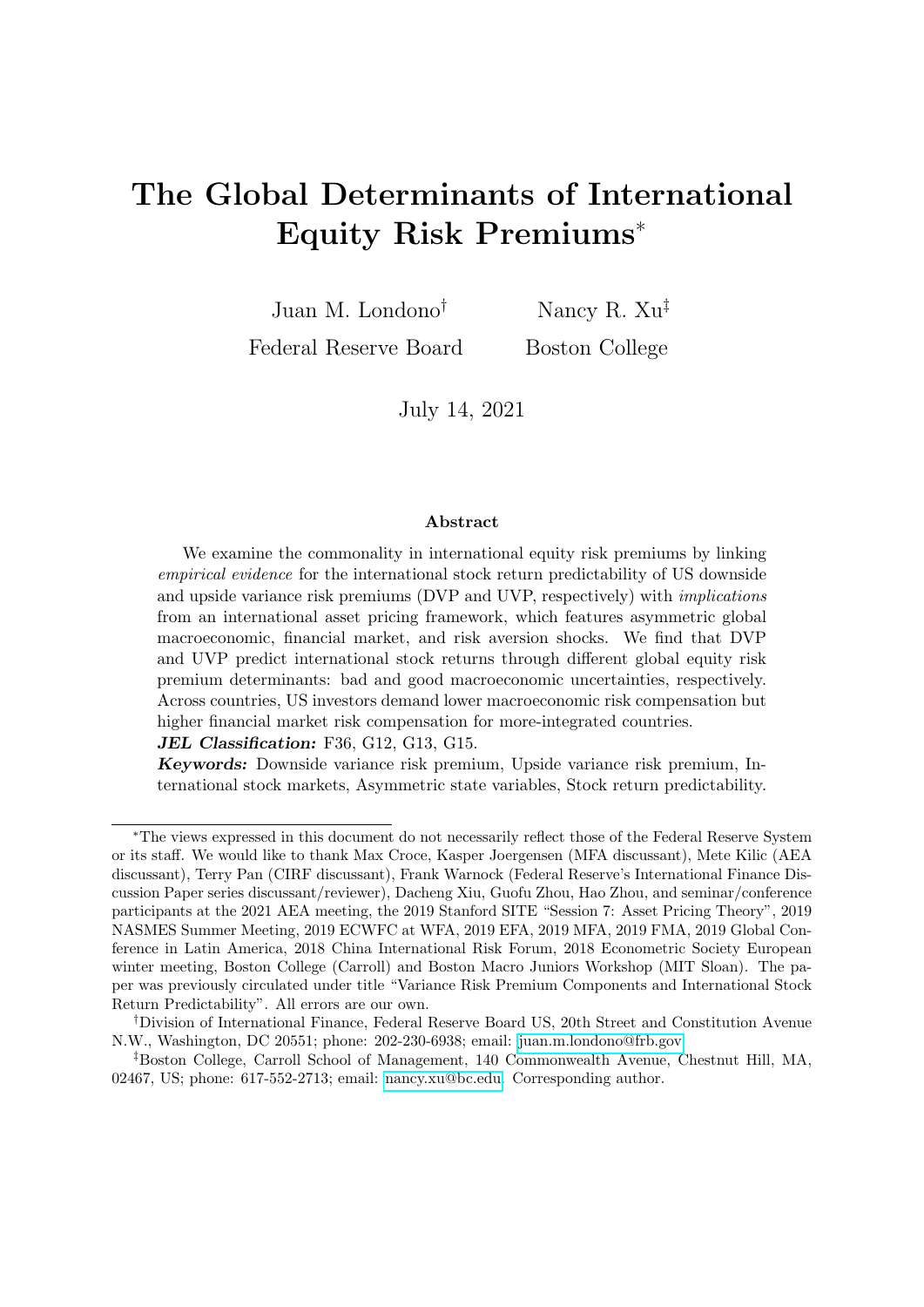where  $\Omega Y_t + e$  denotes estimated shape parameters of the kernel shocks and  $W_0^D$ ,  $W_1^D$ ,  $W_0^U$ , and  $W_1^U$  are all constant matrices. We use the squared real growth innovation as a proxy for  $z_t$  to reflect the general observation that the effects of economic shocks on returns are typically intensified in an uncertain economic environment (for reasons such as learning, as in David and Veronesi (2013), or arbitragers, as in Hong, Kubik, and Fishman (2012)).

As for the equity premiums, from Equations (14) and (15), one-month-ahead country equity risk premiums have a global part that linearly spans the common risk premium state variables. Assuming that common state variables are stationary, the expectation of  $\kappa$ -month-ahead excess returns for country *i*,  $EP^{i}_{;t}$ , should linearly span these state variables. Hence, in the second stage, we consider the following general expression:

$$
\widehat{EP}^I_{;t} = \left(V'_{;0} + V'_{;1}EI^i + V'_{;2}FI^i + V'_{;3}z_t\right)\left(\Omega Y_t + e\right) + \text{Idiosyncratic Part},\tag{17}
$$

where we assume that the country-level loadings are characterized by both economic and financial integration levels,  $EI<sup>i</sup>$  and  $FI<sup>i</sup>$ , respectively, and by current realized variance.  $V,0, V,1, V,2$  and  $V,3$  are all constant matrices and are common for all countries.

We use the average trade-to-GDP ratio (source: World Bank) to capture a country's economic integration (see, e.g., Alesina, Spolaore, and Wacziarg (2000)) and the average total holdings (asset and liability) from country  $i$  to the rest of the world (source: IMF, The Coordinated Portfolio Investment Survey) to capture a country's financial integration (see, e.g., Schularick and Steger  $(2010)$ ).<sup>8</sup> Table 4 presents the country-level integration proxies (in percents) and classifies countries with relatively high (H), medium/average (M), and low (L) integration for demonstration purposes. The two integration proxies are moderately correlated across countries  $(\rho=0.48)$ .

Taken together, the model-implied  $\kappa$ -month predictive coefficients of DVP and UVP for country i's equity risk premium are given by:

$$
\widehat{b^{iD}} \quad \frac{Cov(\widehat{vp_t^D}, \underline{kp^i}_{,t})}{Var(\widehat{vp_t^D})} = \frac{(\mathbf{V}^{i\prime} \mathbf{\Xi} \mathbf{W}^D)}{(\mathbf{W}^{D\prime} \mathbf{\Xi} \mathbf{W}^D)},
$$
\n
$$
\widehat{b^{iU}} \quad \frac{Cov(\widehat{vp_t^U}, \underline{kp^i}_{,t})}{Var(\widehat{vp_t^U})} = \frac{(\mathbf{V}^{i\prime} \mathbf{\Xi} \mathbf{W}^U)}{(\mathbf{W}^{U\prime} \mathbf{\Xi} \mathbf{W}^U)},
$$
\n(18)

where  $V^I$  denotes matrix  $\left[ V{'}_{,0} + V{'}_{,1}EI^i + V{'}_{,2}FI^i \right] V'$ ;3  $\Big]$ <sup> $\int$ </sup>;  $\Xi$  is the variane-covariance matrix of risk premium determinants and risk premium determinants each multiplied by  $z_t$ .  $W^D$ , which denotes matrix  $\begin{bmatrix} W_0^{D} & W_1^{D} \end{bmatrix}$  $\int_{0}^{\ell}$  and  $W^{\mathcal{U}}$ , which denotes matrix  $\begin{bmatrix} W_0^{U} & W_1^{U\prime} \end{bmatrix}$  $\int_{0}^{\infty}$ , are estimated from the first stage (Equation (16)). We estimate unknowns in  $f\vec{V}$ ,  $\vec{V}$ ,  $\vec{V}$ ,  $\vec{V}$ ,  $\vec{V}$ ,  $\vec{V}$ ,  $\vec{S}$  one horizon at a time (for twelve horizons). For each

<sup>8</sup>The data are obtained from Tables 1 and 8 from the Coordinated Portfolio Investment Survey conducted by the International Monetary Fund. The first available year is 2001.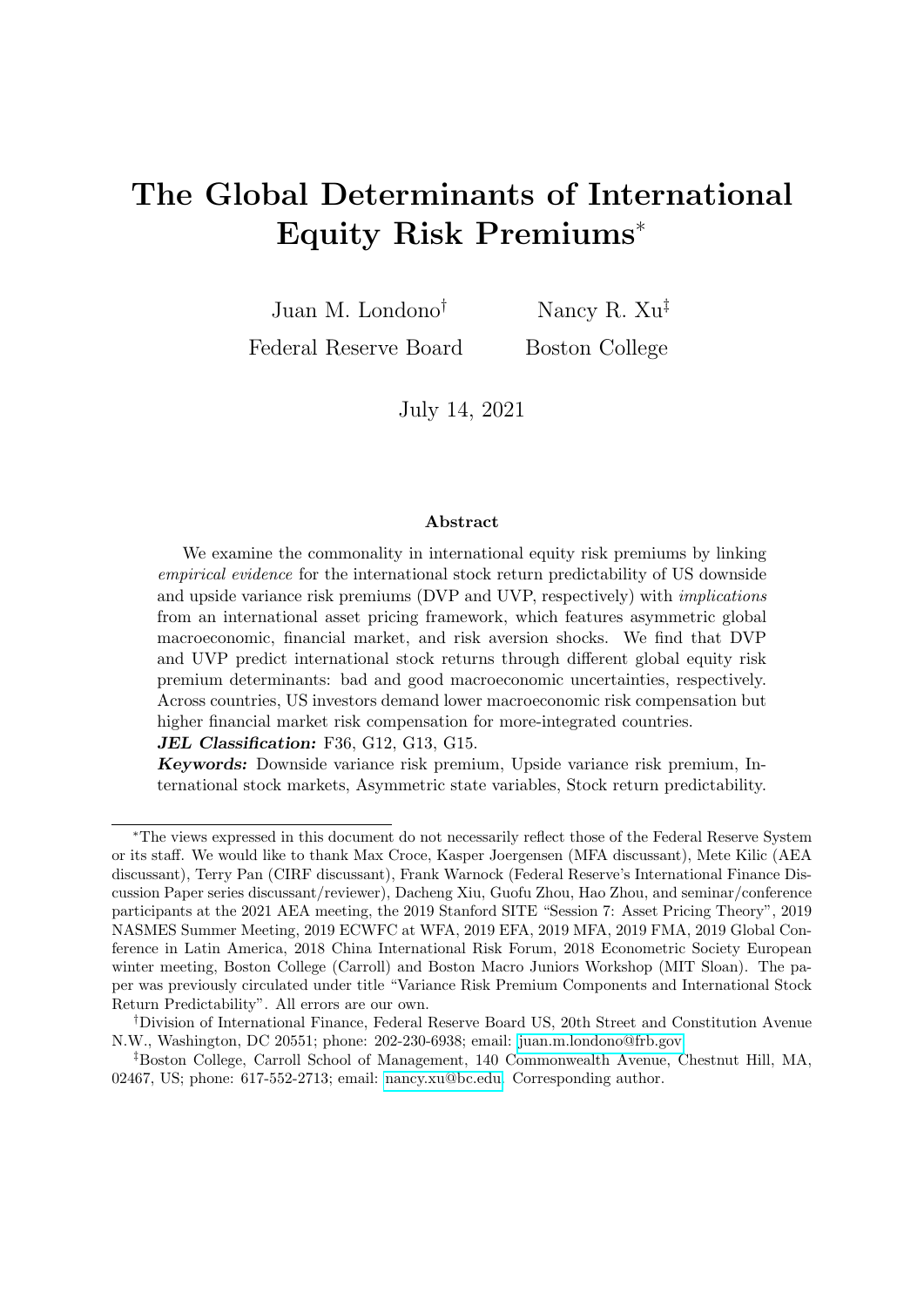horizon  $\kappa$ , the estimation is conducted by minimizing the sum of squared standardized distances between model-implied and empirical country-level predictive coefficients from Section 2.

To implement this estimation strategy, in Section 4, we define and estimate plausible common risk premium determinants,  $\Omega Y_t + e$ , or shape parameters of the kernel shocks. In Section 5, we discuss the estimation results for the composition and the dynamics of global equity risk premiums.

## 4. Common Risk Premium Determinants

We consider three kernel state variables: real economic growth, denoted by  $\theta_t$ ; risk aversion,  $q_t$ ; and stock market illiquidity,  $illiq_t$ . Their second moments should enter the dynamics of US and global risk premiums as common risk premium determinants. As discussed in the introduction, while the literature has examined more equity premium determinants, our research considers kernel state variables that have been used in both the consumption-based and the intermediary-asset-pricing branches of the literature to link equity and variance risk premiums. In this section, we first introduce the dynamic assumptions of the state variables. Then, we discuss the properties of their estimated time series.

### 4.1. The dynamics of state variables

We assume the disturbances of the three kernel state variables to be as follows (see Appendix E for explicit expressions):

$$
\begin{bmatrix}\n\theta_{t+1} & E_t(\theta_{t+1}) \\
q_{t+1} & E_t(q_{t+1}) \\
illiq_{t+1} & E_t(illiq_{t+1})\n\end{bmatrix} = \sum_{m'} m_{r+1},
$$
\n(19)

where  $\Sigma_m$  denotes the shock loading matrix and  $\ell_{m;t+1}$  denotes the orthogonal heteroskedastic shocks,

$$
\Sigma_m = \begin{bmatrix}\n\delta_{\beta} p & \delta_{\beta} n & 0 & 0 & 0 & 0 \\
\delta_{q} p & \delta_{q} n & \delta_{q;q} n & \delta_{q;q} n & 0 & 0 \\
\delta_{i l l i q; p} p & \delta_{i l l i q; n} & \delta_{i l l i q; q h} & \delta_{i l l i q; l l l i q h} & \delta_{i l l i q; i l l i q l}\n\end{bmatrix},
$$
\n
$$
!, m; t+1 = \begin{bmatrix}\n\omega_{p; t+1} & \omega_{n; t+1} & \omega_{q h; t+1} & \omega_{q l; t+1} & \omega_{i l l i q h; t+1} & \omega_{i l l i q l; t+1}\n\end{bmatrix}^{\theta}.
$$

We allow flexible tail behaviors of the state variables, given that their second (and higher-order) moments constitute the common risk premium determinants. Specifically,  $\omega_{p:t+1}$ , 1)  $\theta p_t$  and  $\omega_{n;t+1}$   $\Gamma(\theta n_t, 1)$   $\theta n_t$  denote the good and bad macro shocks with time-varying shape parameters  $\theta p_t$  and  $\theta n_t$ , respectively, that characterize the right and left tail behaviors of the real economic growth. Similarly,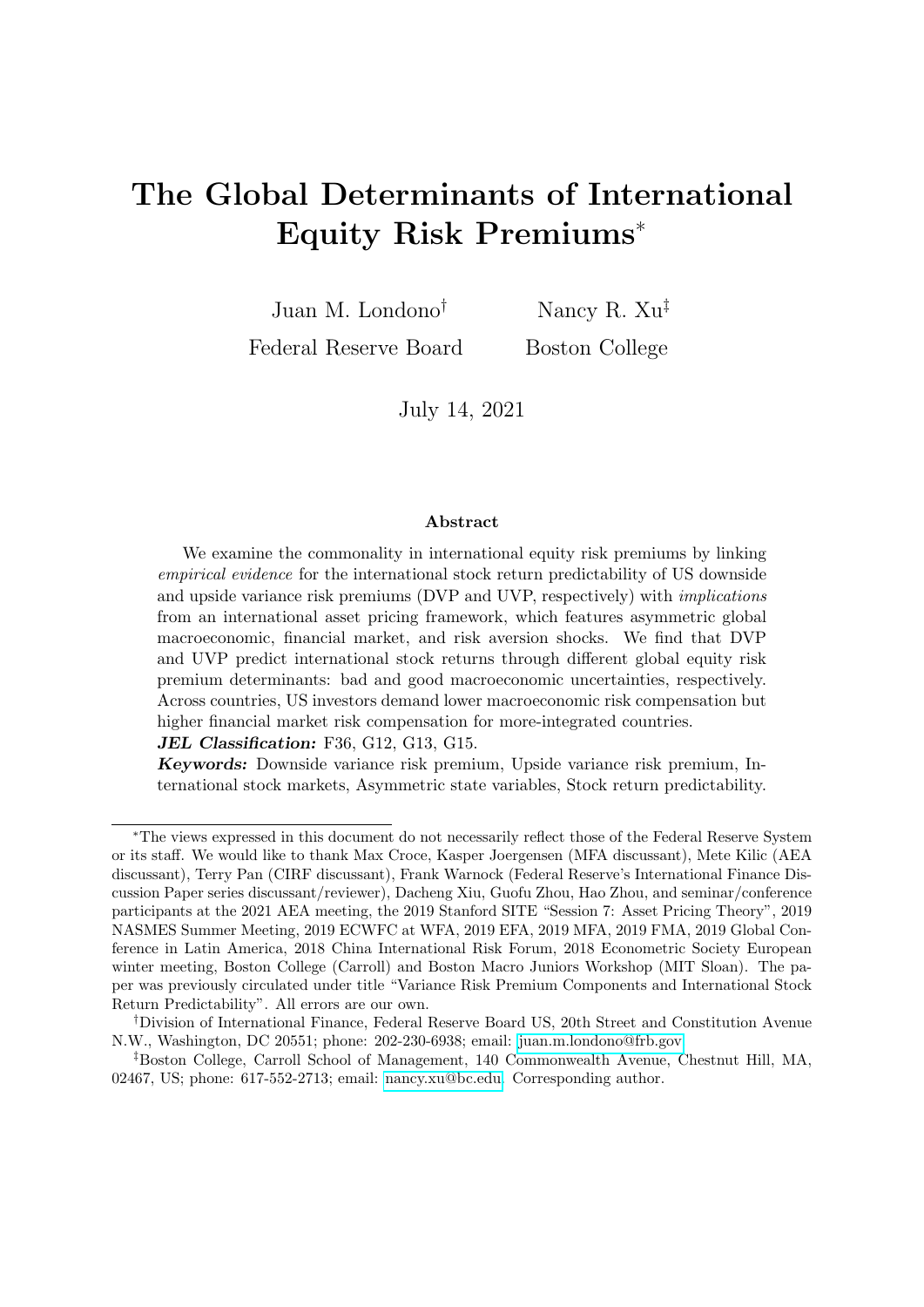$\omega_{q h; t+1}$   $\Gamma(q h_t, 1)$   $q h_t$  and  $\omega_{q l; t+1}$  $\Gamma(\overline{ql}, 1)$   $\overline{ql}$  denote the high and low risk aversion shocks, and  $\omega_{\text{illish}:t+1}$ , 1) *illigh<sub>t</sub>* and  $\omega_{i\ell}$ <sub>illight+1</sub>  $\Gamma(i l l i q l_t, 1)$  *illight* denote the high and low illiquidity shocks. Shocks are mutually independent and follow centered gamma distributions with time-varying shape parameters, except that, for simplicity, we characterize the low risk aversion fluctuation as homoskedastic (i.e.,  $ql$ ). This assumption is to capture the possibility that most of the heteroskedasticity in investor risk aversion is driven by high risk aversion events. Given the moment generating function of gamma shocks, the shape parameters govern the second and higher-order moments of these shocks.<sup>9</sup> We assume simple  $AR(1)$  processes for these shape parameters; that is,  $\partial x \supseteq \bigg[\theta p \quad \theta n \quad qh \quad illiqh \quad illiql\bigg],$ 

$$
x_{t+1} = \mu_X + \rho_X x_t + \sigma_X \omega_{X_t + 1}.
$$
\n(20)

Economically, this dynamic framework assumes non-zero correlations between level and second (or higher-order) moment shocks, which is consistent with empirical evidence. For instance, consistent with Adrian, Boyarchenko, and Giannone (2019) and Bekaert and Popov (2019), when growth spurts are observed this period (a large  $\omega_{p,t}$ realization), we might expect a higher chance for future growth spurts (a higher  $\theta p_t$ from the equation above given  $\sigma_p > 0$ ). Also, consistent with Colacito, Ghysels, Meng, and Siwasarit (2016), time-varying growth skewness, which is effectively captured by the combination of  $\theta p_t$  and  $\theta n_t$ , is a potentially important determinant of the equity risk premium. Moreover, it can be shown that the conditional variance of the relative risk aversion state variable (inverse surplus consumption ratio) in Campbell and Cochrane (1999)-type models comoves positively with the the relative risk aversion state variable, suggesting a potentially positive relationship between risk aversion level and volatility (see Xu (2021) for a detailed proof). Therefore, the use of gamma shocks is suitable for our research as it efficiently summarizes conditional moments with one state variable, which allows us to focus on comparing across the different categories of common risk premium determinants.

Finally, as illustrated in the loading matrix  $\Sigma_m$ , we allow business cycle (growth) shocks to enter both risk aversion and stock market illiquidity dynamics. We also allow market illiquidity to change with investor risk aversion shocks that are orthogonal to business cycle shocks, given recent empirical evidence that stock market liquidity and risk aversion appear positively associated (see, e.g., ECB (2007)).

<sup>&</sup>lt;sup>9</sup>For instance, the conditional variance and (unscaled) skewness of the economic growth,  $\delta_{\frac{1}{2}}\rho\theta p_{t+1}$  $\delta$ ;  $n\theta n_{t+1}$ , can be derived in closed form as a function of two shape parameters; for instance,  $Var_t(\theta_{t+1}) = \sigma^2 \frac{\partial}{\partial p_t} + \sigma^2 \frac{\partial}{\partial p_t}$ ,  $Skew_t(\theta_{t+1}) = 2\sigma^3 \frac{\partial}{\partial p_t} - 2\sigma^3 \frac{\partial}{\partial p_t}$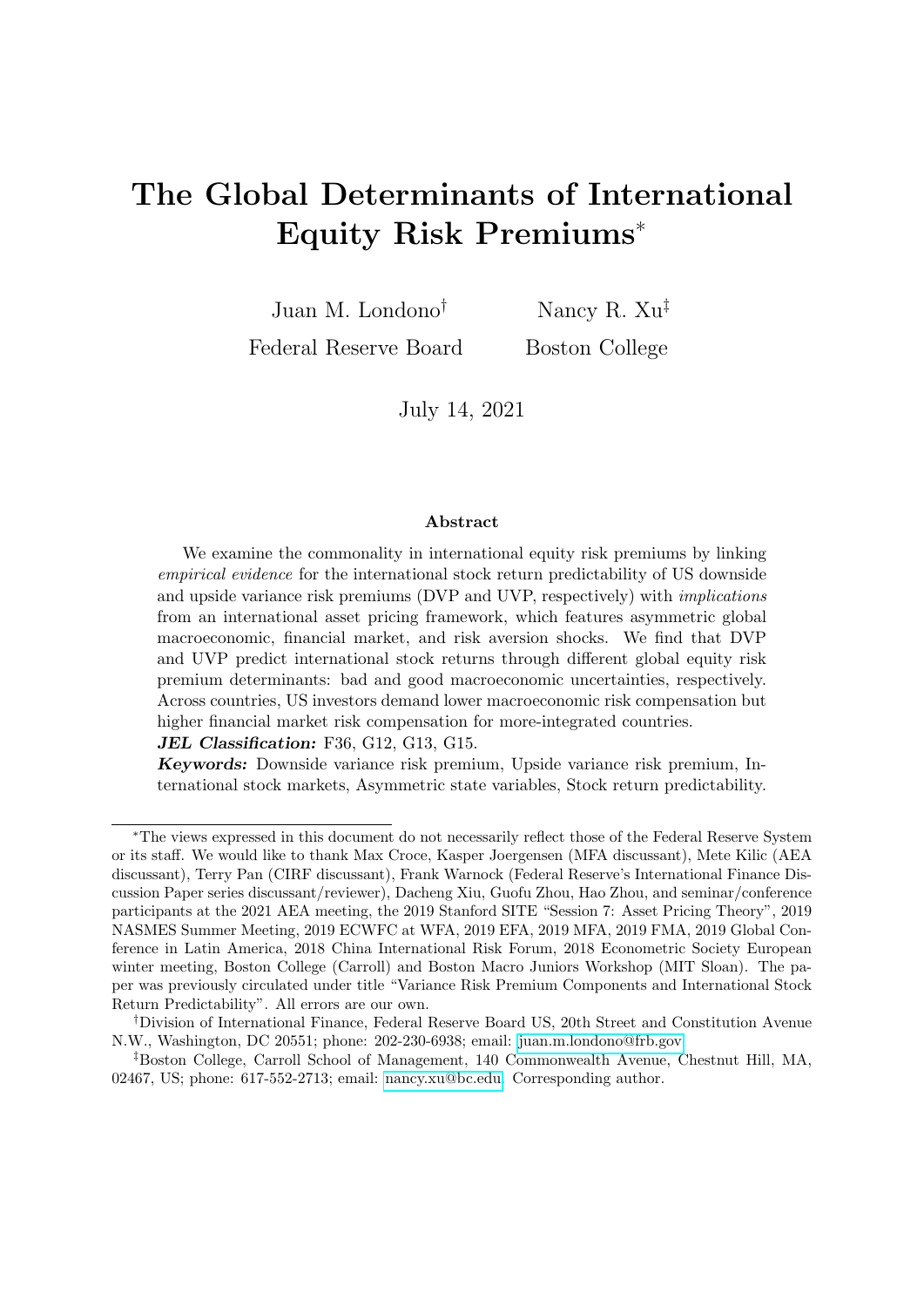#### 4.2. Data and estimation

We follow the empirical macro literature (e.g., Jurado, Ludvigson, and Ng  $(2015)$ ) and use the change in the log US industrial production as the empirical proxy for economic growth  $\theta_t$ . Our data runs from January 1947 to December 2019 and is obtained from FRED. We use Bates (2006)'s approximate MLE methodology to estimate non-Gaussian fundamental shocks ( $\omega_{p,t}$ ,  $\omega_{n,t}$ ) and uncertainty state variables  $(\theta p_t, \theta n_t)$ .

We then filter the risk aversion state variable and shocks from the variable estimated in Bekaert, Engstrom, and Xu (forthcoming). Although measuring market-wide risk aversion is an ongoing debate, the Bekaert, Engstrom, and Xu (forthcoming) measure is potentially more suitable for our framework, given that it is filtered from a wide range of financial and risk variables while being consistent with equilibrium conditions and controlling for fundamental variable dynamics.<sup>10</sup> The longest available sample for risk aversion starts in June of 1986.

Finally, we follow Amihud (2002) to construct the stock market illiquidity measure  $(illiq<sub>t</sub>)$  using asset returns and volume data of the largest 500 stocks each month from the CRSP NYSE/AMEX/NASDAQ universe, and then we filter our illiquidity state variables and shocks from January 1985 to December 2019.

#### 4.3. Results

Table 5 shows standard summary statistics of the five time-varying risk premium determinants and Figure 5 shows their estimated dynamics during our sample period. Detailed parameter estimates and long-sample time series plots are deferred to Appendix E. We now discuss several key observations about the five common risk premium determinants. First, given that a lower shape parameter indicates a more skewed gamma distribution, the evidence from Table 5 implies that there is a higher chance of extreme values from the left tail of the real growth rate than from its right tail; moreover,  $\theta p_t(\theta n_t)$ is procyclical (countercyclical) given the significant negative (positive) correlation with the NBER recession indicator. According to the first two plots of Figure 5, both good and bad uncertainty state variables are quite persistent. While  $\theta p_t$  comoves mostly with the cyclical ups and downs,  $\theta n_t$  captures excessively bad uncertainty events to industrial production, such as the impacts of Hurricane Katrina (September of 2005), the collapse of Lehman Brothers (October of 2008), and the US-China trade war (summer of 2018). The bad uncertainty contributes 67% (more during recessions) to the total conditional

<sup>&</sup>lt;sup>10</sup>In contrast, Campbell and Cochrane (1999)'s risk aversion would not be suitable for our research, as the measure is constructed as past quarterly consumption growth (Wachter (2006)), which is a fundamental variable. Miranda-Agrippino and Rey (2020) also provide a risk aversion measure, which is the residual of regressing their Global Financial Cycle series on current MSCI world realized return variance. Their measure is also not suitable for our research because it uses price series from all geographical areas, while we focus on developed markets and a US perspective.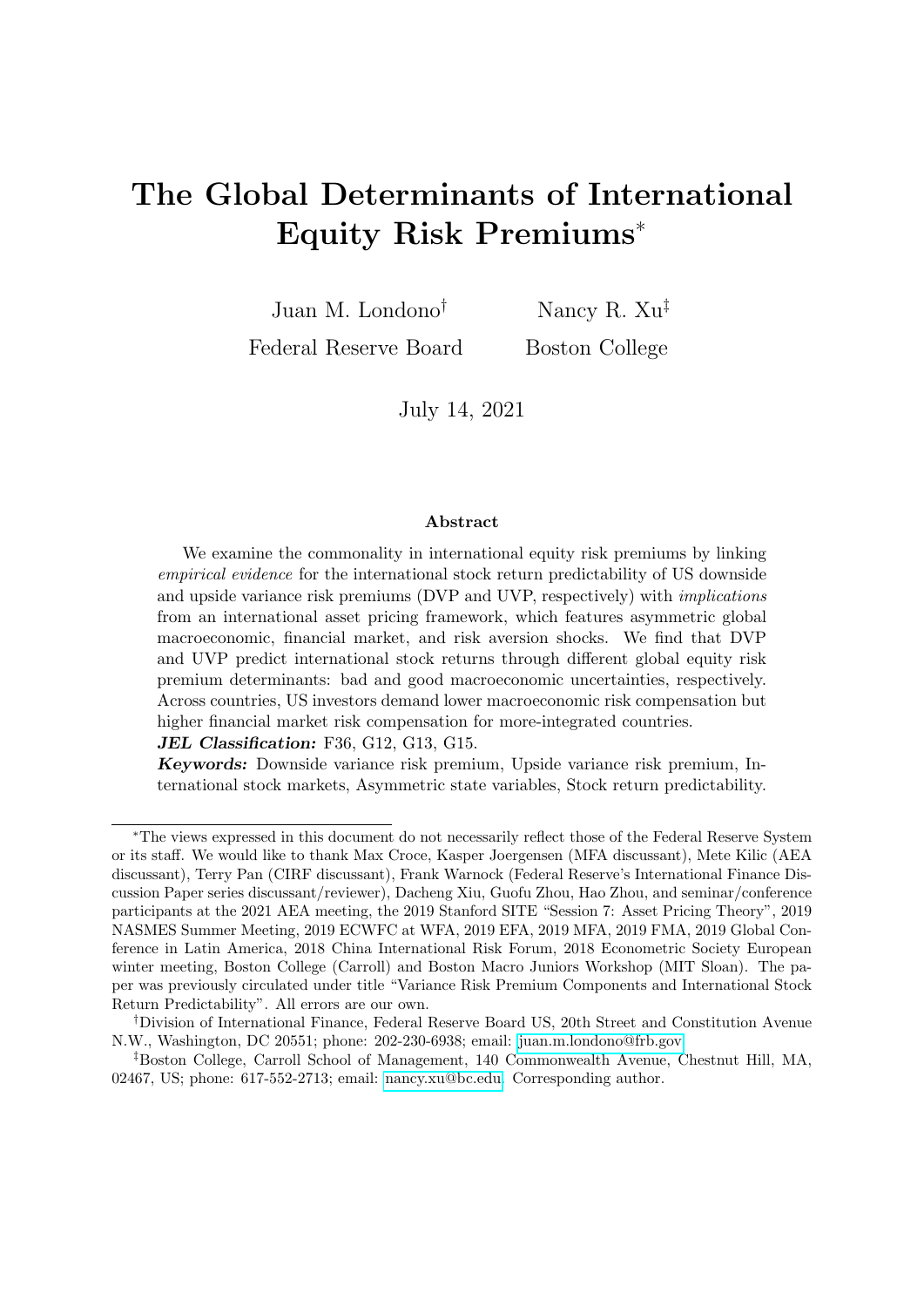variance of economic growth.

Second, the risk aversion state variable  $q h_t$  captures the variability in the risk aversion shock that is cleansed from macroeconomic shocks. The estimated  $q h_t$  process is strictly countercyclical and positively skewed, exhibiting moderate monthly persistence. The time series plot shows that risk aversion variability could also significantly spike in non-recession episodes such as 9/11 and several corporate scandals during the 2000s. To explain the total risk aversion variability, we find that macroeconomic shocks account for about 15% of this variability.

Third, Amihud (2002)'s illiquidity measure is typically found to be quite persistent; during our sample period, we document a persistent coefficient of 0.95. Table 5 shows that the high stock market illiquidity uncertainty,  $illiqh_t$ , is weakly countercyclical, while the expected liquidity shock fluctuation,  $illiql_t$ , is acyclical, suggesting that these two state variables may be capturing a financial cycle that is orthogonal to the business cycle. From Figure 5,  $illiql_t$  appears more stable than  $illiqh_t$ , capturing an asymmetry that is consistent with Amihud (2019). Finally, we find that 73% of the total stock market illiquidity variability is explained by illiquidity uncertainties (mostly  $illiqh_t$ ) and 26% by risk aversion, rendering a weak macroeconomic effect through stock market illiquidity state variables.

### 5. Economic Interpretations

In this section, we bring the empirical evidence and conceptual framework together to understand the sources of the commonality in international equity risk premiums. Section 5.1 provides more estimation details; Section 5.2 examines the model fit; and Section 5.3 presents the results.

#### 5.1. Estimation

For the first stage estimation of the GMM (Section 3.2), we use the empirical estimates of the VP components from Section 2 to generate orthogonality conditions: mean, variance, scaled skewness, scaled kurtosis of DVP and UVP (8 moments), the covariance between DVP and UVP (1), and the fraction of the DVP in total VP (1). Each raw moment condition is then tensor-multiplied with a set of lagged instruments  $f_1, \theta_{t-1}, q_{t-1}, illiq_{t-1}$ . The GMM system has 40 moments and 22 unknowns and is estimated iteratively. Then, for each horizon, the second stage estimation uses the first-stage VP parameter estimates and 44 international predictive coefficients (22  $\widehat{b^{l/D}}$ 's and 22  $\widehat{b^{l,U}}$ 's) to obtain the optimal loadings (20 unknowns in  $V$ 's) of the common part of international equity risk premiums on the pre-determined premium state variables. We use a grid of 10,000 initial value combinations in each estimation.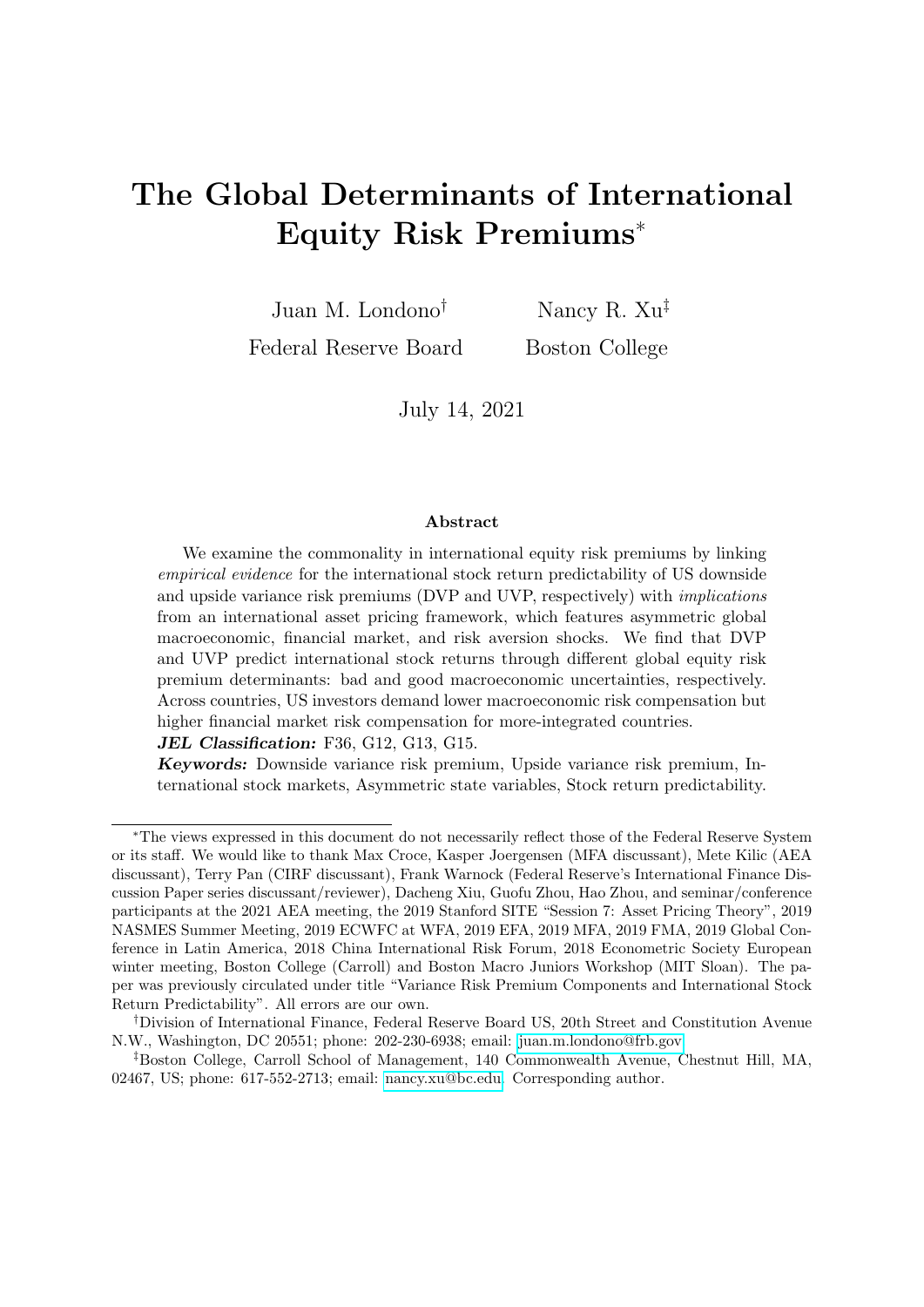#### 5.2. Model fit

Table 6 presents the moment matching results and test specifications of the GMM system for the dynamics of the VP components with time-varying or constant loadings. The constant-loading model is rejected, according to the Hansen J overidentification test statistic value and its poor moment matching. On the other hand, we fail to reject the null hypothesis that the extra moments in the time-varying loading model are valid; all moments are significantly close to their empirical counterparts. On the dynamic fit of DVP and UVP, Figure 6 shows that our model-implied DVP and UVP estimates from the time-varying loading model (solid lines) are highly correlated with their empirical counterparts (dashed lines) at a coefficient of 0.88 and 0.48, respectively. In contrast, the DVP and UVP estimates implied from the constant-loading model (dotted lines) show weaker correlations with empirical estimates at 0.74 and 0.16, respectively. In the remainder of the paper, we focus on the time-varying loading model for the VP components.

Table 7 illustrates the fit of international predictive coefficient estimates of DVP and UVP by evaluating the fit of model-implied mean, median, and standard deviation of the country predictive coefficients at each horizon. From Panel A, the model fits the level and the cross-country dispersion of the DVP predictive coefficients quite well. Most model moments are within the 1.96 standard deviations of the empirical counterparts. If we only consider horizons when most countries' DVP predictive coefficients are significant in the empirical evidence (i.e., horizon between two and seven months), all model moments are statistically close to their empirical counterparts. From Panel B, the modelimplied level and cross-country dispersion of UVP predictive coefficients are statistically close to their empirical counterparts, except for the dispersion statistics at the 3- and 4-month horizons. In general, our evidence suggests that the integration measures, as conjectured in Equation (17), have the potential to explain the cross-country dispersion in the predictive coefficients. This evidence is, to the best of our knowledge, new to the literature.

Finally, we discuss two other observations from Table 7 that are consistent with the empirical evidence. First, both the mean and the median of country predictive coefficients for the 22 countries are statistically close to the panel-data estimates (in Table 3), and to each other, suggesting that there is no major skewness in the cross section of country predictive coefficients. Second, there is more cross-country heterogeneity in predictability at shorter horizons. If integration remains relatively constant for most countries in our sample, predictability likely means that common risk premium determinants that are more economically important should be those that relate more closely to the economic or financial integration channels. The fact that predictability heterogeneity is stronger at shorter horizons indicates that such common risk premium determinants are also more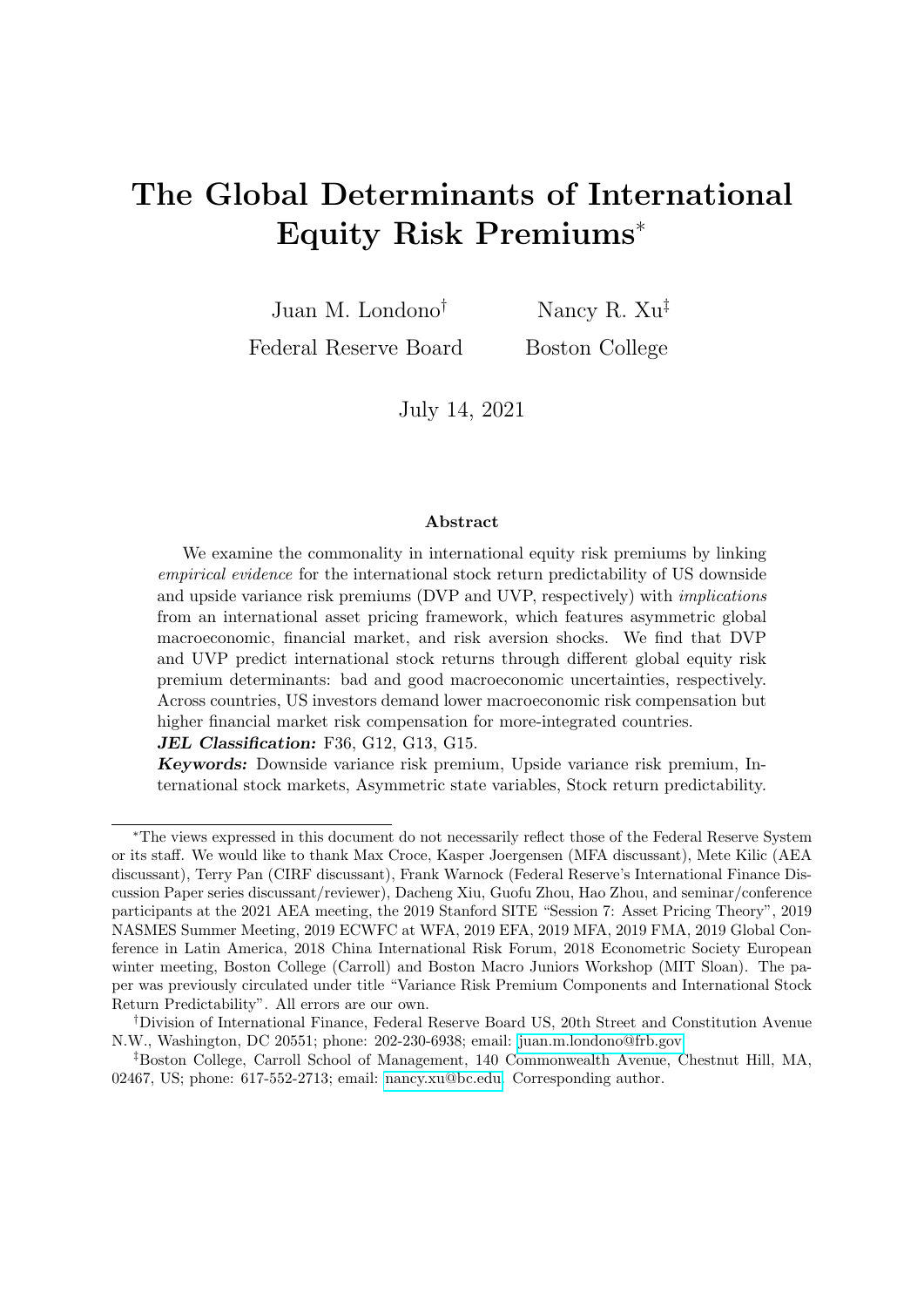dominant at shorter horizons. This observation further supports our use of cross-country predictability evidence to understand the dynamics and determinants of global risk premium.

### 5.3. Economic interpretations

We now discuss economic interpretations of  $(1)$  the dynamics of the VP components, (2) their stock return predictability in an "average" country, which speaks to our globalor panel-level interpretations, and (3) their stock return predictability in countries with low/high economic and financial integration levels, which speaks to our cross-country interpretations.

#### 5.3.1. The dynamics of the VP components

Table 8 presents the estimation results of the parameters from Equation (16) and the variance contribution of each premium state variable (see rows "VARC $\%$ ").<sup>11</sup> From this table, DVP loads strongly and positively on variations in risk aversion that are not explained by business cycle fluctuations. According to the variance decomposition results,  $q h_t$  accounts for most of the explained dynamics of DVP—62.49%, of which, 10.29% is explained by the time-varying component of the coefficient. This evidence suggests that DVP increases with risk aversion more strongly when the current market and business cycle condition is volatile, given the significant and positive  $w_{qh,1}^D$  estimate. The bad economic uncertainty,  $\theta n_t$ , captures about 30% of the explained DVP dynamics. Different from risk aversion, bad uncertainty may exhibit slightly lower explanatory power in the DVP dynamics when the current business condition is volatile. Finally, the state variable capturing the right-tail fluctuations in stock market illiquidity,  $illiqh_t$ , appears to contribute positively to the DVP dynamics only during volatile periods; the corresponding VARC of around 9 is economically sizable.

Table 9 provides the economic magnitudes of these VP loadings at various values of the current economic condition characterized by the realized variance of economic growth,  $z_t$ . Because  $z_t$  is right skewed and is always greater than 0, we calibrate several useful scenarios when  $z_t$  equals the mean, 90th, 95th, and 99th percentile of its distribution. We find that, under normal conditions  $(z<sub>t</sub>$  at mean), one standard deviation (SD) increase in risk aversion is associated with the largest increase in DVP (around 9 monthly percentage squared), while bad uncertainty shows the second largest increase (around 6); both observations are consistent with the evidence in Table 8. Under more extreme economic conditions, one SD high illiquidity uncertainty corresponds to an increase of 9.9 monthly

<sup>&</sup>lt;sup>11</sup>The variance contribution is calculated as  $\frac{x \cos(x_i;\hat{y}_i)}{\hat{y}_i}$  100%, where  $x_t$  denotes an explanatory variable,  $\beta_{\mathbf{x}}$  the corresponding loading, and  $\hat{y}_t$  the total explained dependent variable.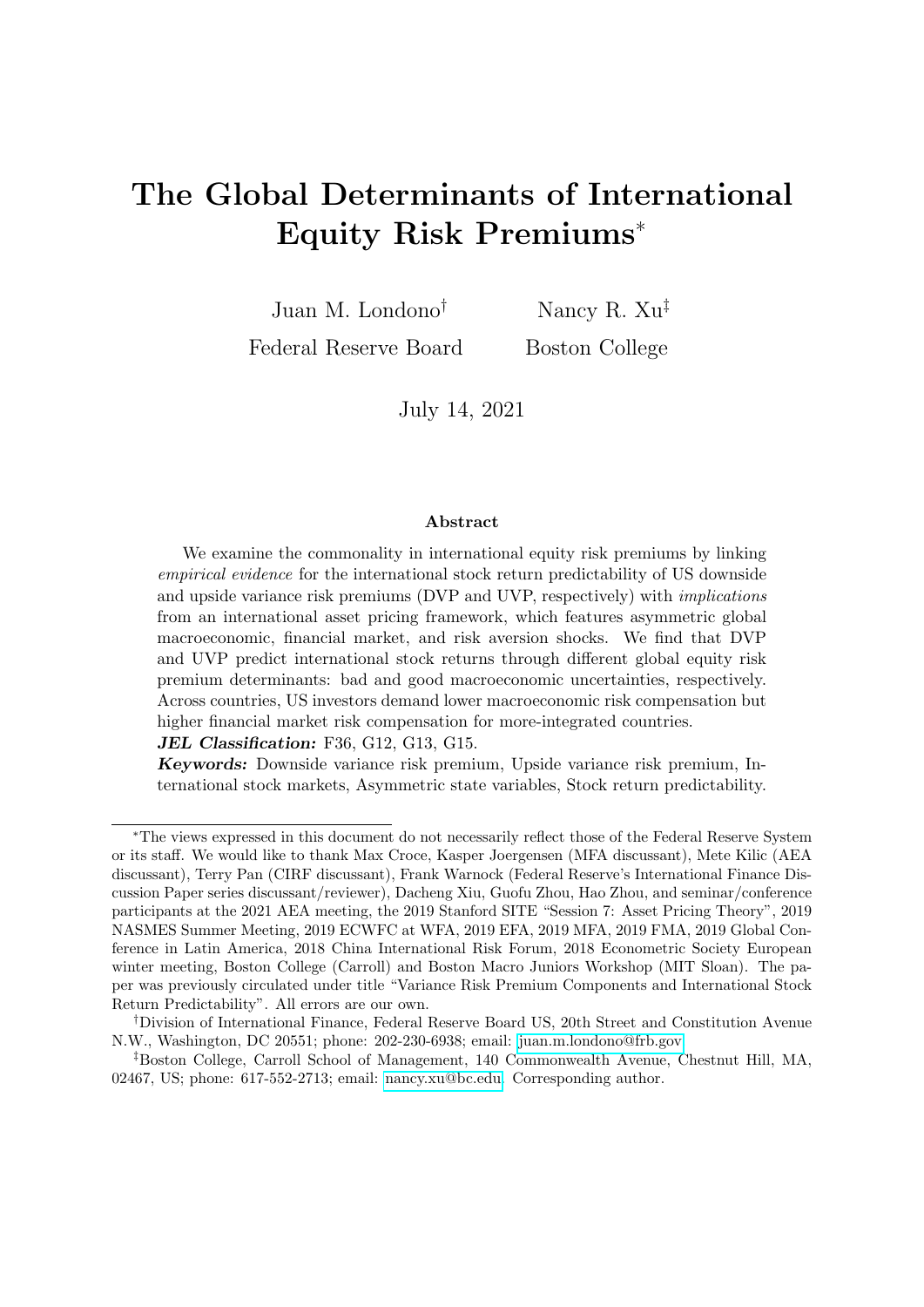percentage squared in DVP, which is comparable in magnitude to the marginal impact of one SD risk aversion, 11.3.

Under normal conditions, good economic uncertainty, risk aversion, and fluctuations in stock market liquidity all contribute positively to the variability of UVP. Our evidence suggests that UVP increases with the procyclical good economic uncertainty through the hedging demand of upside volatility risk; in addition, UVP also increases with the *countercyclical* risk aversion and market illiquidity risk through the general risk compensation intuition (i.e., higher compensation demanded when risk aversion or financial market risk increases). These counteracting drivers explain the procyclical and relatively less persistent UVP dynamics, as documented in Section 2.2.

Interestingly, the positive relation between good uncertainty and UVP is quite sensitive to the current economic condition. During extremely volatile months when  $z_t$  is high, good economic uncertainty contributes less positively to UVP, leading to sudden drops in the UVP level (such as the one in October 2008). This is formally captured by the negative  $w_{p,1}^U$  coefficient estimate (Table 8) and the decreasing UVP loading on  $\theta p_i$ as  $z_t$  increases (Table 9). One possible explanation is that an economic fallout leads to less demand to hedge against future upside variance risk.

#### 5.3.2. International stock return predictability: A Global View

While the dynamic fitting of the VP components improves by allowing for timevarying loadings, we find little evidence that  $z_t$  plays an economically important role in determining international equity risk premiums at the horizons of interests — the  $V_{3}$ coefficient estimates in Equation  $(17)$  are economically small.<sup>12</sup> Hence, we discuss our results using the mean value of  $z_t$ , and relegate the results using  $z_t$  equal to  $min(z_t)$  or  $max(z_t)$  to Appendix F.

Figure 7-(A) shows the model-implied changes in an average country's equity risk premium (EP, in annualized percent) given one SD increase in a common risk premium state variable. For horizons up to 7 months, where we center the attention, the three main common risk premium sources – US economic uncertainty, risk aversion, and illiquidity uncertainty – contribute positively to the average country's equity risk premium. Moreover, the sensitivities of global equity risk premiums to these premium state variables change with the horizon. Both good and bad economic uncertainties contribute positively to the global equity risk premium. Furthermore, we find that the positive ef-

<sup>&</sup>lt;sup>12</sup>Analytically, according to Equations (13) and (14), kernel and return sensitivities to shocks  $(m_2's)$ and  $\xi_2$ 's, respectively) determine both the VP and EP loadings. A linear approximation to the VP (EP) loading is 2 (  $_2\Sigma$ )<sup>2</sup>  $m_2\Sigma$  (  $m_2\Sigma$   $_2\Sigma$ ). Suppose kernel and return sensitivities double; it can be easily shown that the VP loadings would increase much more than that the EP loadings. Economically, while stock and volatility pricing may reflect similar risk factors (and hence VP exhibits predictability), VP is not the appropriate direct proxy for EP as the underlying asset is more non-linear (by design) in VP.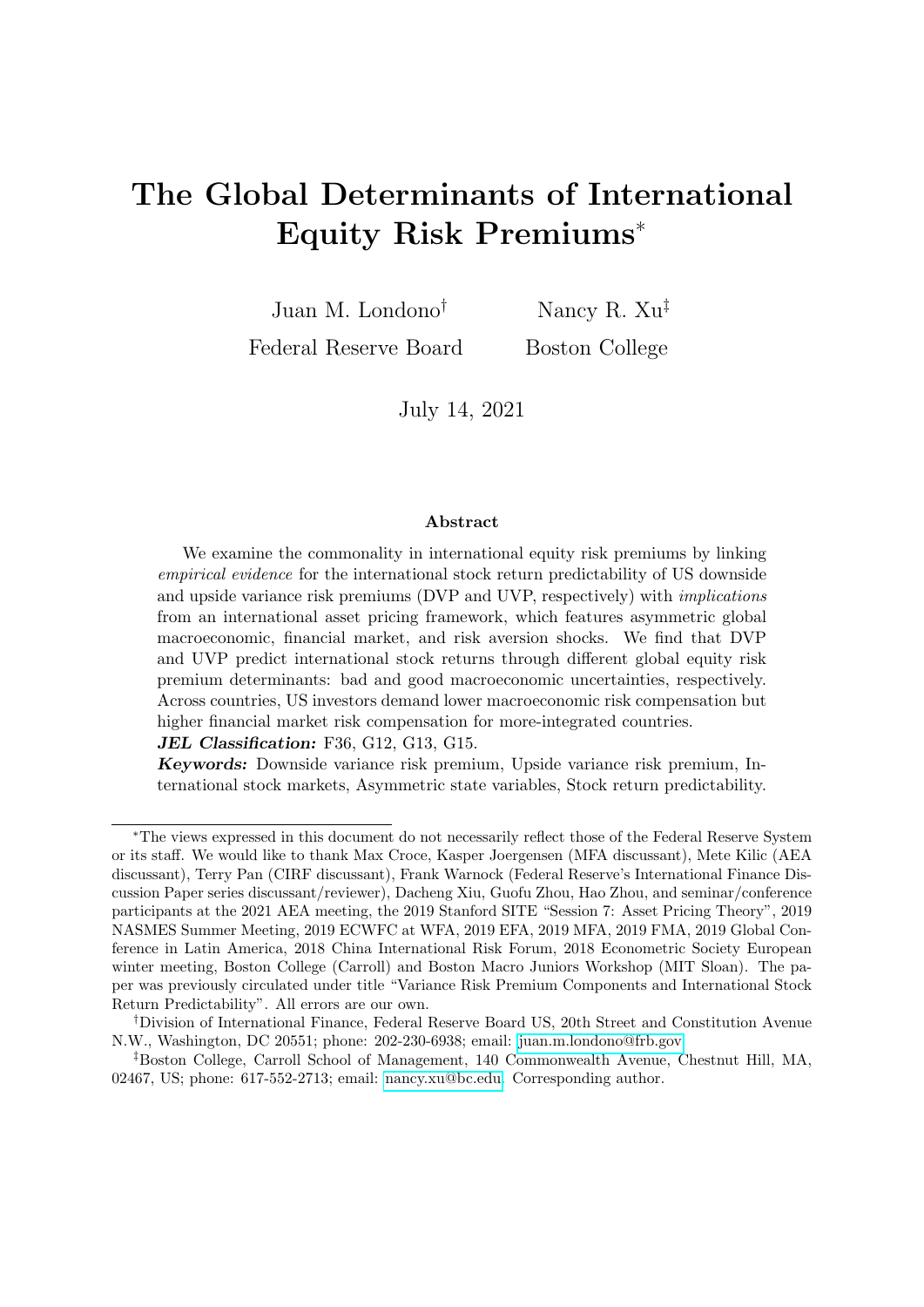fect of bad economic uncertainty,  $\theta n_t$ , can vary across horizons and becomes dominant in contributing to the global equity risk premium at horizons equal or longer than 4 months.

In contrast, risk aversion and illiquidity uncertainty have stable and positive effects for all horizons; one SD risk aversion,  $q h_t$ , or high illiquidity uncertainty,  $illiq h_t$ , leads to between two and three annualized percent increases in the global equity risk premium. These results suggest that economic risk compensations may be more crucial at short horizons. To directly demonstrate this point, Figure 8 depicts the variance decomposition of the model-implied global equity risk compensation at various horizons (see solid lines denoted as "MM" for the global-level view for calibrations with median EI and median  $FI$ , and shows that economic uncertainty explains about 70-80% at horizons under 7 months.

We next illustrate the relative importance of the premium state variables in explaining the predictive coefficients of the VP components. We use a Jackknife exercise. Specifically, we replace the equity premium loading on a particular premium state variable with 0 and recompute the implied predictive coefficient. As a result, the lower the implied coefficient is, the more important the state variable is in explaining the predictability.

Figure 7-(B) depicts the implied coefficients focusing on horizons with significant predictability in our empirical evidence. The top plot shows that the DVP predictive coefficient decreases the most after deleting the bad economic uncertainty channel,  $\theta n_t$ , or the risk aversion channel,  $q h_t$ ; between the two,  $\theta n_t$  dominates. While  $q h_t$  dominates  $\theta n_t$  in explaining the variability of DVP, we find that DVP predicts international stock excess returns mostly through the bad economic risk compensation channel. In addition, the bottom plot shows that the good economic uncertainty channel is potentially crucial for explaining the pattern and magnitude of the international predictability of UVP.

Observations from Figure 7-(B) are not immediately intuitive. The variance risk premium predictability literature typically uses an equilibrium framework with one particular risk premium state variable to rationalize its asset pricing channel (see Zhou (2018) for a summary). However, our contribution is to use a relatively flexible framework and horse race these channels such that they jointly explain the predictability patterns, among VP components and across countries.

As a validation exercise, Figure 9 depicts the model-implied global equity risk compensation demanded by the US/global investor at 3-, 6-, and 12-month horizons. The first observation is that the model-implied global risk compensations at various horizons are all generally countercyclical, which is consistent with the literature. Second, on average, the global risk compensation is smaller at longer horizons (see the dotted line), which suggests a downward-sloping term structure of common global risk compensation in international equity markets, adding to the recent discussions considering the US equity market only (see e.g. Boguth, Carlson, Fisher, and Simutin (2011), Van Binsbergen, Brandt, and Koijen (2012), Van Binsbergen, Hueskes, Koijen, and Vrugt (2013),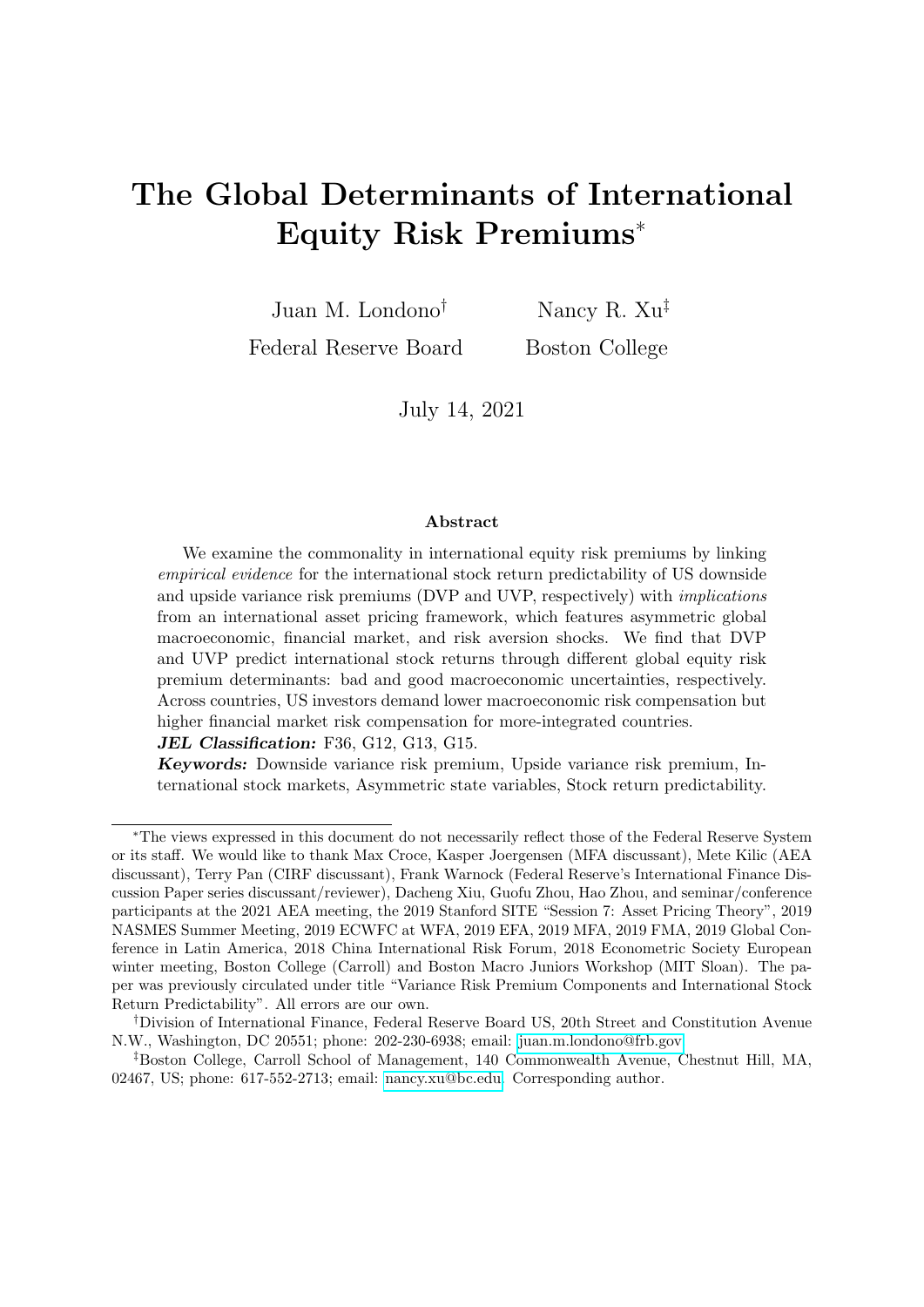Croce, Lettau, and Ludvigson (2015)). Third, the short-term global risk compensation appears to be particularly higher than the long-term counterpart during high economic uncertainty periods; for instance, the good uncertainty spikes of 1998 and the bad uncertainty spikes of 2007-2008. This finding is consistent with Figure 7, where we show that economic uncertainties may be more important risk premium determinants at short horizons, while risk aversion and financial market uncertainty likely determine the whole term structure.

#### 5.3.3. International stock return predictability: A Cross-Country View

We complement our average country analysis and calibrate the results considering country groups with low and high integration. Specifically, we consider four country groups with low/high economic and financial integration, where "low" ("high") uses the 33th (67th) value of the cross-country integration level (see Table 4).

Figure 10 demonstrates that US/global investors demand a lower global economic risk compensation but a higher global financial market risk compensation for countries with higher integration (especially financial integration). The former result is potentially consistent with the international risk sharing story where global investors demand a lower risk compensation given a lower cost of capital, greater firm and fundamental investment opportunities, and higher expected growth (Bekaert and Harvey (2003); Carrieri, Errunza, and Hogan (2007)); the latter result is potentially consistent with the increasing chance of higher global systemic risk exposure that cannot be diversified away. Moreover, the relative importance of market-wide risk aversion is also slightly higher for countries with higher integration. Note that, while the two integration measures are able to generate a realistic cross-section of predictive coefficients (see Table 7), these integration measures are also moderately correlated at 0.48, which suggests that distinguishing the effects of the two integration types is challenging.

Figure 11 conducts similar Jackknife exercises for these four country groups. Panel (A) shows that the high (low) integration country return predictability is mainly through the financial market risk aversion (economic uncertainty) channel, as the bar size drops more significantly after deleting this channel. This result is consistent with Figure 10. As similarly seen in the average country analysis, Panel (B) illustrates a significant role of good uncertainty in explaining the predictability of UVP, which is even more salient for low integration countries.

## 6. Conclusion

Understanding the commonality in international equity risk premiums and the transmission of global risks across international financial markets remains an open de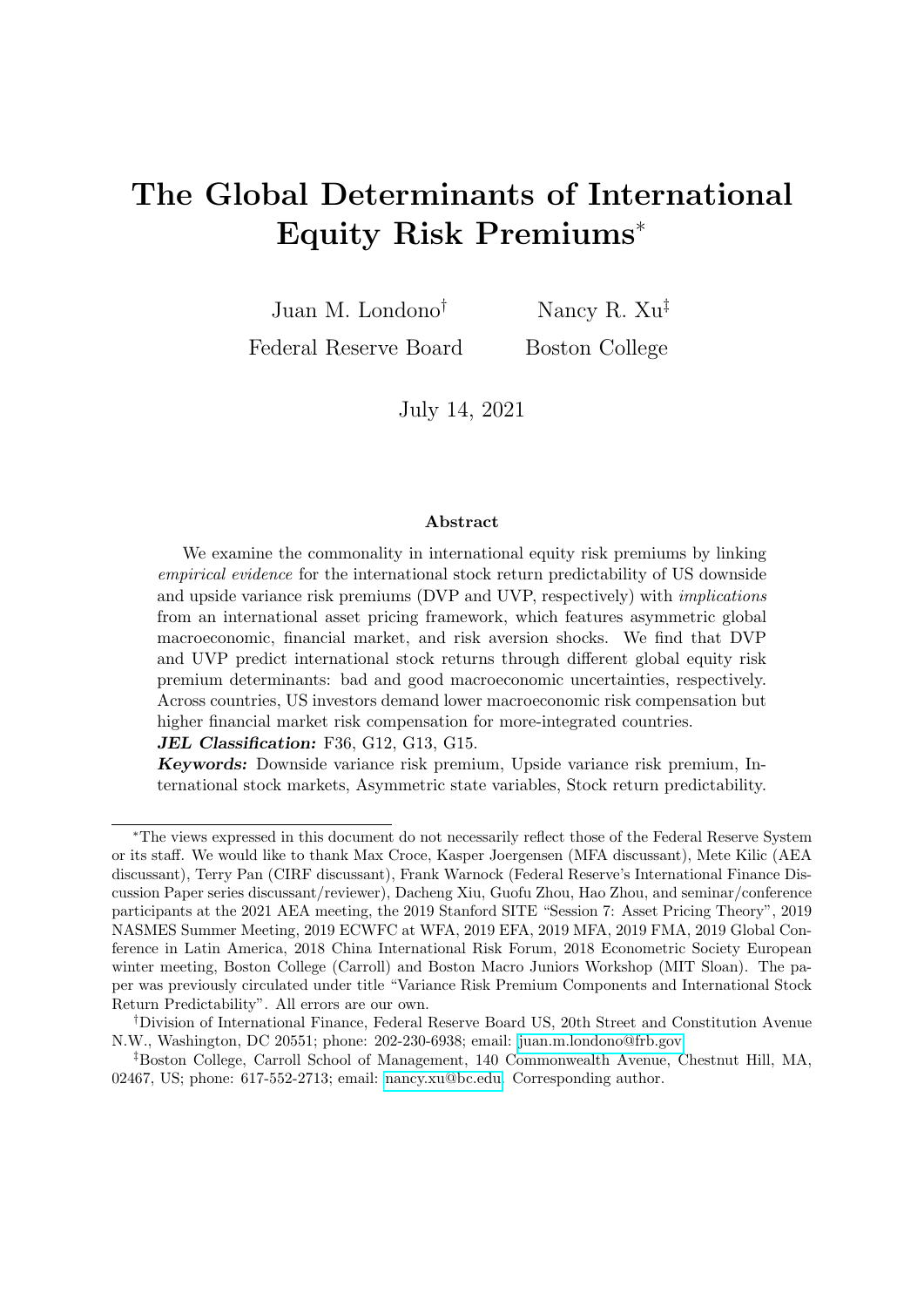bate in the literature. In this paper, we add to this debate by using a novel approach in which we link empirical evidence for the international stock return predictability of US downside and upside variance risk premiums with the implications of an asset pricing framework using data for 22 countries from 1991 to 2019.

We find that the international predictability patterns of DVP (positive and countercyclical) and UVP (smaller in magnitude and procyclical) are considerably different, with DVP being a robust mid-horizon  $(4-7 \text{ month})$  predictor and UVP a short-horizon (1-3 month) predictor. We link these results to the implications of a conceptual asset pricing framework that takes the perspective of a US/global investor and features heteroskedastic and asymmetric US macroeconomic, financial market (illiquidity), and risk aversion shocks. The main intuition from the model solution is that international stock return predictability should be determined by common economic determinants of the VP components and global equity risk compensations. We find that DVP and UVP predict international stock returns through different common risk premium determinants, mainly bad and good US macroeconomic uncertainties, respectively. At the country level, our results also suggest that US/global investors demand a lower global macroeconomic risk compensation but a higher global pure financial market risk compensation for countries with higher integration.

Our approach of linking international predictability evidence with an asset pricing framework allows us to use more information to infer the global nature of risk compensations across time, across horizons, and across countries. This methodology should naturally inspire several extensions of our work, including examining whether global risk premium determinants transmit through local-currency equity risk pricing or through exchange rate channels, involving other international finance puzzles similar to the work in Colacito and Croce (2010) and Colacito, Croce, Gavazzoni, and Ready (2018). Moreover, future work should integrate our findings to existing general equilibrium models with an international perspective.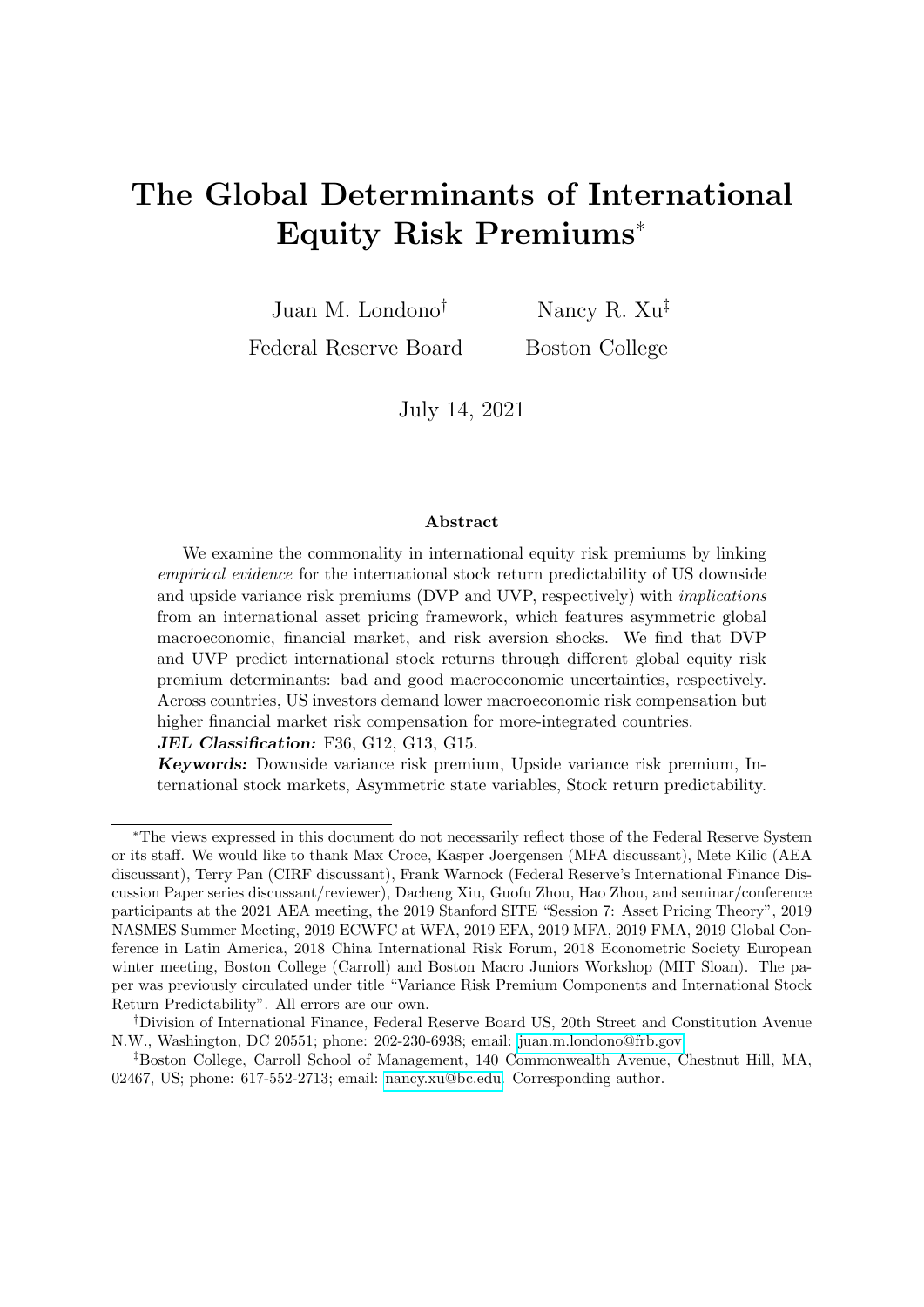## References

- Adrian, T., Boyarchenko, N., Giannone, D., 2019. Vulnerable growth. American Economic Review 109, 1263–89.
- Aldasoro, I., Avdjiev, S., Borio, C. E., Disyatat, P., 2020. Global and domestic financial cycles: variations on a theme .
- Alesina, A., Spolaore, E., Wacziarg, R., 2000. Economic integration and political disintegration. American Economic Review 90, 1276–1296.
- Amihud, Y., 2002. Illiquidity and stock returns: cross-section and time-series effects. Journal of financial markets 5, 31–56.
- Amihud, Y., 2019. Illiquidity and stock returns: A revisit. Critical Finance Review 8, 203–221.
- Andersen, T. G., Bondarenko, O., 2009. Dissecting the market pricing of return volatility. Working paper .
- Avdjiev, S., Gambacorta, L., Goldberg, L. S., Schiaffi, S., 2020. The shifting drivers of global liquidity. Journal of International Economics 125, 103324.
- Bates, D. S., 2006. Maximum likelihood estimation of latent affine processes. The Review of Financial Studies 19, 909–965.
- Bekaert, G., Engstrom, E., 2017. Asset return dynamics under habits and bad environment–good environment fundamentals. Journal of Political Economy 125, 713–760.
- Bekaert, G., Engstrom, E., Xing, Y., 2009. Risk, uncertainty, and asset prices. Journal of Financial Economics 91, 59–82.
- Bekaert, G., Engstrom, E., Xu, N. R., forthcoming. The time variation in risk appetite and uncertainty. Management Science .
- Bekaert, G., Harvey, C. R., 2003. Emerging markets finance. Journal of Empirical Finance 10, 3–55.
- Bekaert, G., Harvey, C. R., Kiguel, A., Wang, X., 2016. Globalization and asset returns. The annual review of financial eocnomics 8, 221–288.
- Bekaert, G., Hoerova, M., 2014. The vix, the variance premium and stock market volatility. Journal of Econometrics 183, 181–192.
- Bekaert, G., Hoerova, M., Xu, N. R., 2020. Risk, monetary policy and asset prices in a global world. Available at SSRN 3599583 .
- Bekaert, G., Popov, A., 2019. On the link between the volatility and skewness of growth. IMF Economic Review 67, 746–790.
- Boguth, O., Carlson, M., Fisher, A., Simutin, M., 2011. Dividend strips and the term structure of equity risk premia: A case study of the limits of arbitrage. Unpublished Paper, University of British Columbia, Sauder School of Business .
- Bollerslev, T., Marrone, J., Xu, L., Zhou, H., 2014. Stock return predictability and variance risk premia: statistical inference and international evidence. Journal of Financial and Quantitative Analysis 49, 633–661.
- Bollerslev, T., Tauchen, G., Zhou, H., 2009. Expected stock returns and variance risk premia. The Review of Financial Studies 22, 4463–4492.
- Bonciani, D., Ricci, M., 2020. The international effects of global financial uncertainty shocks. Journal of International Money and Finance 109, 102236.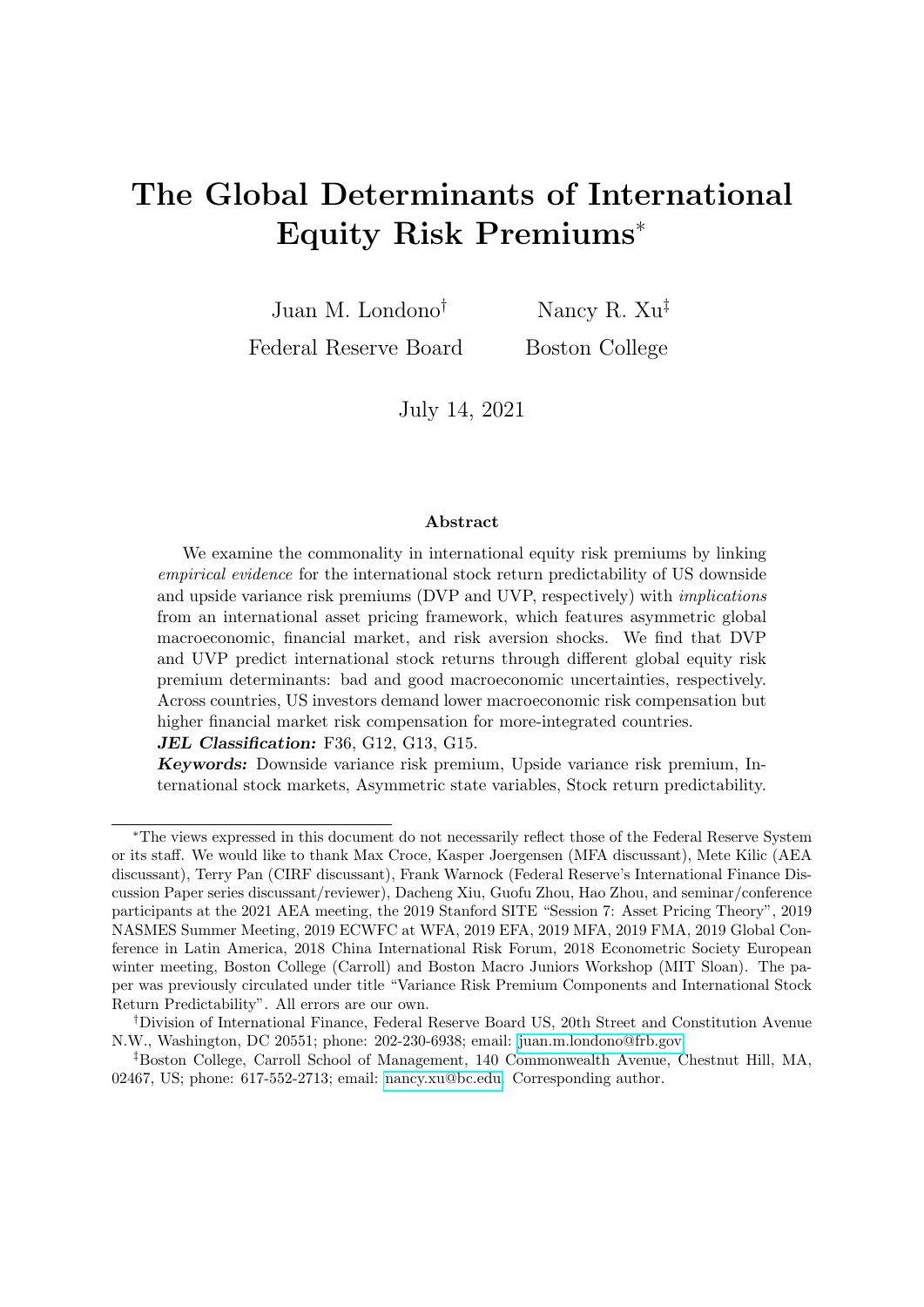- Britten-Jones, M., Neuberger, A., 2000. Option prices, implied price processes, and stochastic volatility. The Journal of Finance 55, 839–866.
- Campbell, J. Y., Cochrane, J. H., 1999. By force of habit: A consumption-based explanation of aggregate stock market behavior. Journal of political Economy 107, 205–251.
- Carrieri, F., Errunza, V., Hogan, K., 2007. Characterizing world market integration through time. Journal of Financial and Quantitative Analysis pp. 915–940.
- Colacito, R., Croce, M. M., 2010. The short and long run benefits of financial integration. American Economic Review 100, 527–31.
- Colacito, R., Croce, M. M., Gavazzoni, F., Ready, R., 2018. Currency risk factors in a recursive multicountry economy. The Journal of Finance 73, 2719–2756.
- Colacito, R., Ghysels, E., Meng, J., Siwasarit, W., 2016. Skewness in expected macro fundamentals and the predictability of equity returns: Evidence and theory. The Review of Financial Studies 29, 2069–2109.
- Corsi, F., 2009. A simple approximate long-memory model of realized volatility. Journal of Financial Econometrics 7, 174–196.
- Croce, M. M., Lettau, M., Ludvigson, S. C., 2015. Investor information, long-run risk, and the term structure of equity. The Review of Financial Studies 28, 706–742.
- David, A., Veronesi, P., 2013. What ties return volatilities to price valuations and fundamentals? Journal of Political Economy 121, 682–746.
- De Groot, O., 2015. Solving asset pricing models with stochastic volatility. Journal of Economic Dynamics and Control 52, 308–321.
- Drechsler, I., 2013. Uncertainty, time-varying fear, and asset prices. The Journal of Finance 68, 1843– 1889.
- ECB, 2007. Measuring financial market liquidity and risk aversion interdependence. ECB Financial Stability Review pp. December, 176–181.
- Eraker, B., Shaliastovich, I., 2008. An equilibrium guide to designing affine pricing models. Mathematical Finance: An International Journal of Mathematics, Statistics and Financial Economics 18, 519–543.
- Fan, J., Imerman, M. B., Dai, W., 2016. What does the volatility risk premium say about liquidity provision and demand for hedging tail risk? Journal of Business and Economic Statistics 34, 519–535.
- Feunou, B., Jahan-Parvar, M. R., Okou, C., 2017. Downside variance risk premium. Journal of Financial Econometrics 16, 341–383.
- Fulop, A., Li, J., Yu, J., 2015. Self-exciting jumps, learning, and asset pricing implications. The Review of Financial Studies 28, 876–912.
- Gabaix, X., 2012. Rare disasters: An exactly solved framework for ten puzzles in macro-finance. The Quarterly Journal of Economics 127, 645–700.
- Graham, J. R., Harvey, C. R., 2005. The long-run equity risk premium. Finance Research Letters 2, 185–194.
- Held, M., Kapraun, J., Omachel, M., Thimme, J., 2020. Up-and downside variance risk premia in global equity markets. Journal of Banking and Finance 118.
- Hong, H., Kubik, J. D., Fishman, T., 2012. Do arbitrageurs amplify economic shocks? Journal of Financial Economics 103, 454–470.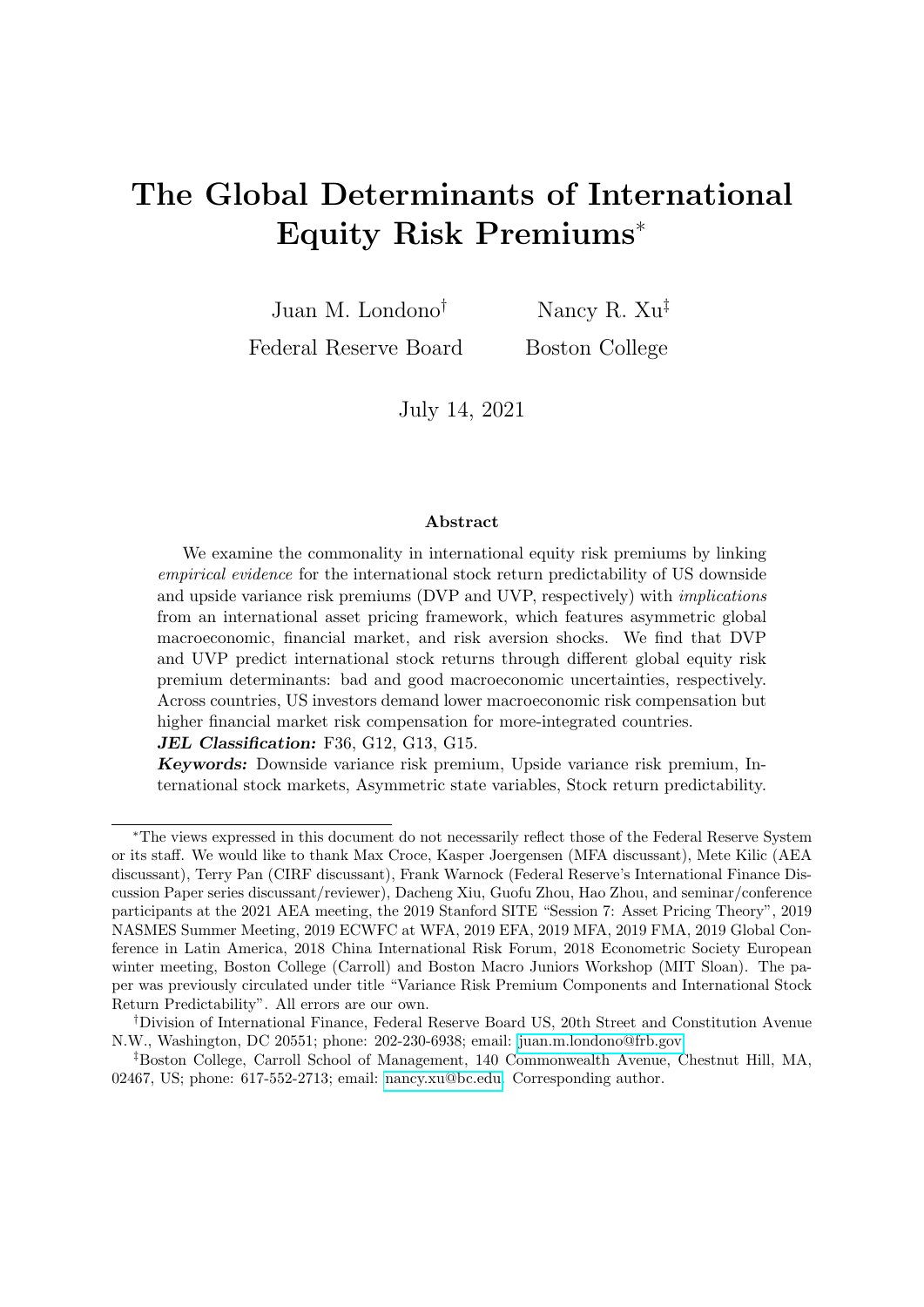- Jurado, K., Ludvigson, S. C., Ng, S., 2015. Measuring uncertainty. American Economic Review 105, 1177–1216.
- Kilic, M., Shaliastovich, I., 2019. Good and bad variance premia and expected returns. Management Science 65, 2445–2945.
- Kose, M. A., Prasad, E., Rogoff, K., Wei, S.-J., 2009. Financial globalization: a reappraisal. IMF Staff papers 56, 8–62.
- Londono, J. M., 2015. The variance risk premium around the world .
- Martin, I., 2017. What is the expected return on the market? The Quarterly Journal of Economics 132, 367–433.
- Miranda-Agrippino, S., Rey, H., 2020. Us monetary policy and the global financial cycle. The Review of Economic Studies 6, 2754–2776.
- Rapach, D. E., Strauss, J. K., Zhou, G., 2013. International stock return predictability: what is the role of the united states? The Journal of Finance 68, 1633–1662.
- Schularick, M., Steger, T. M., 2010. Financial integration, investment, and economic growth: evidence from two eras of financial globalization. The Review of Economics and Statistics 92, 756–768.
- Segal, G., Shaliastovich, I., Yaron, A., 2015. Good and bad uncertainty: Macroeconomic and financial market implications. Journal of Financial Economics 117, 369–397.
- Stathopoulos, A., 2017. Asset prices and risk sharing in open economies. The Review of Financial Studies 30, 363–415.
- Van Binsbergen, J., Brandt, M., Koijen, R., 2012. On the timing and pricing of dividends. American Economic Review 102, 1596–1618.
- Van Binsbergen, J., Hueskes, W., Koijen, R., Vrugt, E., 2013. Equity yields. Journal of Financial Economics 110, 503–519.
- Wachter, J. A., 2006. A consumption-based model of the term structure of interest rates. Journal of Financial economics 79, 365–399.
- Xu, N. R., 2019. Global risk aversion and international return comovements .
- Xu, N. R., 2021. Procyclicality of the comovement between dividend growth and consumption growth. Journal of Financial Economics 139, 288–312.
- Zhou, H., 2018. Variance risk premia, asset predictability puzzles, and macroeconomic uncertainty. Annual Review of Financial Economics 10, 481–497.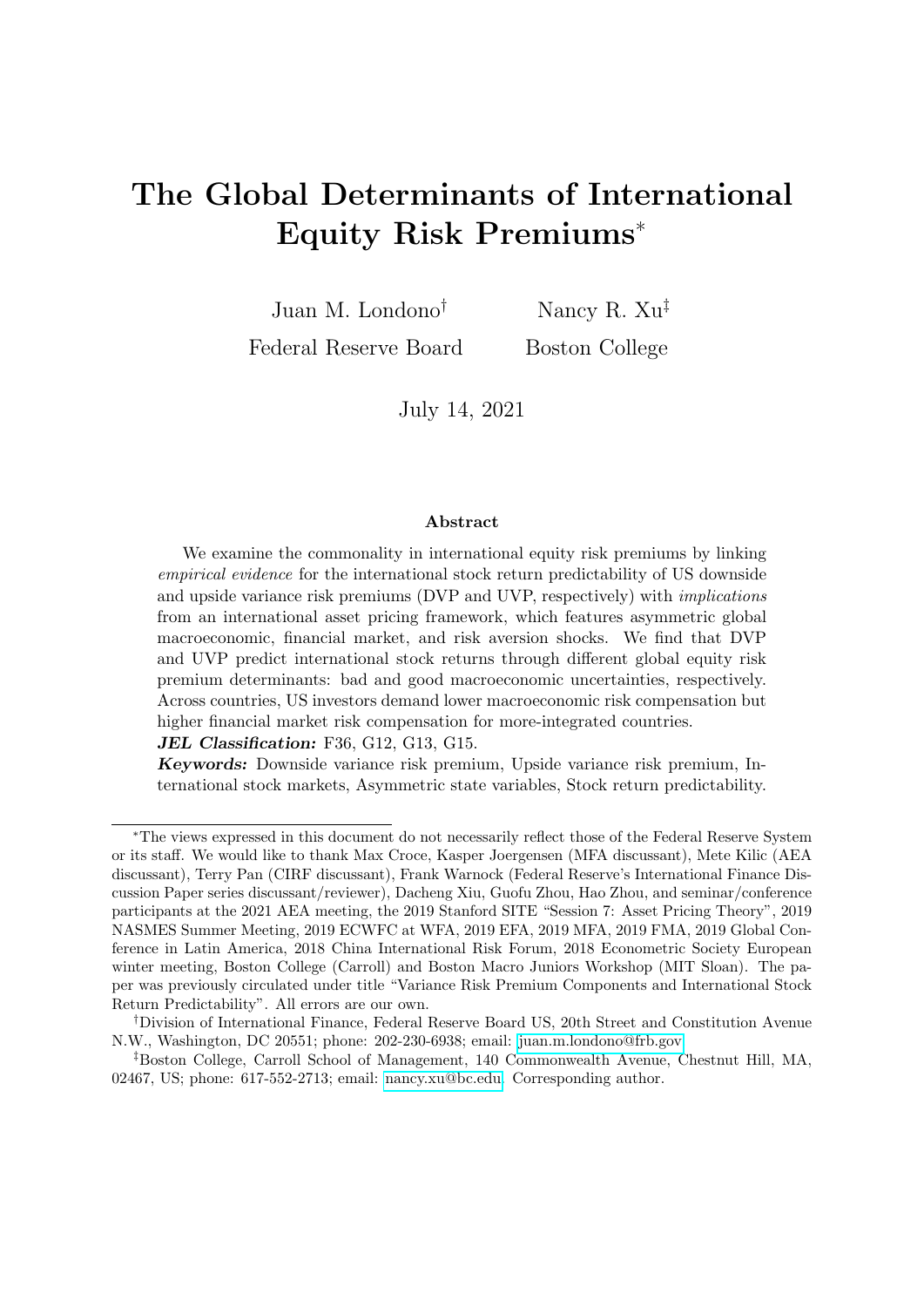#### Table 1: Expected downside and upside realized variances

This table shows the coefficients associated with the predictors of one-month-ahead (22 days) downside and upside realized variances, in panels A and B, respectively. The specification in column (1) assumes that realized variances follow a Martingale  $(E(rv_{t+1}^i) = rv_t^i$ , for  $i = D, U$  (downside or upside)). For the specifications in columns (2) to (5), we estimate the following regression setting:

$$
E_t(rv'_{t+1m}) = \hat{\alpha}^i + \hat{\gamma}^i \mathbf{X}_t^i.
$$

We consider the following predictors,  $\mathbf{X}_t$ , at time t: the total realized variance calculated over the last month  $(rv_{t-1m;t})$  and its downside an upside components  $(rv_{t-1m;t}^i)$ ; realized semivariances calculated using either the last five days  $(rv_t^i_{t-5d;t})$  or the last day of the month  $(rv_t^i_{t-1d;t})$ ; and the downside and upside components of the option-implied variance  $(iv_{t,t+1m}^j)$ . All regressions are estimated using daily data. The sample runs from April 1991 to December 2019. Heteroskedasticity and autocorrelation consistent (HAC) standard deviations with 44 lags are reported in parentheses. , ) represent significance at the 1% (5%, 10%) confidence level. The adjusted  $R^2$ s are reported at the end of each panel.

|                          | (1)            | (2)                                 | $\left( 3\right)$ | $\left(4\right)$ | (5)       |
|--------------------------|----------------|-------------------------------------|-------------------|------------------|-----------|
|                          |                | Panel A. Downside realized variance |                   |                  |           |
| Constant                 | $\overline{0}$ | $4.17***$                           | $4.11***$         | $3.88***$        | $3.18***$ |
|                          |                | (0.63)                              | (0.67)            | (0.55)           | (1.00)    |
| $rv_t$ 1m;t              |                |                                     | 0.43              |                  |           |
|                          |                |                                     | (0.36)            |                  |           |
| $rv_t^D$ <sub>1m:t</sub> | $\mathbf{1}$   | $0.62***$                           | 0.10              | $0.29**$         | $0.23***$ |
|                          |                | (0.07)                              | (0.21)            | (0.13)           | (0.08)    |
| $rv_t^D$ 5d:t            |                |                                     |                   | $0.29**$         | $0.27*$   |
|                          |                |                                     |                   | (0.13)           | (0.15)    |
| $rv_t^D_{t-1d:t}$        |                |                                     |                   | $0.06***$        | $0.04*$   |
|                          |                |                                     |                   | (0.01)           | (0.03)    |
| $iv_{t:t+1m}^D$          |                |                                     |                   |                  | 0.08      |
|                          |                |                                     |                   |                  | (0.10)    |
| Adj. $R^2$               | 0.23           | 0.378                               | 0.378             | 0.428            | 0.429     |
|                          |                | Panel B. Upside realized variance   |                   |                  |           |
| Constant                 | $\overline{0}$ | $3.73***$                           | $3.80***$         | $3.39***$        | 0.84      |
|                          |                | (0.64)                              | (0.64)            | (0.59)           | (0.73)    |
| $rv_t$ 1m;t              |                |                                     | $-0.60$           |                  |           |
|                          |                |                                     | (0.40)            |                  |           |
| $rv_t^U$ <sub>1m:t</sub> | $\mathbf 1$    | $0.64***$                           | $0.61***$         | $0.30**$         | 0.07      |
|                          |                | (0.08)                              | (0.17)            | (0.15)           | (0.11)    |
| $rv_t^U$ <sub>5d;t</sub> |                |                                     |                   | $0.30**$         | 0.24      |
|                          |                |                                     |                   | (0.15)           | (0.15)    |
| $rv_t^U$ <sub>1d:t</sub> |                |                                     |                   | $0.05***$        | $0.03**$  |
|                          |                |                                     |                   | (0.01)           | (0.01)    |
| $iv_{t:t+1m}^U$          |                |                                     |                   |                  | $0.57***$ |
|                          |                |                                     |                   |                  | (0.11)    |
| Adj. $R^2$               | 0.29           | 0.414                               | 0.433             | 0.461            | 0.499     |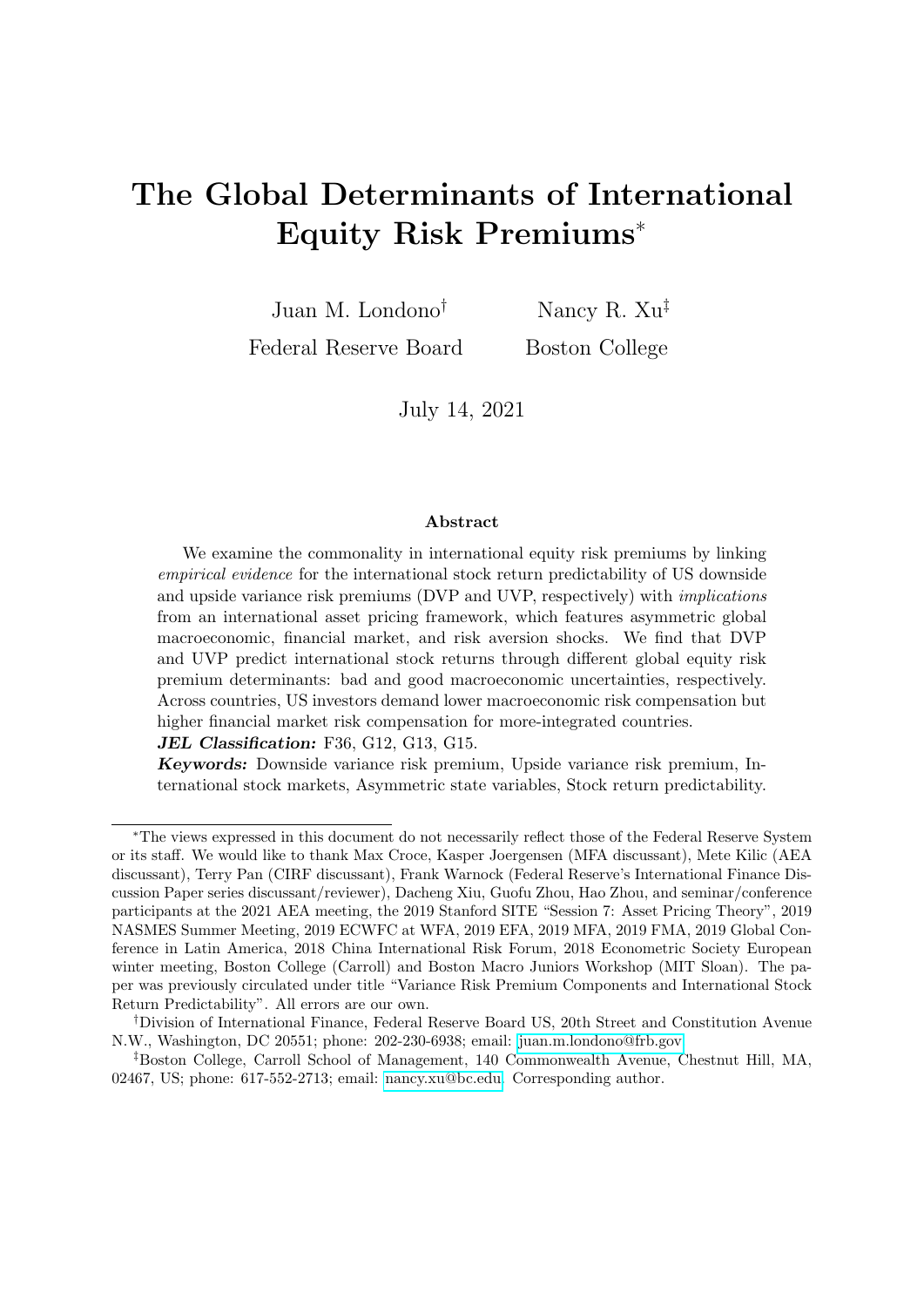Table 2: Summary statistics for variance premium components

This table reports time series averages of the monthly risk-neutral and physical expectations of the variances  $(iv_{t,t+1}$  and  $E_t(v_{t,t+1})$ , respectively) as well as the corresponding monthly variance premiums (VPs). The monthly time series are end-of-month estimates from Table 1. All measures are in units of monthly variance—i.e., in annual percentage squared divided by 12 (as commonly used in the literature; see, e.g., Bekaert and Hoerova (2014), Kilic and Shaliastovich (2019), among many others). For VP estimates, we also report standard deviations and minimum and maximum values. The sample runs from April 1991 to December 2019.

|                                                      | $\left(1\right)$ | 2)                         | $\left(3\right)$ | $\left(4\right)$ | $\left(5\right)$ |  |  |  |  |
|------------------------------------------------------|------------------|----------------------------|------------------|------------------|------------------|--|--|--|--|
| Panel A.<br><b>DVP</b>                               |                  |                            |                  |                  |                  |  |  |  |  |
| $Mean(iv_{t:t+1}^D)$                                 | 23.67            | 23.67                      | 23.67            | 23.67            | 23.67            |  |  |  |  |
| $Mean(E_t(rv_{t:t+1}^D))$                            | 10.87            | 7.04                       | 7.08             | 7.05             | 7.69             |  |  |  |  |
| $Mean(vp_{t:t+1}^D)$                                 | 12.79            | 16.63                      | 16.58            | 16.61            | 15.97            |  |  |  |  |
| $SD(vp_{t:t+1}^D)$                                   | 11.24            | 14.08                      | 14.10            | 13.85            | 13.52            |  |  |  |  |
| $Min(vp_{t:t+1}^D)$                                  | $-23.49$         | 2.47                       | 2.41             | 2.21             | 2.24             |  |  |  |  |
| $Max(vp_{t:t+1}^D)$                                  | 81.25            | 97.91                      | 99.64            | 91.00            | 93.05            |  |  |  |  |
|                                                      |                  | Panel B. UVP               |                  |                  |                  |  |  |  |  |
| $\overline{Mean}(iv_{t:t+1}^U)$                      | 11.03            | 11.03                      | 11.03            | 11.03            | 11.03            |  |  |  |  |
| $Mean(E_t(rv_{t:t+1}^U))$                            | 10.50            | 7.07                       | 7.02             | 7.34             | 9.76             |  |  |  |  |
| $Mean(vp_{t:t+1}^U)$                                 | 0.53             | 3.96                       | 4.01             | 3.69             | 1.26             |  |  |  |  |
| $SD(vp_{t:t+1}^U)$                                   | 9.76             | 6.19                       | 6.15             | 6.30             | 3.28             |  |  |  |  |
| $Min(vp_{t:t+1}^U)$                                  | $-138.25$        | $-59.87$                   | $-64.41$         | $-62.93$         | $-35.48$         |  |  |  |  |
| $Max(vp_{t:t+1}^U)$                                  | 23.27            | 31.07                      | 22.70            | 26.17            | 9.56             |  |  |  |  |
| Panel<br>$\mathbf C$                                 |                  | Correlations within models |                  |                  |                  |  |  |  |  |
| $\text{Correl}(vp_{t;t+1},vp_{t;t+1}^{\mathcal{D}})$ | 0.85             | 0.95                       | 0.94             | 0.93             | 0.97             |  |  |  |  |
| Correl $(pp_{t:t+1},vp_{t:t+1}^U)$                   | 0.79             | 0.69                       | 0.65             | 0.59             | 0.26             |  |  |  |  |
| Correl $(vp_{t:t+1}^U, vp_{t:t+1}^D)$                | 0.35             | 0.43                       | 0.36             | 0.25             | 0.03             |  |  |  |  |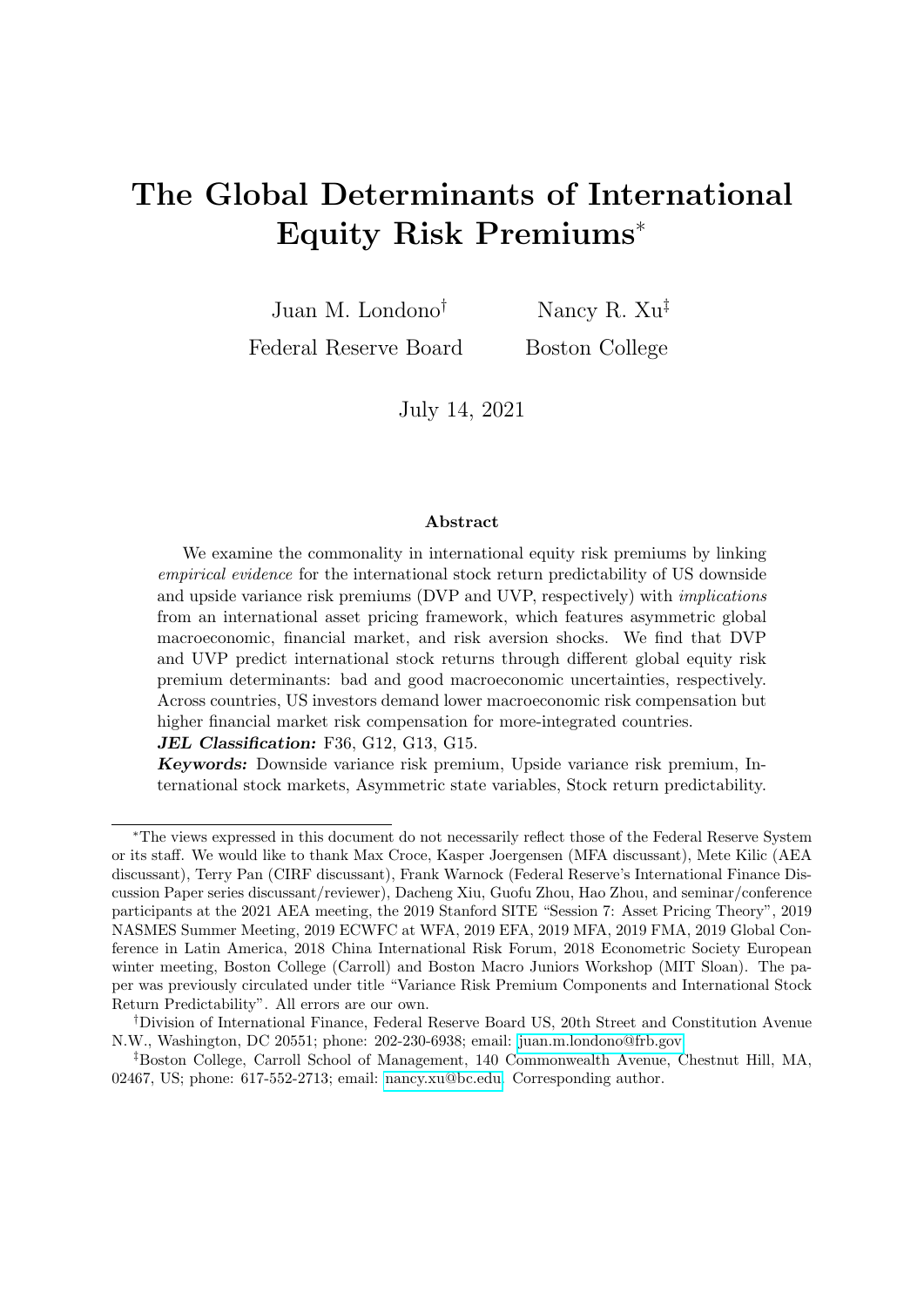#### Table 3: International predictability of VP and its components

The table reports evidence for the predictability of the variance premium and its components for international stock returns at various horizons of interest (in units of months). Our main specification is the following:

$$
\kappa^{-1} r_{i,t,t+1} = a_{i;1} + a_{i} + b_{i;D} v p_{t,t+1}^D + b_{i;U} v p_{t,t+1}^U + \epsilon_{i;t+1},
$$

where  $r_{i,t,t+1}$  denotes the  $\kappa$ -month-ahead log excess returns for country i and  $vp_{t,t+1}^D$  and  $vp_{t,t+1}^U$ denote DVP and UVP estimates, respectively. We compare our main specification with one in which the coefficients associated with DVP and UVP are homogeneous, which is equivalent to a regression for the predictability of the total VP:

$$
\kappa^{-1} r_{i,t,t+} = a_{i} + a + b \left( v p_{t,t+1}^D + v p_{t,t+1}^U \right) + \epsilon_{i,t+}.
$$

In both specifications, the coefficients are estimated using ordinary least squares (OLS) where the coefficients associated with VP and its components are restricted to be homogeneous across countries. The VP estimated coefficients and their h-lag corrected Newey-West standard errors (in parentheses) are reported along with the adjusted  $R^2$ . "VARC" indicates the variance decomposition of the model.  $\,$ , ) represent significance at the 1% (5%, 10%) confidence level.

|                    |          | $\kappa=1$ |          | $\kappa = 3$ |             | $\kappa = 6$ |            | $\kappa=12$ |
|--------------------|----------|------------|----------|--------------|-------------|--------------|------------|-------------|
| vp                 | 0.1187   |            | 0.2645   |              | $0.3127***$ |              | $0.1604**$ |             |
| (SE)               | (0.3365) |            | (0.1775) |              | (0.1088)    |              | (0.0718)   |             |
| $vp^D$             |          | $-0.0111$  |          | 0.2149       |             | $0.2987***$  |            | $0.1785***$ |
| (SE)               |          | (0.3370)   |          | (0.1756)     |             | (0.1085)     |            | (0.0692)    |
| $[VARC\%]$         |          | $(0.0\%)$  |          | $[43.1\%]$   |             | [83.8%]      |            | $[98.0\%]$  |
| $vp^{\mathcal{U}}$ |          | $2.0996**$ |          | 1.0198*      |             | $0.5263*$    |            | $-0.116$    |
| (SE)               |          | (0.8620)   |          | (0.5834)     |             | (0.2883)     |            | (0.2395)    |
| [VARC%]            |          | [100.0%]   |          | [56.9%]      |             | $[16.2\%]$   |            | [2.0%]      |
| Adj. $R^2$         | 0.04%    | $0.82\%$   | $0.66\%$ | $0.96\%$     | 1.67%       | 1.71%        | 0.85%      | $0.99\%$    |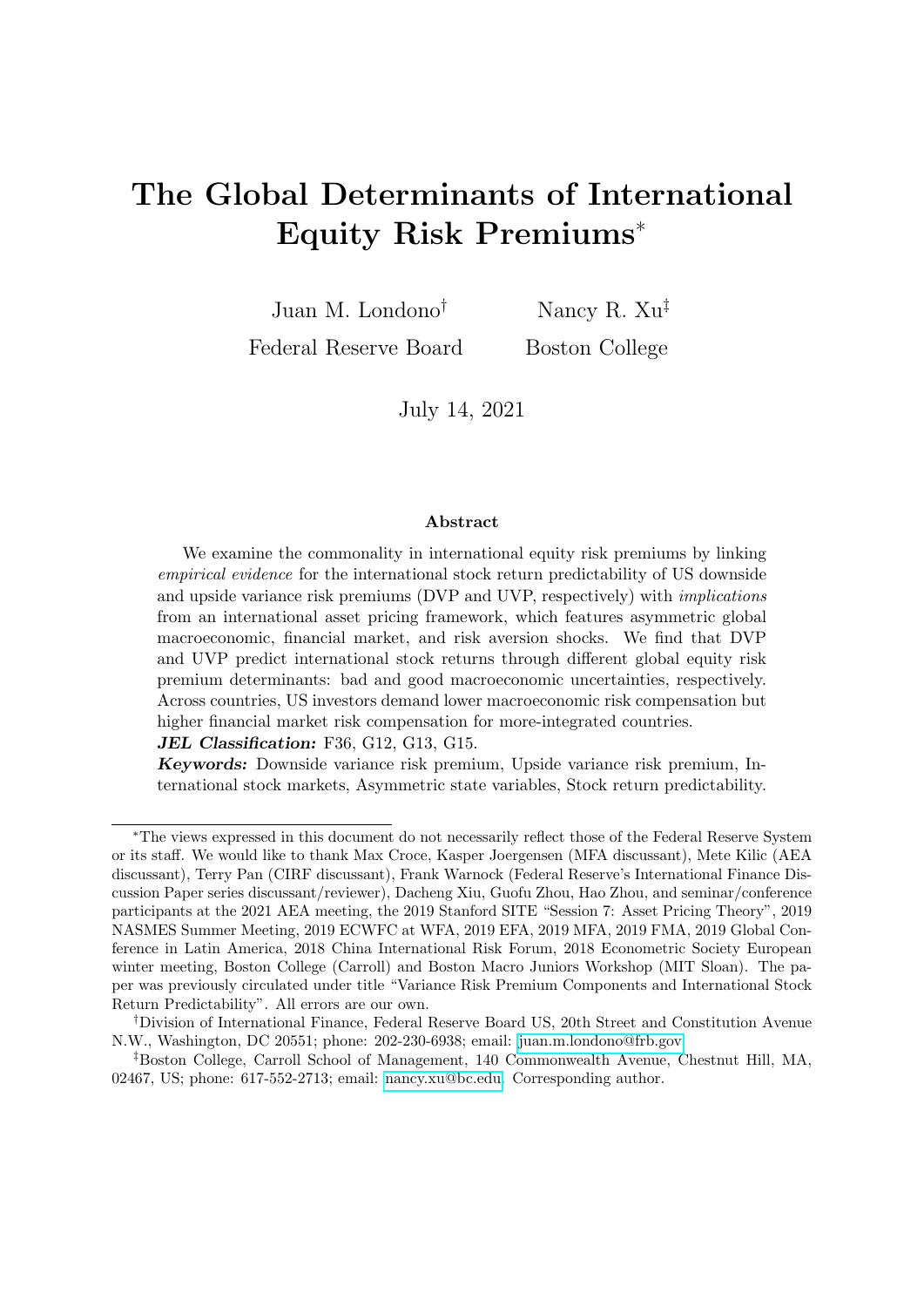| (source: World Bank; 1989-2018) as the proxy for a country's economic integration, and the         |
|----------------------------------------------------------------------------------------------------|
| average total asset and liability holdings from country $i$ to the rest of the world (source: IMF, |
| The Coordinated Portfolio Investment Survey; 2001-2018) as the proxy for a country's financial     |
| integration (Schularick and Steger (2010)). This table also provides a within-variable sort: low,  |
| [0th, 33th); middle, $[33th,67th)$ ; high, $[67th,100th]$ .                                        |
|                                                                                                    |

|                |        | Trade-to-GDP |        | Holdings-to-GDP |
|----------------|--------|--------------|--------|-----------------|
|                | in $%$ | L/M/H        | in $%$ | L/M/H           |
| Australia      | 39.5   | L            | 106.9  | L               |
| Austria        | 86.9   | $\mathbf{M}$ | 171.8  | H               |
| Belgium        | 138.7  | H            | 236.0  | H               |
| Canada         | 65.8   | L            | 121.0  | $\mathbf{M}$    |
| Denmark        | 85.0   | $\mathbf{M}$ | 178.4  | М               |
| Finland        | 69.1   | $\mathbf{M}$ | 211.8  | $\mathbf{M}$    |
| France         | 52.0   | $\mathbf{M}$ | 189.1  | $\mathbf{L}$    |
| Germany        | 64.7   | $\mathbf{M}$ | 148.1  | $\mathbf{M}$    |
| Hong Kong      | 309.9  | H            | 330.4  | H               |
| Ireland        | 159.4  | H            | 1185.9 | H               |
| Italy          | 48.1   | L            | 121.9  | $\mathbf{L}$    |
| Japan          | 24.6   | $\Gamma$     | 86.3   | $\Gamma$        |
| Netherlands    | 125.2  | H            | 396.2  | H               |
| New Zealand    | 57.7   | L            | 63.6   | М               |
| Norway         | 70.0   | $\mathbf{M}$ | 223.5  | $\mathbf{M}$    |
| Portugal       | 66.8   | М            | 141.0  | $\mathbf{M}$    |
| Singapore      | 356.6  | H            | 450.7  | H               |
| Spain          | 52.1   | L            | 114.7  | $\mathbf{L}$    |
| Sweden         | 77.0   | $\mathbf{M}$ | 190.8  | $\mathbf{M}$    |
| Switzerland    | 99.4   | H            | 302.8  | H               |
| United Kingdom | 52.9   | H            | 236.1  | L               |
| United States  | 24.7   | L            | 93.7   | L               |

Table 4: Country-level economic and financial integration indicators This table presents the country-level integration proxies: the average trade-to-GDP ratio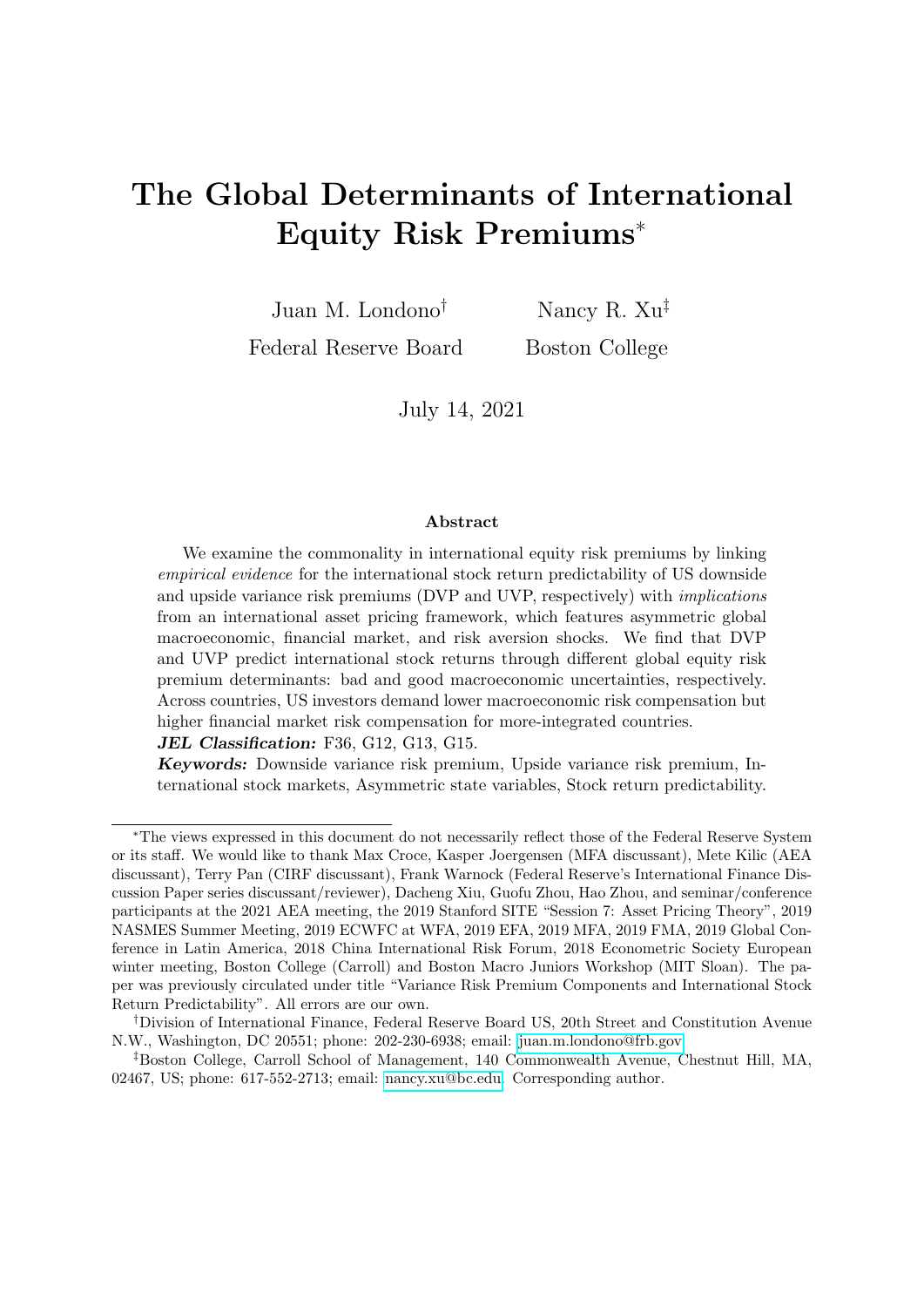#### Table 5: Summary statistics of risk premium state variables

This table provides summary statistics of our main five risk premium state variables introduced in Section 4: good and bad economic uncertainty  $(\theta p_t$  and  $\theta n_t$ , respectively), expected risk aversion fluctuations  $(qh_t)$ , and high and low stock market illiquidity uncertainty (illiq $h_t$  and  $illiql_t$ , respectively). The full sample estimation results and detailed dynamic processes are deferred to Appendix B.  $\,$ , ) represent significance at the 1% (5%, 10%) confidence level. The summary statistics are calculated for a sample running from April 1991 to December 2019.

|          | $\theta p_t$ | $\theta n_t$ | $q h_t$                        | $illigh_t$ | $illiql_t$ |  |
|----------|--------------|--------------|--------------------------------|------------|------------|--|
|          |              |              | Panel A. Univariate statistics |            |            |  |
| Mean     | 476.020      | 3.342        | 0.838                          | 1.191      | 0.702      |  |
| SD.      | 15.176       | 7.798        | 1.107                          | 1.376      | 0.046      |  |
| Skewness | 0.724        | 5.133        | 3.379                          | 1.935      | 1.247      |  |

| Panel B. Correlation matrix |             |            |            |            |            |  |  |
|-----------------------------|-------------|------------|------------|------------|------------|--|--|
| $\theta p_t$                |             |            |            |            |            |  |  |
| $\theta n_t$                | $-0.222***$ |            |            |            |            |  |  |
| $q h_t$                     | $-0.070$    | $0.191***$ | 1          |            |            |  |  |
| $illiqh_t$                  | $0.159***$  | 0.084      | $0.115**$  |            |            |  |  |
| $illiql_t$                  | $0.348***$  | $-0.035$   | $0.116**$  | 0.058      |            |  |  |
| <b>NBER</b>                 | $-0.182***$ | $0.532***$ | $0.205***$ | $0.142***$ | $-0.077$   |  |  |
| Cyclicality                 | $Pro-$      | Counter-   | Counter-   | Counter-   | A-cyclical |  |  |

Table 6: Model fit: VP component dynamics

This table presents the moment matching results of the GMM system used to estimate the loadings of DVP and UVP on the five risk premium state variables (see details in Section 3.2). Two GMM systems are estimated: one with time-varying loadings (22 unknowns) and one with constant loadings (12 unknowns). Both GMM systems have 40 moments and are estimated using iterative GMM. indicates that the model estimate is within 1.645 SD of the empirical point estimate in the same row. Standard model specification statistics and empirical correlations are shown at the end of the table.

|                | Moment                                             | Empirical | Boot. SE | Model        |              |
|----------------|----------------------------------------------------|-----------|----------|--------------|--------------|
|                |                                                    |           |          | time-varying | constant     |
| 1              | $vp^{\mathcal{D}}$                                 | 15.972    | (0.725)  | $16.464***$  | 10.05        |
| $\overline{2}$ | $vp^U$                                             | 1.265     | (0.173)  | $1.241***$   | $-0.202$     |
| 3              | $E(vp^D))^2$<br>$(vp^D)$                           | 182.198   | (33.504) | 180.071***   | $175.881***$ |
| 4              | $E(vp^U))^2$<br>$(vp^U)$                           | 10.755    | (4.230)  | $10.701***$  | $4.383***$   |
| $\overline{5}$ | $E(vp^D)^3/(SD(vp^D)^3)$<br>$(vp^D)$               | 2.656     | (0.885)  | $2.752***$   | $2.867***$   |
| 6              | $E(vp^{U})^3/(SD(vp^{U})^3)$<br>$(vp^U)$           | $-5.001$  | (3.959)  | $-4.146***$  | $0.687***$   |
| 7              | $E(vp^D)^4/(SD(vp^D)^4)$<br>$(vp^D)$               | 12.293    | (4.287)  | $11.955***$  | $12.821***$  |
| 8              | $E(vp^U))^4/(SD(vp^U)^4)$<br>$(vp^U$               | 53.202    | (45.926) | 48.432***    | 7.718        |
| 9              | $E(vp^D)$ $(vp^U - E(vp^U))$<br>$(vp^D)$           | 1.262     | (8.555)  | $-1.981***$  | $-3.18***$   |
| 10             | $vp^D/(vp^D+vp^U)$                                 | 0.927     | (0.010)  | $0.924***$   | 0.626        |
|                | GMM J Statistics:                                  |           |          | 15.78        | 61.56        |
|                | DF:                                                |           |          | 18           | 28           |
|                | Hansen's Overidentification Test, p-value:         |           |          | 0.61         | 0.00         |
|                | Dynamic correlation with empirical estimates, DVP: |           |          | 0.88         | 0.74         |
|                | Dynamic correlation with empirical estimates, UVP: |           |          | 0.48         | 0.16         |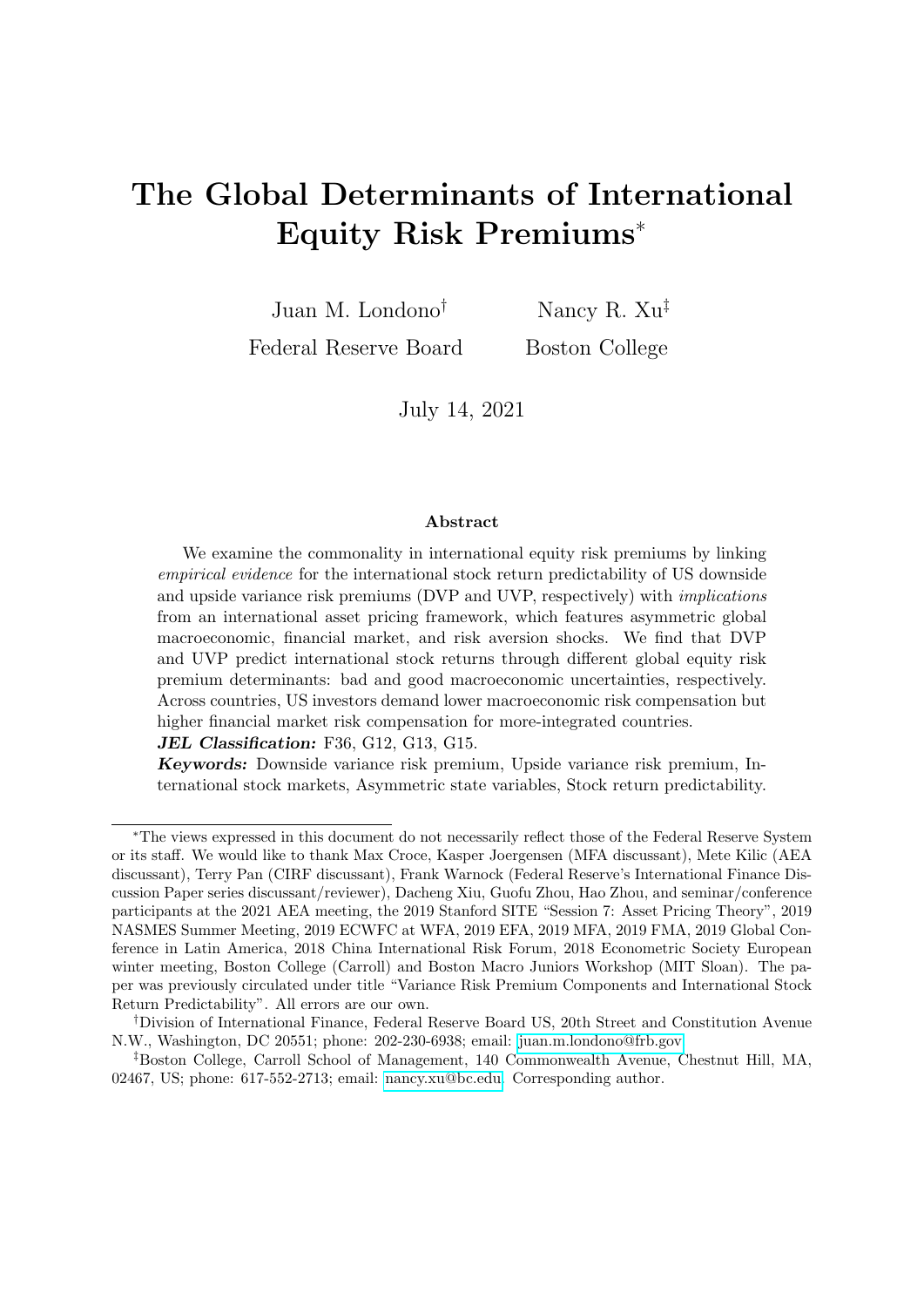Table 7: Model fit: VP component predictive coefficients

This table provides the model fit results of the international stock return predictive coefficients of the VP components (see details in Section 3.2). To summarize the information, Panels A and B report the average, mean, and cross-country variation of the DVP and UVP predictive coefficients, respectively, and provide closeness tests with their empirical counterparts;  $( ; )$ indicates that the model estimate is within the 1.645 (1.96;2.576) SD of the empirical point estimate in the same row. Rows in bold indicate horizons with significant predictability for most countries according to our empirical evidence.

| Panel A          |           | Average DVP coeff.  |                            |           | Median DVP coeff.   |                           |           |                     | Cross-country SD DVP coeff. |
|------------------|-----------|---------------------|----------------------------|-----------|---------------------|---------------------------|-----------|---------------------|-----------------------------|
| Horizon          | Emp.      | $\operatorname{SE}$ | Model                      | Emp.      | $\operatorname{SE}$ | Model                     | Emp.      | $\operatorname{SE}$ | Model                       |
| $\mathbf{1}$     | $-0.011$  | (0.052)             | $-0.059***$                | $-0.036$  | (0.070)             | $-0.027***$               | $0.245\,$ | (0.027)             | 0.148                       |
| $\overline{2}$   | 0.188     | (0.043)             | $0.142***$                 | 0.151     | (0.048)             | $0.177***$                | 0.202     | (0.025)             | $0.147^{\ast}$              |
| 3                | 0.215     | (0.036)             | $0.176***$                 | 0.188     | (0.032)             | $0.205***$                | 0.171     | (0.023)             | $0.130**$                   |
| $\overline{4}$   | 0.226     | (0.036)             | $0.186***$                 | 0.221     | (0.026)             | $0.215***$                | 0.169     | (0.024)             | $0.134***$                  |
| $\bf 5$          | 0.262     | (0.036)             | $0.225***$                 | 0.262     | (0.031)             | $0.26***$                 | 0.169     | (0.025)             | $0.128***$                  |
| 6                | 0.299     | (0.036)             | $0.253***$                 | 0.289     | (0.030)             | $0.287***$                | 0.168     | (0.025)             | $0.131***$                  |
| 7                | 0.287     | (0.035)             | $0.247***$                 | 0.265     | (0.030)             | $0.284***$                | 0.166     | (0.027)             | $0.136***$                  |
| 8                | 0.235     | (0.034)             | $0.202***$                 | 0.220     | (0.027)             | $0.239***$                | 0.161     | (0.028)             | $0.134^{***}\;$             |
| $\boldsymbol{9}$ | $0.214\,$ | (0.033)             | $0.181***$                 | $0.214\,$ | (0.023)             | $0.217***$                | 0.157     | (0.028)             | $0.128^{\ast \ast \ast}$    |
| 10               | 0.189     | (0.033)             | $0.164***$                 | 0.191     | (0.021)             | $0.199***$                | 0.155     | (0.028)             | $0.125^{\ast\ast\ast}$      |
| 11               | 0.185     | (0.033)             | $0.158***$                 | 0.184     | (0.022)             | $0.195***$                | 0.153     | (0.028)             | $0.132***$                  |
| 12               | 0.179     | (0.032)             | $0.157^{***}\,$            | 0.174     | (0.023)             | $0.192***$                | 0.149     | (0.027)             | $0.127***$                  |
|                  |           |                     |                            |           |                     |                           |           |                     |                             |
|                  |           |                     |                            |           |                     |                           |           |                     |                             |
| Panel B          |           | Average UVP coeff.  |                            |           | Median UVP coeff.   |                           |           |                     | Cross-country SD UVP coeff. |
| Horizon          | Emp.      | $\rm SE$            | Model                      | Emp.      | SE                  | Model                     | Emp.      | $\rm SE$            | Model                       |
| $\mathbf{1}$     | 2.100     | (0.241)             | $1.859***$                 | 1.999     | (0.178)             | $1.807***$                | 1.128     | (0.203)             | $0.627*$                    |
| $\overline{2}$   | 0.922     | (0.174)             | $0.782***$                 | 0.995     | (0.150)             | $0.814***$                | 0.814     | (0.142)             | $0.450**$                   |
| 3                | 1.020     | (0.117)             | $0.903***$                 | 1.272     | (0.137)             | $0.953***$                | 0.548     | (0.101)             | $0.392**$                   |
| $\overline{4}$   | 1.227     | (0.106)             | $1.096***$                 | 1.309     | (0.126)             | $1.175***$                | 0.497     | (0.074)             | 0.268                       |
| $\overline{5}$   | 0.891     | (0.081)             | $0.816***$                 | 0.906     | (0.120)             | $0.881***$                | 0.380     | (0.050)             | 0.217                       |
| $\!6\,$          | 0.526     | (0.063)             | $0.482***$                 | 0.551     | (0.073)             | $0.555***$                | 0.293     | (0.046)             | $0.224***$                  |
| 7                | 0.276     | (0.053)             | $0.273^{***}\,$            | 0.299     | (0.083)             | $0.329***$                | 0.247     | (0.033)             | $0.188***$                  |
| 8                | 0.237     | (0.053)             | $0.217***$                 | $0.296\,$ | (0.083)             | $0.251***$                | 0.250     | (0.031)             | 0.158                       |
| 9                | $-0.009$  | (0.045)             | $-0.004***$                | $-0.009$  | (0.047)             | $0.038***$                | 0.209     | (0.032)             | 0.126                       |
| 10               | $-0.069$  | (0.047)             | $-0.074***$                | $-0.049$  | (0.055)             | $-0.042***$               | 0.219     | (0.036)             | $0.100\,$                   |
| 11               | $-0.125$  | (0.048)             | $-0.127***$<br>$-0.115***$ | $-0.122$  | (0.058)             | $-0.089***$<br>$-0.08***$ | 0.225     | (0.036)             | 0.109                       |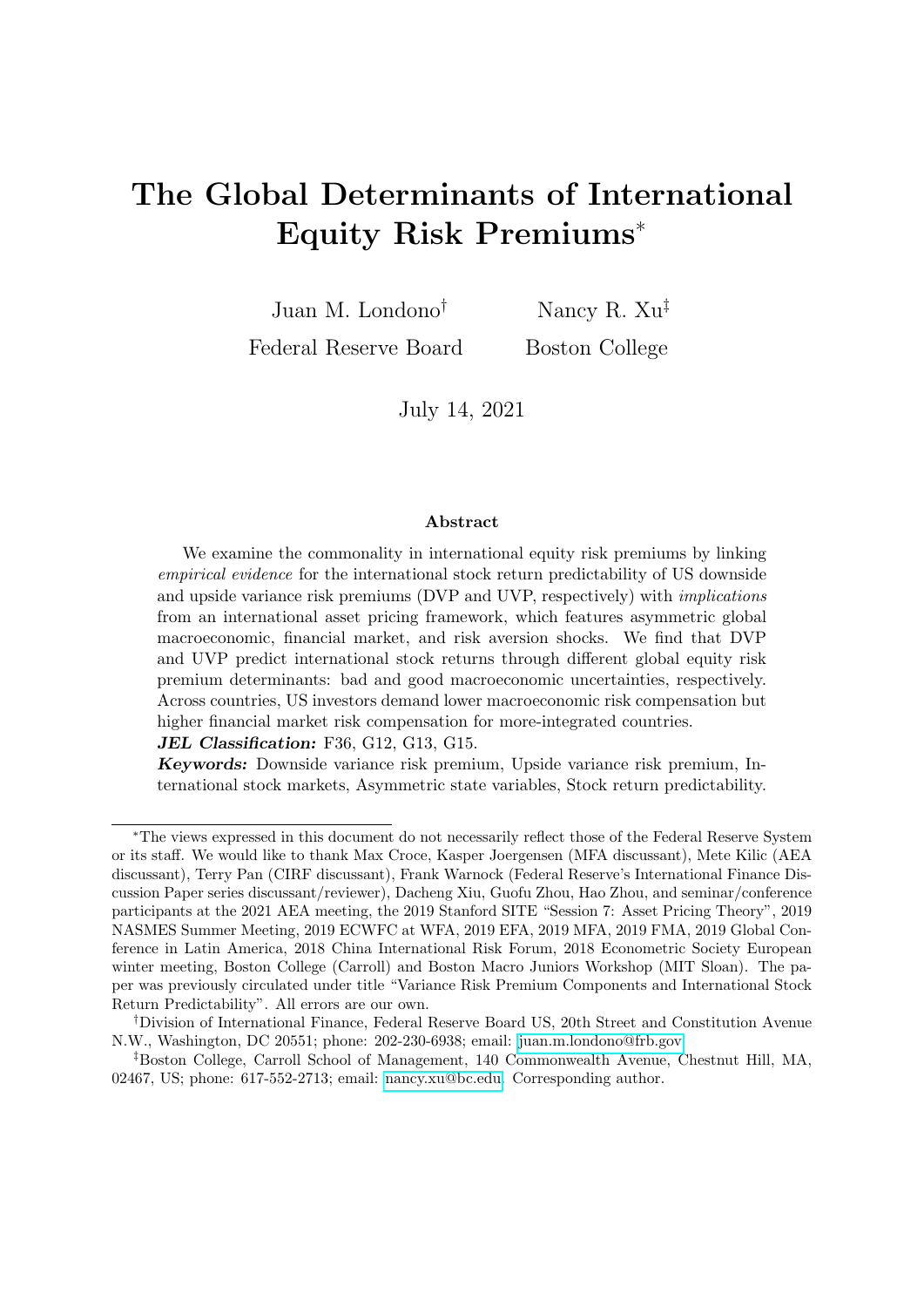Table 8: Loadings of VP components on risk premium state variables

This table presents the estimation results of the GMM framework and the relative importance of the risk premium state variables in driving the dynamics of VPs. Details are presented in Section 3.2. For each GMM iteration, the model-implied DVP and UVP  $(vp_t^D$  and  $vp_t^U$ , respectively) can be expressed as:

$$
\widehat{vp_t^U} = vp_0^D + w_{p,t}^D \widehat{p}_{rt} + w_{n,t}^D \widehat{m}_t + w_{qh,t}^D \widehat{n}_t + w_{illiqh,t}^D i \text{N} i q h_t + w_{illiql,t}^D i \text{N} i q l_t,
$$
\n
$$
\widehat{vp_t^U} = vp_0^U + w_{p,t}^U \widehat{p}_{rt} + w_{n,t}^U \widehat{m}_t + w_{qh,t}^U \widehat{n}_t + w_{illiqh,t}^U i \text{N} i q h_t + w_{illiql,t}^U i \text{N} i q l_t,
$$

where, for  $x \geq \theta p, \theta n, qh, illiqh, illiql, \hat{x}$  indicates the estimated risk premium state variables (Section 4), and  $w_{x,t}^D$  and  $w_{x,t}^U$  indicate the corresponding time-varying coefficients:

$$
w_{X,t}^D = w_{X,0}^D + w_{X,1}^D z_t,
$$
  

$$
w_{X,t}^U = w_{X,0}^U + w_{X,1}^U z_t,
$$

and  $z_t$  is the current squared innovation to real economic growth. Standard errors are shown in parentheses and variance decomposition results are shown in the third row ("VARC"). The variance contribution is calculated as  $\frac{v^{COV(V_t;\hat{y}_t)}}{\hat{\alpha}}$  $\frac{\partial \phi(x, y_t)}{\partial t}$  100%, where  $v_t$  denotes an explanatory variable,  $\beta_V$  the corresponding loading, and  $\tilde{y}_t^t$  the total explained y variable. (, ) represent significance at the 1% (5%, 10%) confidence level.

|            |             | $\theta p_t$ | $\theta n_t$  | $q h_t$     | $illiqh_t$   | $illiql_t$      | Constant  |
|------------|-------------|--------------|---------------|-------------|--------------|-----------------|-----------|
| <b>DVP</b> | $w_0^D$     | $-0.041$     | $0.885***$    | $7.762***$  | $-0.35$      | $83.505***$     | $-32.257$ |
|            |             | (0.061)      | (0.134)       | (0.358)     | (0.506)      | (14.412)        | (25.616)  |
|            | $[VAR C\%]$ | $[0.46\%]$   | $[33.27\%]$   | [52.20%]    | $[-0.49\%]$  | $[9.34\%]$      |           |
|            | $w_1^D$     | 14.143       | $-522.083***$ | 5323.575*** | 16282.641*** | $-27746.517***$ |           |
|            |             | (11.003)     | (5.474)       | (70.288)    | (269.496)    | (7465.181)      |           |
|            | [VARC%]     | $[2.64\%]$   | [-8.97%]      | $(10.29\%)$ | [8.98%]      | [-7.72%]        |           |
| <b>UVP</b> | $w_0^U$     | $0.074**$    | $0.177***$    | $1.19$ ***  | $0.476***$   | $-26.99**$      | $-15.935$ |
|            |             | (0.036)      | (0.039)       | (0.145)     | (0.122)      | (13.106)        | (11.539)  |
|            | $[VAR C\%]$ | [5.82%]      | $[-4.04\%]$   | $(5.11\%)$  | $(6.62\%)$   | $(6.04\%)$      |           |
|            | $w_1^U$     | $-76.725***$ | $41.821***$   | $-1.364$    | 1306.134***  | 1068.634        |           |
|            |             | (18.526)     | (5.932)       | (34.542)    | (90.690)     | (1273.898)      |           |
|            | [VARC%]     | $[88.54\%]$  | [-3.74%]      | $[0.01\%]$  | [-2.54%]     | $-1.82\%$       |           |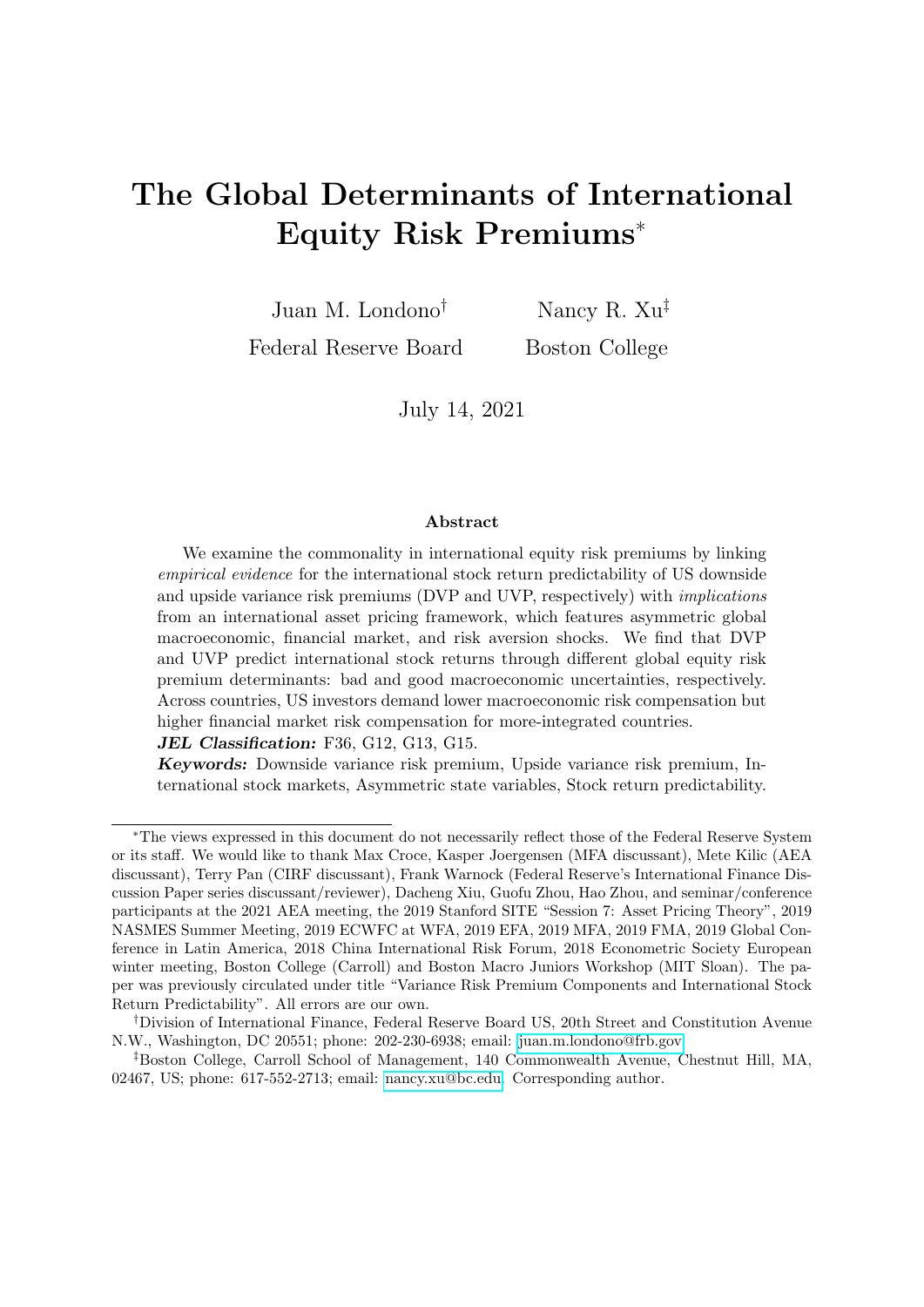Table 9: Economic magnitude of VP loadings

This table complements Table 8 and provides economic magnitude of the sensitivity of the VP components to each risk premium state variable at four different values of  $z_t$ , the proxy for the current economic condition (sample average, 90th, 95th, and 99th percentiles).

|            | $z_t$ values | $\theta p_t$ | $\theta n_t$ | $q h_t$ | $illiqh_t$ | $illiql_t$ |
|------------|--------------|--------------|--------------|---------|------------|------------|
| <b>DVP</b> | $Mean(z_t)$  | $-0.6123$    | 6.8424       | 8.6720  | $-0.1713$  | 3.8341     |
|            | $90th(z_t)$  | $-0.5989$    | 6.5886       | 9.0393  | 1.2258     | 3.7543     |
|            | $95th(z_t)$  | $-0.5862$    | 6.3463       | 9.3900  | 2.5593     | 3.6782     |
|            | $99th(z_t)$  | $-0.5158$    | 5.0125       | 11.3204 | 9.9011     | 3.2588     |
| <b>UVP</b> | $Mean(z_t)$  | 1.1085       | 1.3868       | 1.3172  | 0.6803     | $-1.2443$  |
|            | $90th(z_t)$  | 1.0359       | 1.4071       | 1.3171  | 0.7924     | $-1.2412$  |
|            | $95th(z_t)$  | 0.9666       | 1.4265       | 1.3170  | 0.8994     | $-1.2383$  |
|            | $99th(z_t)$  | 0.5851       | 1.5334       | 1.3165  | 1.4883     | $-1.2221$  |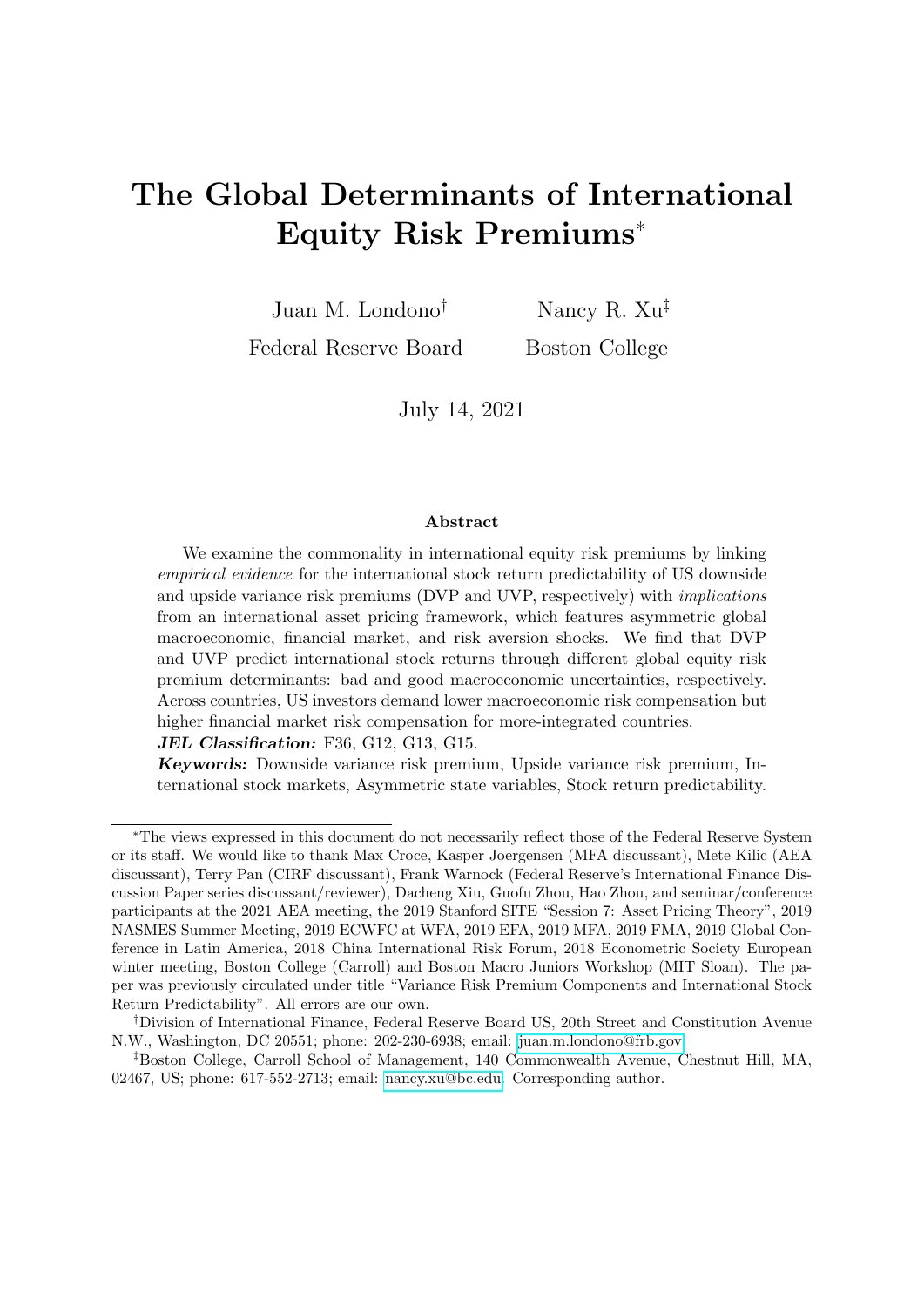

Figure 1: Downside and upside components of the variance risk premium

This figure shows the time series of the downside and upside variance premium components. The construction details of variance risk premiums are discussed in Section 2. The downside (upside) variance risk premium is calculated as the difference between the option-implied downside (upside) variance and the expected downside (upside) realized variance. We use the best forecasts of the downside and upside realized variances from Table 1 (specification (5)). Measures are in units of monthly percentages.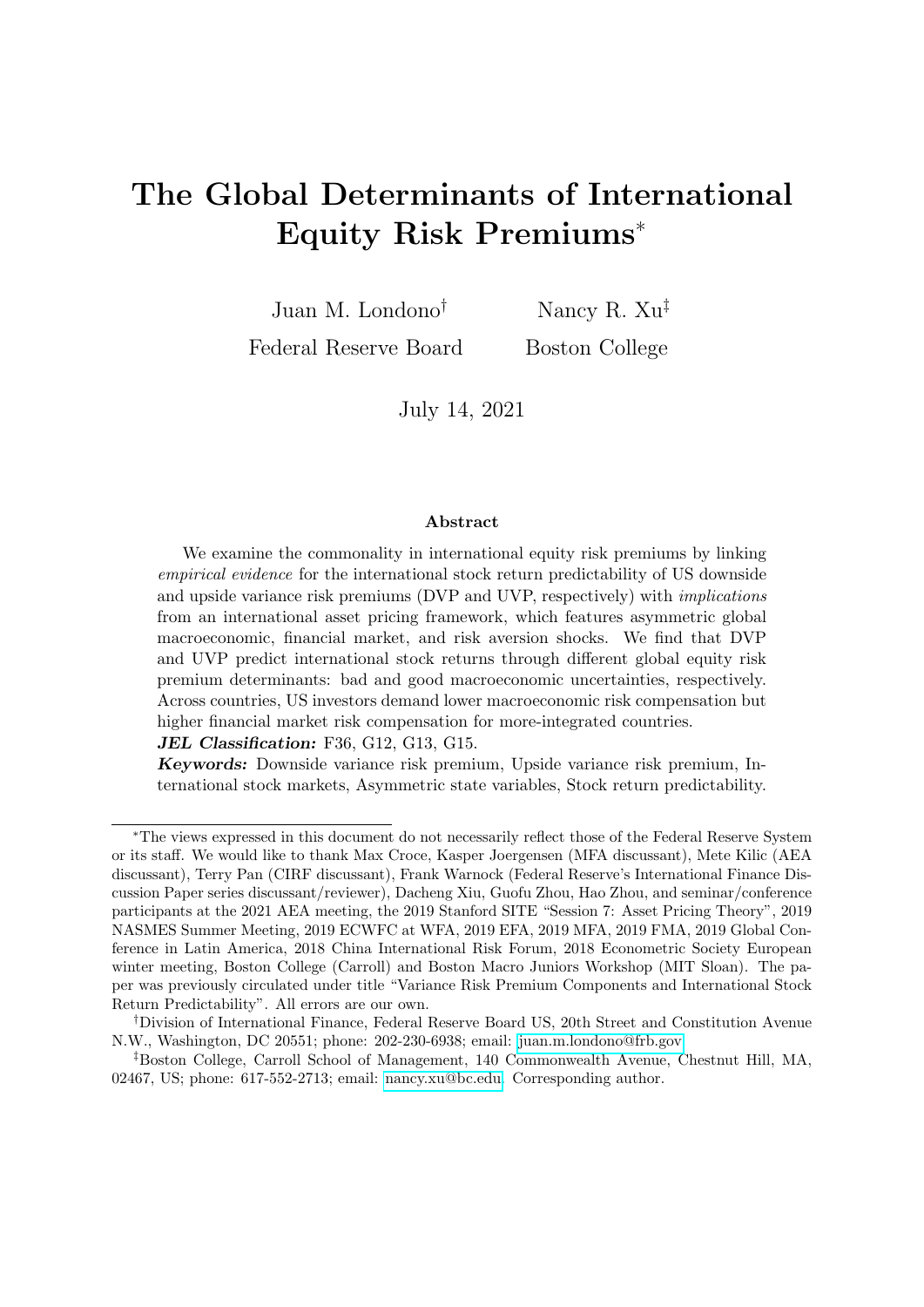

Figure 2: International stock return predictability of DVP and UVP

This figure shows the predictive coefficient estimates of the downside (DVP, top) and upside (UVP, bottom) variance premiums at horizons between 1 and 12 months for the main predictability regression setting:

$$
\kappa^{-1} r_{i,t,t+} = a_{i;} + a + b_{i;d} v p_{t,t+1}^D + b_{i;d} v p_{t,t+1}^U + \epsilon_{i,t,t+} ,
$$

where  $r_{i,t,t+}$  denotes the cumulative  $\kappa$ -month-ahead log excess returns for country i. The dashed lines depict 90% confidence intervals given Newey-West standard errors.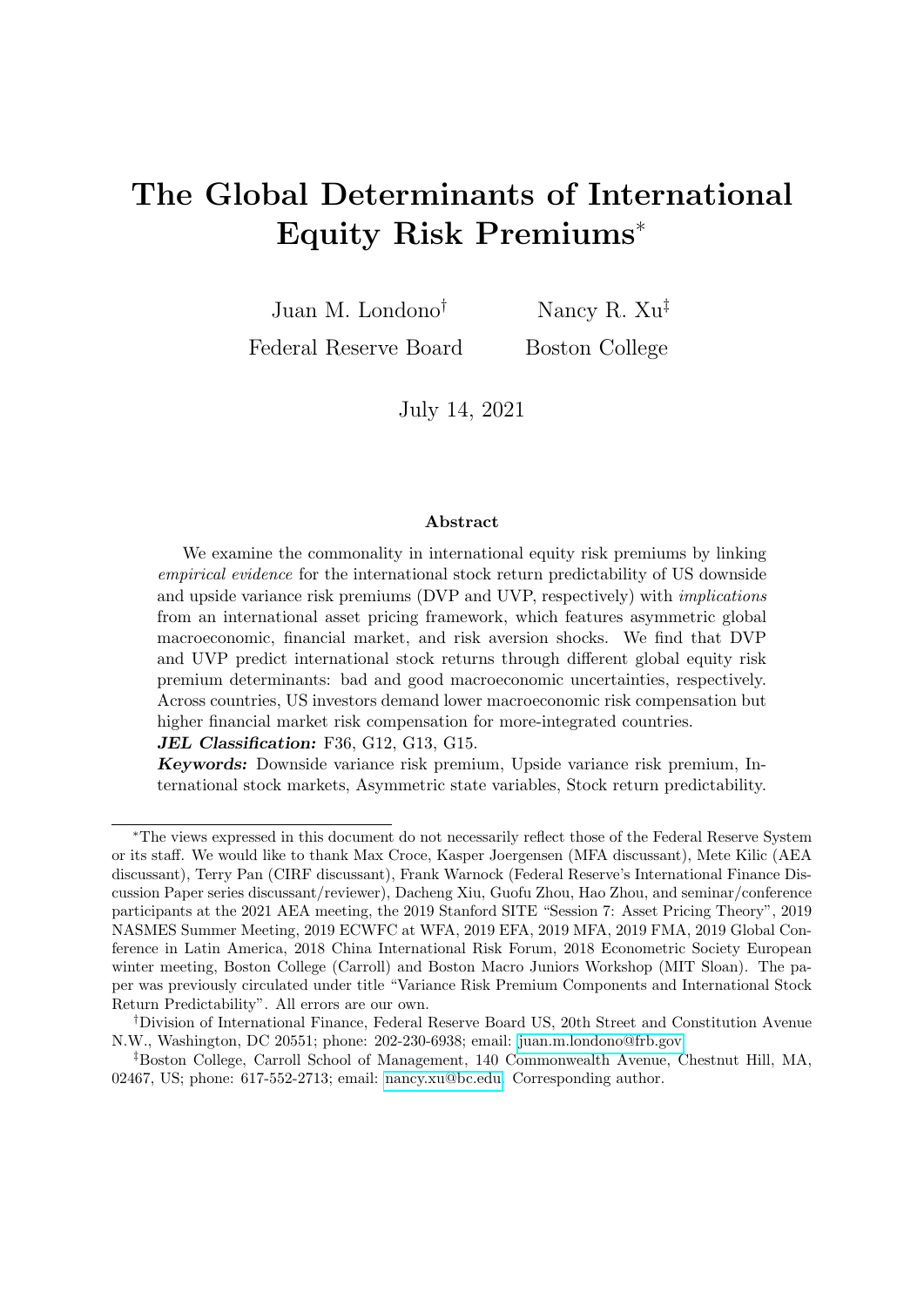

Figure 3: DVP coefficients

This figure shows the predictive coefficient estimates of the downside variance premium (the solid lines) and its 90% confidence interval given Newey-West standard errors (the dashed lines) at the country level. The regression setting is the following:

$$
\kappa^{-1} r_{i,t,t+1} = a_{i;1} + b_{i;2} \omega p_{t,t+1}^D + b_{i;2} \omega p_{t,t+1}^U + \epsilon_{i;t,t+1},
$$

where  $r_{i,t,t+}$  denotes the cumulative  $\kappa$ -month-ahead log excess returns for country i.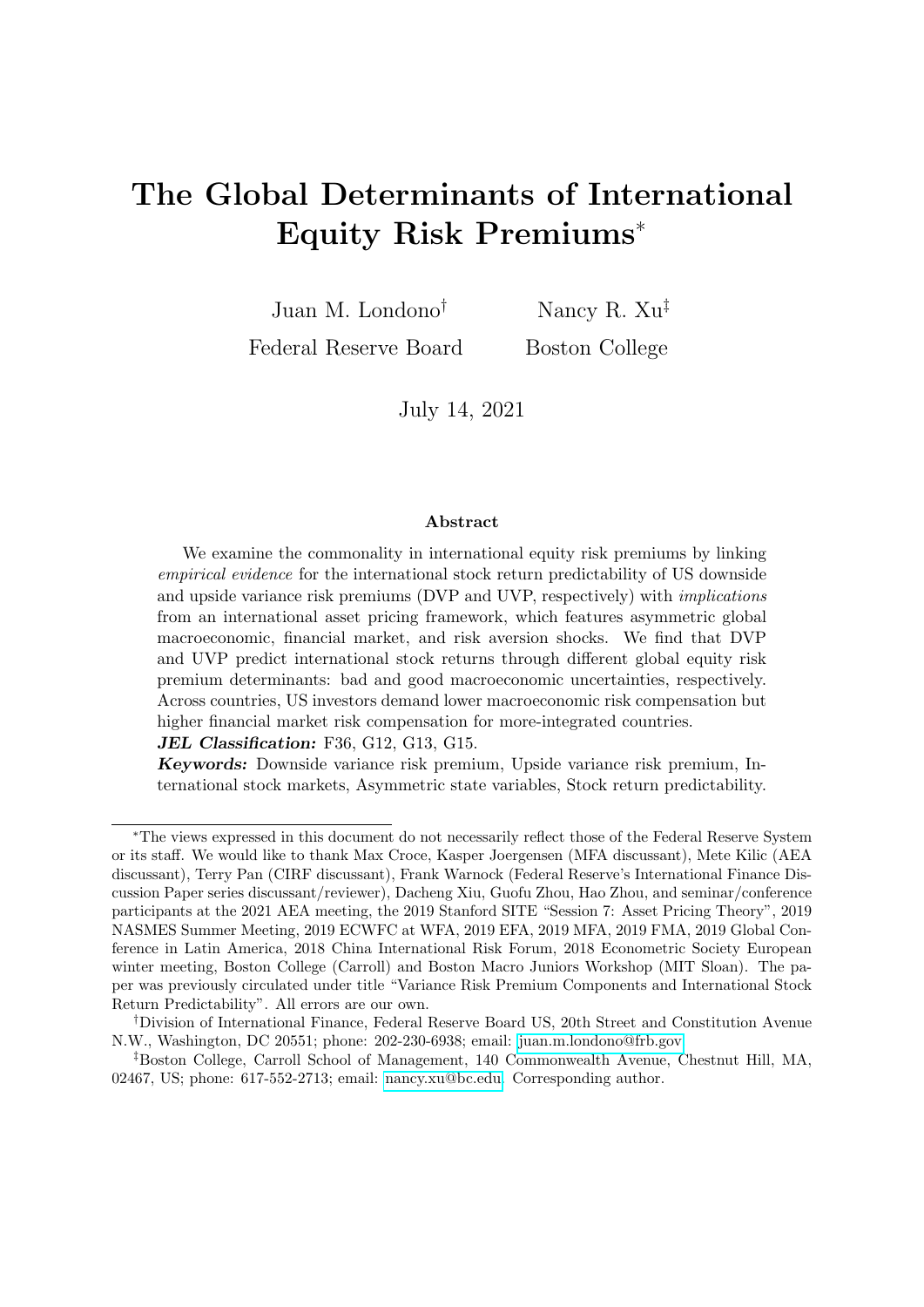

Figure 4: UVP coefficients

This figure shows the predictive coefficient estimates of the upside variance premium (the solid lines) and its 90% confidence interval given Newey-West standard errors (the dashed lines) at the country level. The regression setting is the following:

$$
\kappa^{-1} r_{i,t,t+1} = a_{i} + b_{i}{}_{i} \partial_{t}^{0} p_{t,t+1}^{D} + b_{i}{}_{i} \partial_{t}^{0} p_{t,t+1}^{U} + \epsilon_{i,t,t+1},
$$

where  $r_{i,t;t+}$  denotes the cumulative  $\kappa$ -month-ahead log excess returns for country *i*.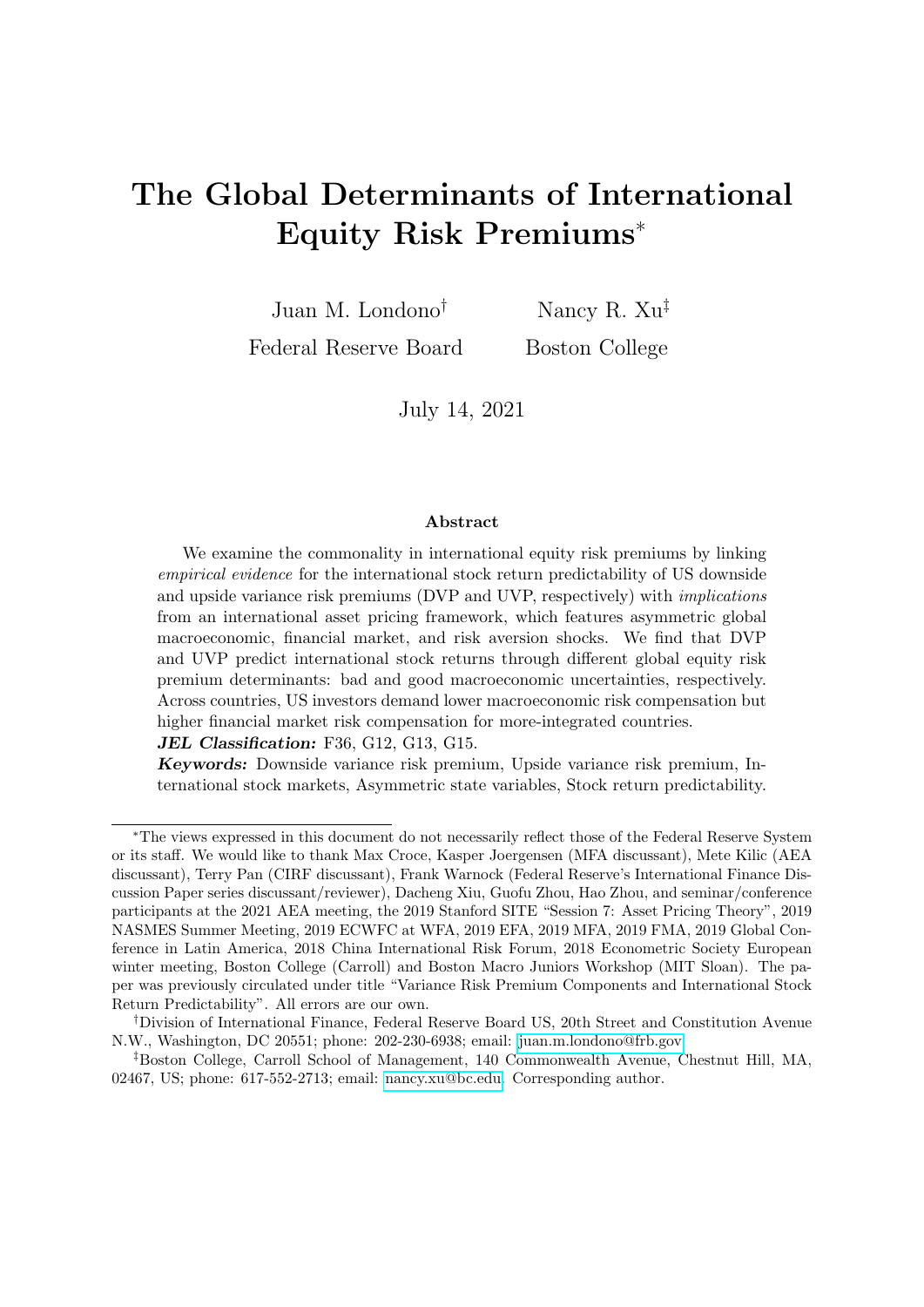

Figure 5: State variable dynamics

This figure shows the dynamics of the estimated risk premium state variables (good and bad economic uncertainty,  $\theta p_t$  and  $\theta n_t$ , expected risk aversion fluctuations,  $q h_t$ , and high and low stock market illiquidity uncertainty,  $illiqh_t$  and  $illiql_t$ ) and the time-varying loading instrument (realized variance of economic growth,  $z_t$ ) for the sample running between April 1991 and December 2019. The corresponding summary statistics are shown in Table 5. The full sample estimation results and detailed dynamic processes are deferred to Appendix B.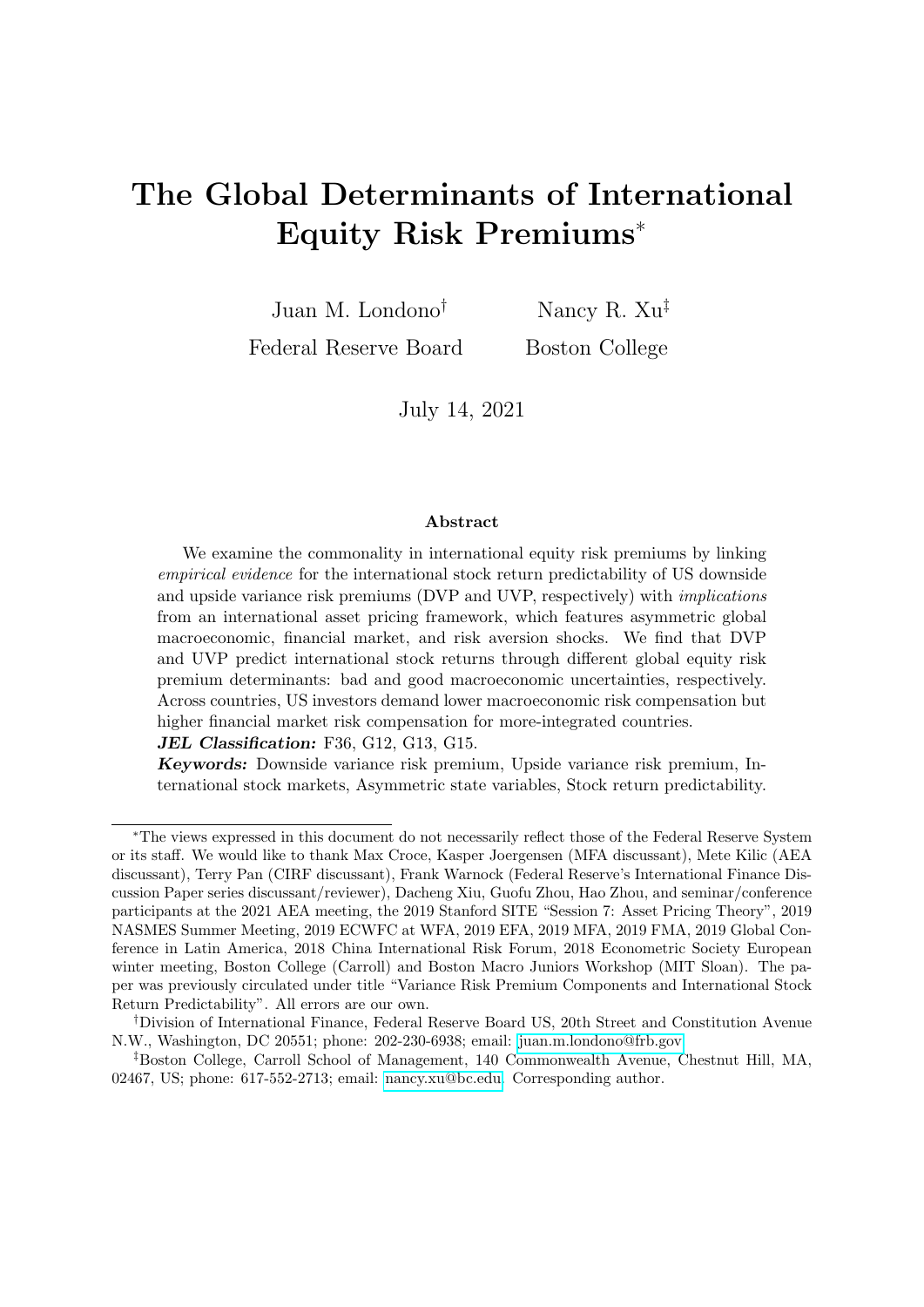

Figure 6: Dynamic fit

This figure shows the dynamics of empirical and model-implied DVP (top) and UVP (bottom) estimates. The empirical estimates, in dashed red lines, are obtained from Section 2. The model-implied estimates are obtained from Section 5 and we consider both constant (dotted blue lines) and time-varying (solid black lines) loadings. Other estimation details are shown in Table 6.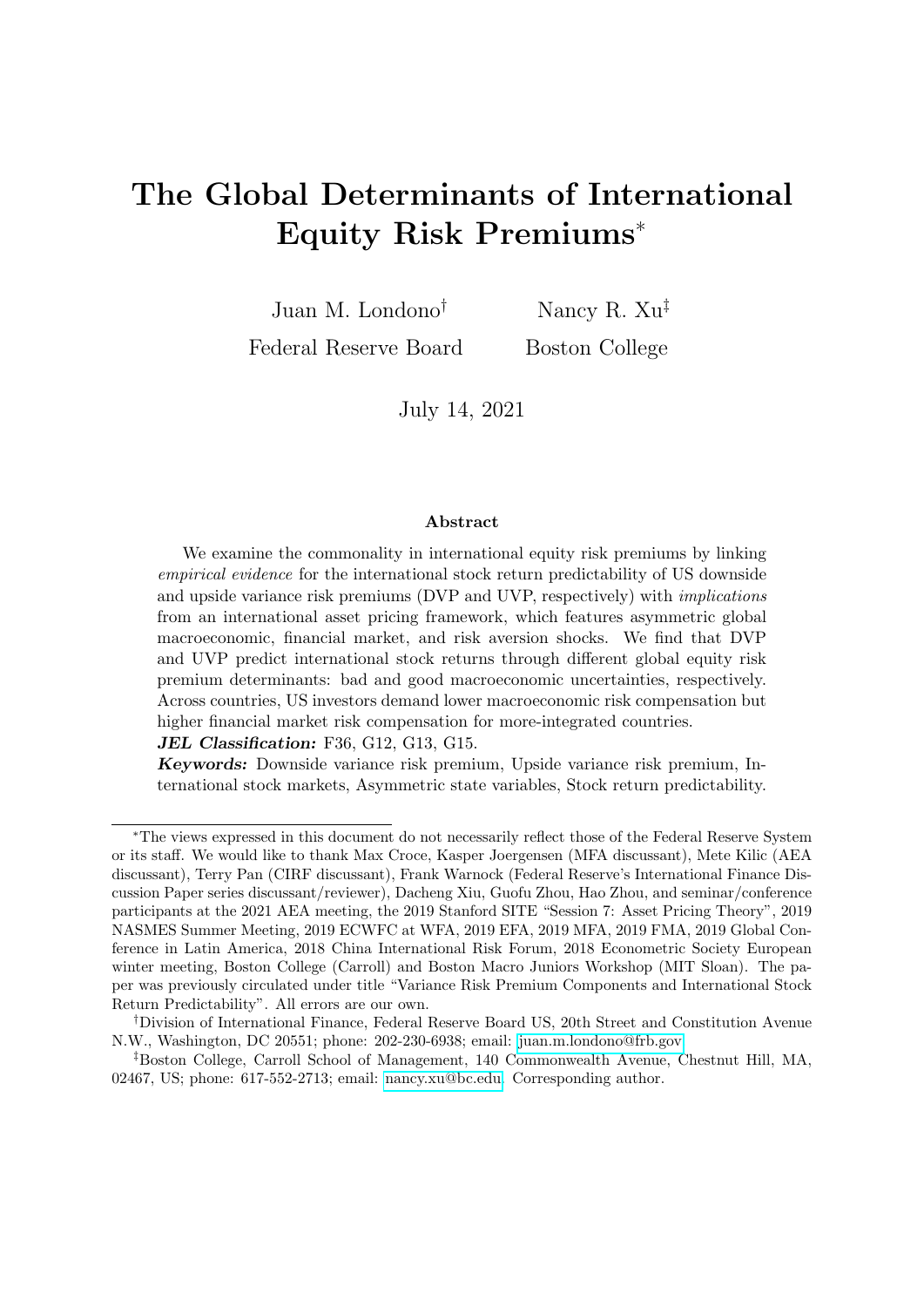

Figure 7: Economic interpretations of international equity risk premiums and stock return predictability: An average-country view

Panel (A) shows the model-implied changes in an average country's equity risk premium (EP) given one SD increase in a US/global risk premium state variable, where an average country is calibrated with median trade-to-GDP and holdings-to-GDP values and EP is expressed in annualized percents for all horizons. Panel (B) shows the implied predictive coefficients after deleting one risk premium state variable in the implied EP at a time; the lower the implied coefficient (the bar size) is, the more important the state variable is in explaining the predictability. This panel focuses on horizons with significant predictability according to the empirical evidence (less than seven months).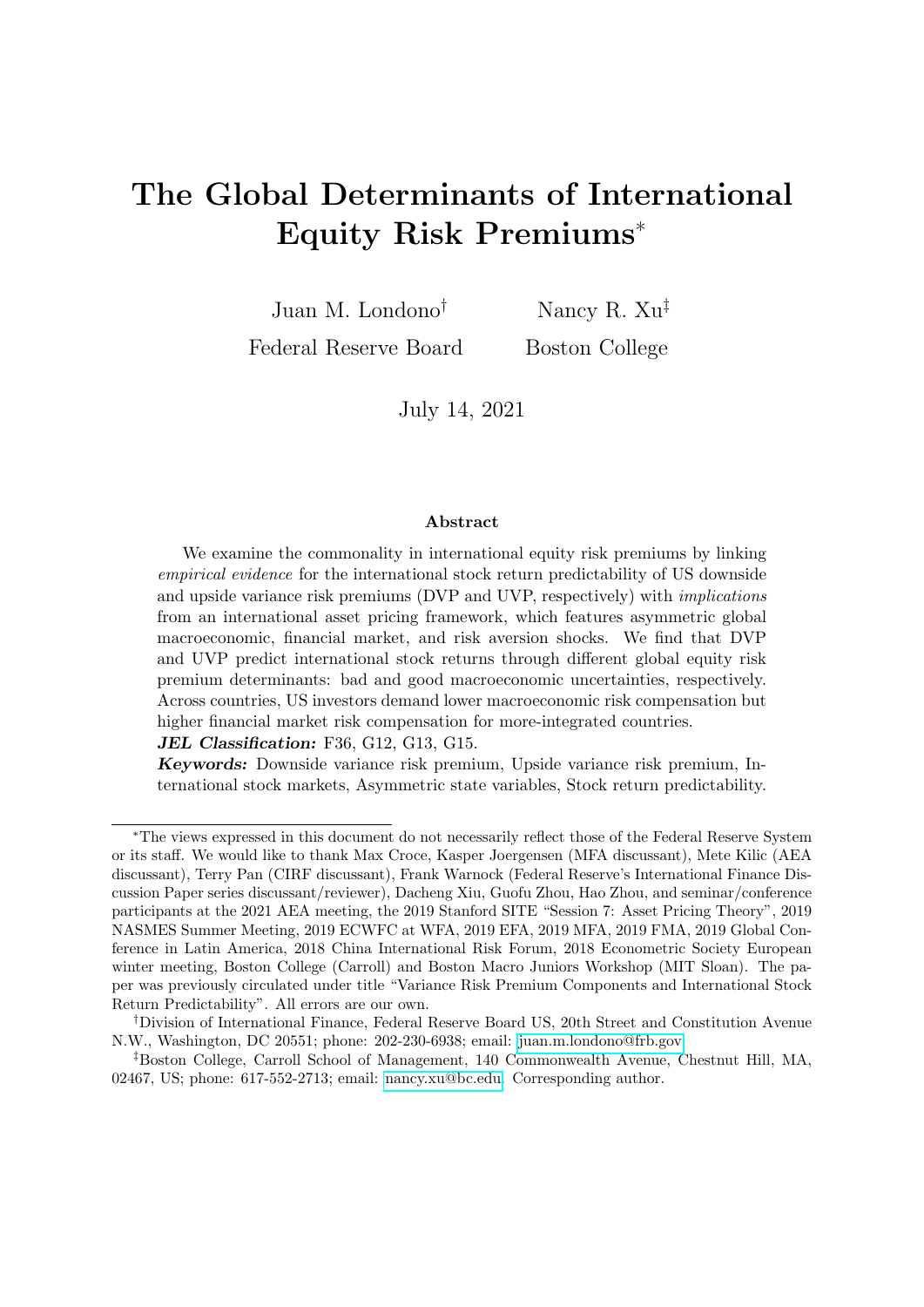

Figure 8: Variance decomposition

This figure shows the variance decomposition (in  $\%$ ) of the model-implied international equity risk premiums at various horizons. The solid black lines show variance decomposition results for an average country with median economic and financial integration, MM, to make inferences about global risk compensations. The other four lines show results for country groups with various low/high economic and financial integration (see Table 4).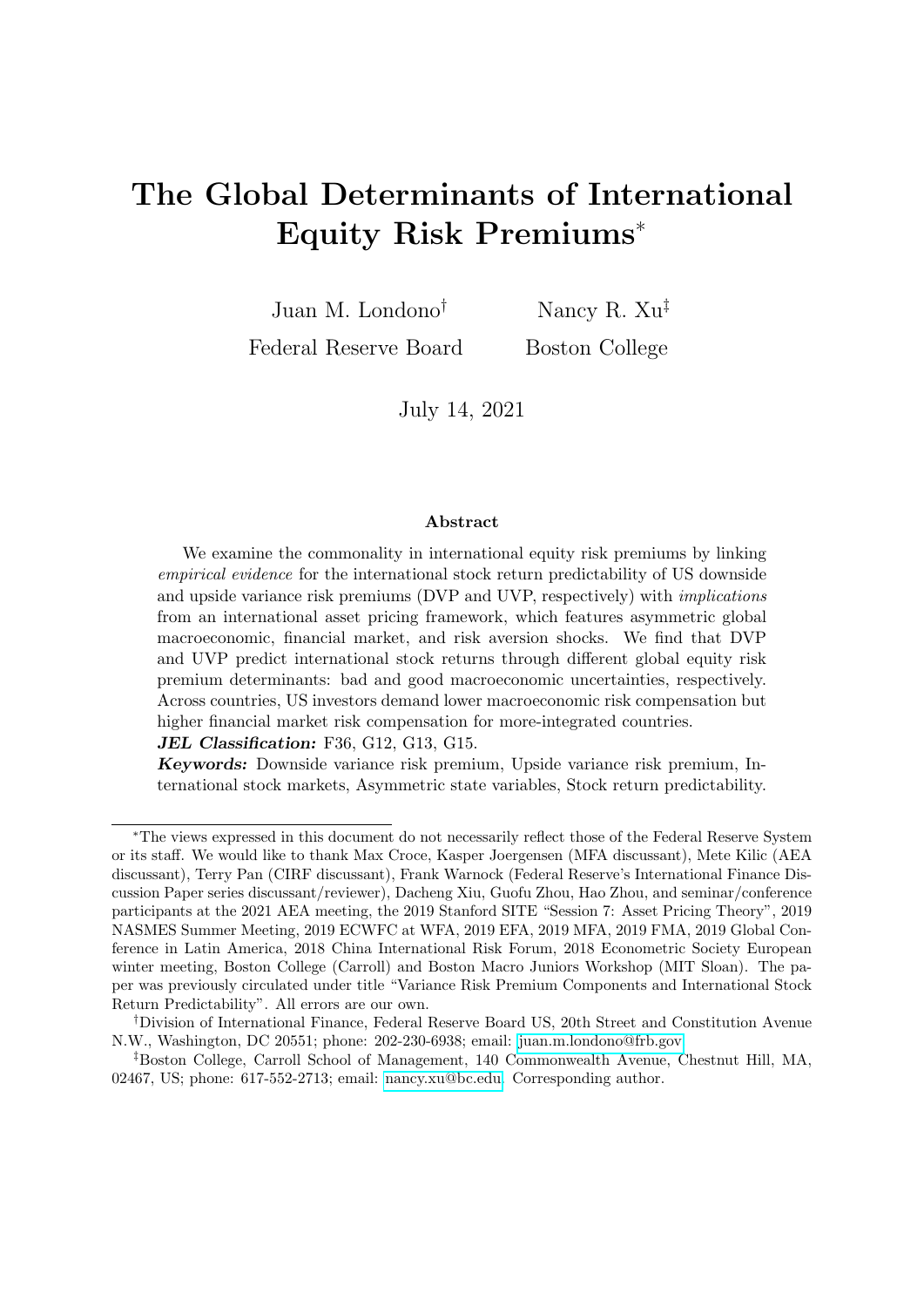

Figure 9: Time variation in model-implied equity risk premiums

This figure shows the time variation in model-implied equity risk premiums for an average country with median economic and financial integration at the 3-, 6-, and 12-month horizons. Equity risk premiums are expressed in annualized percents.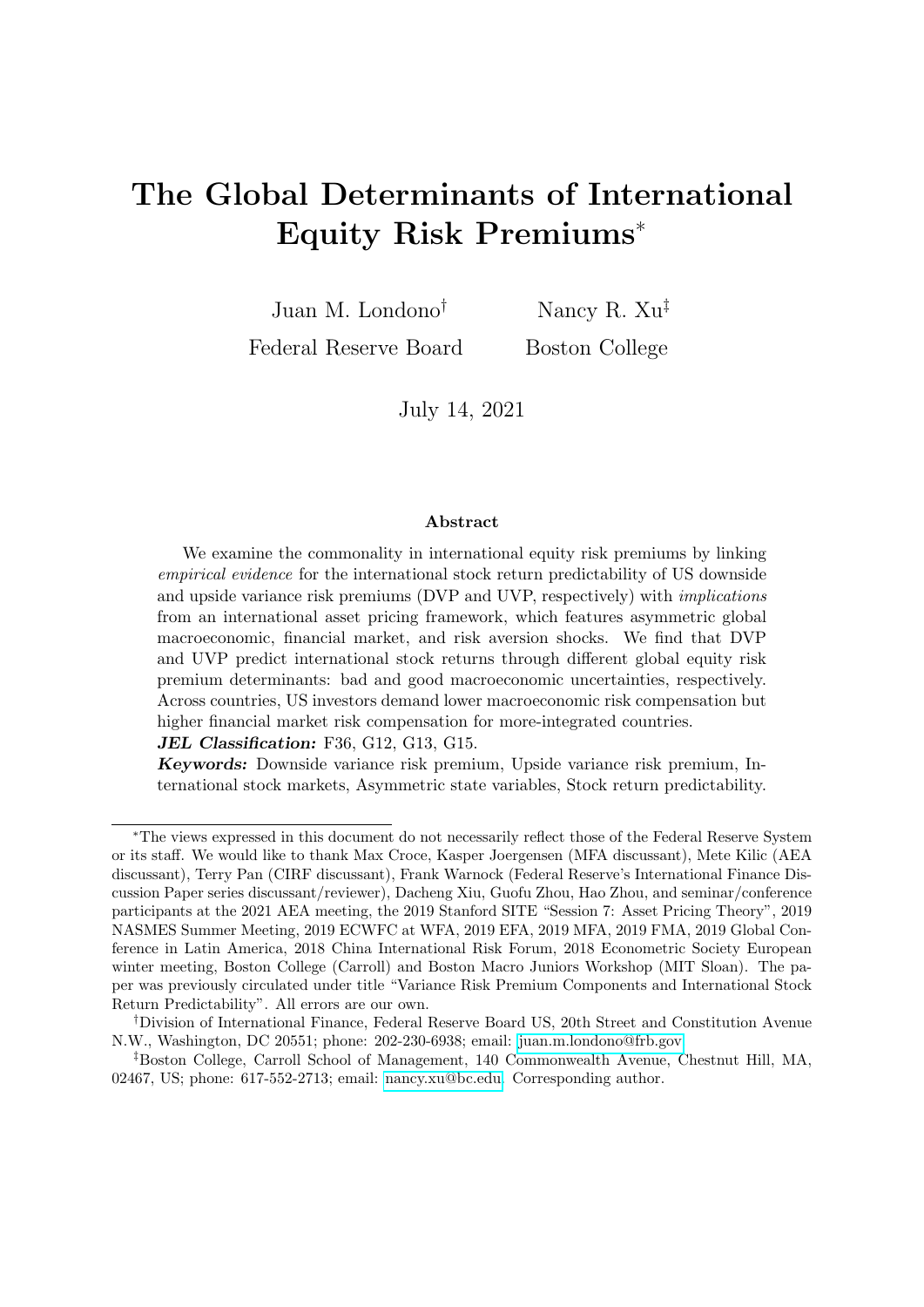

Figure 10: Economic interpretations of international equity risk premiums: A crosscountry view

This figure complements Figure  $7-(A)$  with a cross-country view, showing the marginal changes in four country-type equity risk premiums given one SD increase in a common premium state variable. The results are calibrated using low/high economic and financial integration, with low (high) using the 33th (67th) percentile value of the 22 countries. See other details in Figure 7.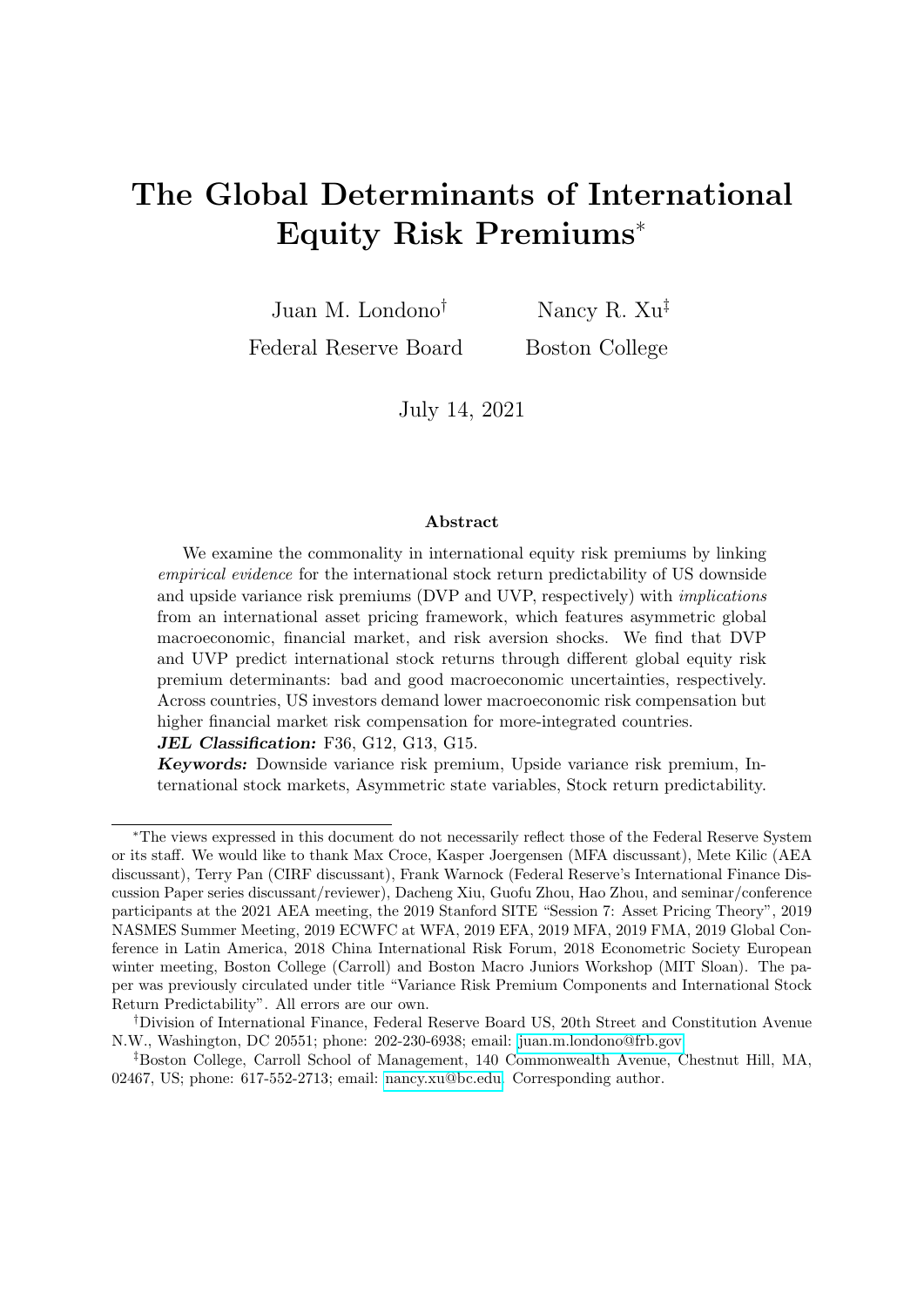

(A) DVP predictive coefficients without a state variable

Figure 11: Economic interpretations of international stock return predictability: A crosscountry view

This figure complements Figure 7-(B) with a cross-country view, showing the implied predictive coefficients for four country types after deleting one premium state variable in the implied EP at a time. The lower the implied coefficient (bar) is, the more important the state variable is in explaining the predictability. The results are calibrated using low/high economic and financial integration, with low (high) using the 33th (67th) percentile value of the 22 countries. See other details in Figure 7.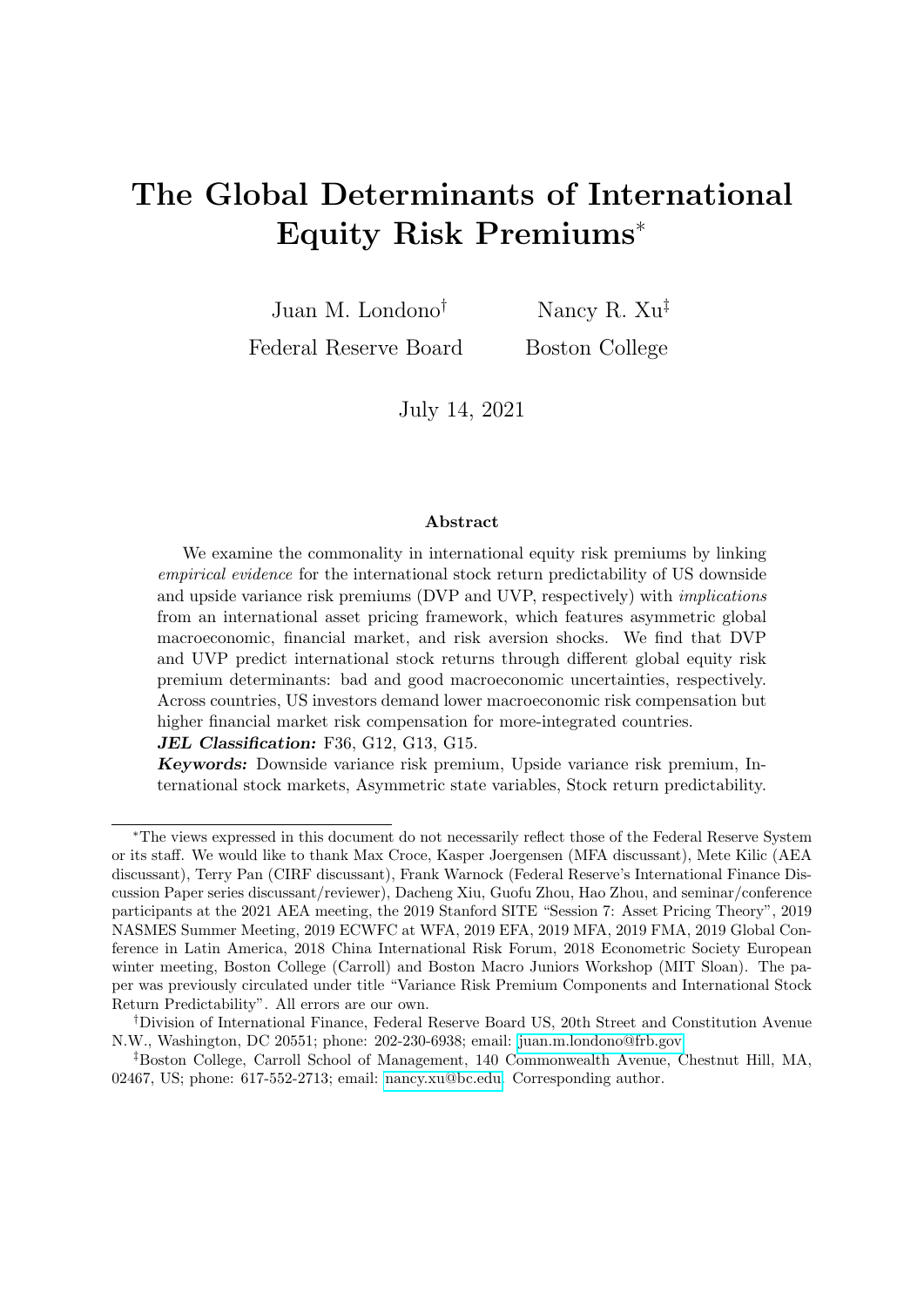# APPENDICES

## A. Additional tables and figures for Section 2

#### Table A1: Expected realized variance

This table shows the coefficients associated with the predictors of one-month-ahead (22 days) total realized variance. The specifications are similar to those for realized semivariances in Table 1. The specification in column (1) assumes that realized variance follow a Martingale  $(E_t(rv_{t+1m}) = rv_t)$ . For the specifications in columns (2) to (5), we estimate the following regression setting:  $E_t(rv_{t+1}) =$  $\hat{\alpha} + \hat{\gamma}X_t$ . We consider the following predictors in matrix X: the total realized variance calculated over the last month  $(rv_{t-1m;t})$ ; realized variance calculated using either the last five days  $(rv_{t-5d;t})$  or the last day of the month  $(rv_{t-1d;t})$ ; and the option-implied variance  $(iv_{t,t+1m})$ . We report, in parentheses, heteroskedasticity and autocorrelation consistent (HAC) standard deviations with 44 lags.  $\,$ , ) represent significance at the 1% (5%, 10%) confidence level. The adjusted  $R^2$ s are reported at the end of the table.

|                 | 1)       | $\left( 2\right)$ | 3)        | $\left(4\right)$ | (5)       |
|-----------------|----------|-------------------|-----------|------------------|-----------|
| Constant        | 0        | $7.72***$         | $7.72***$ | $6.96***$        | $4.15***$ |
|                 |          | (1.28)            | (1.28)    | (1.10)           | (1.56)    |
| $rv_t$ 1m;t     | 1        | $0.64***$         | $0.64***$ | $0.27***$        | 0.12      |
|                 |          | (0.08)            | (0.08)    | (0.10)           | (0.09)    |
| $rv_t\ _{5d;t}$ |          |                   |           | $0.32**$         | $0.29*$   |
|                 |          |                   |           | (0.16)           | (0.17)    |
| $rv_{t-1d;t}$   |          |                   |           | $0.09***$        | $0.06**$  |
|                 |          |                   |           | (0.02)           | (0.02)    |
| $iv_{t:t+1m}$   |          |                   |           |                  | $0.21*$   |
|                 |          |                   |           |                  | (0.12)    |
| Adj. $R^2$      | $0.27\,$ | 0.406             | 0.406     | 0.466            | 0.474     |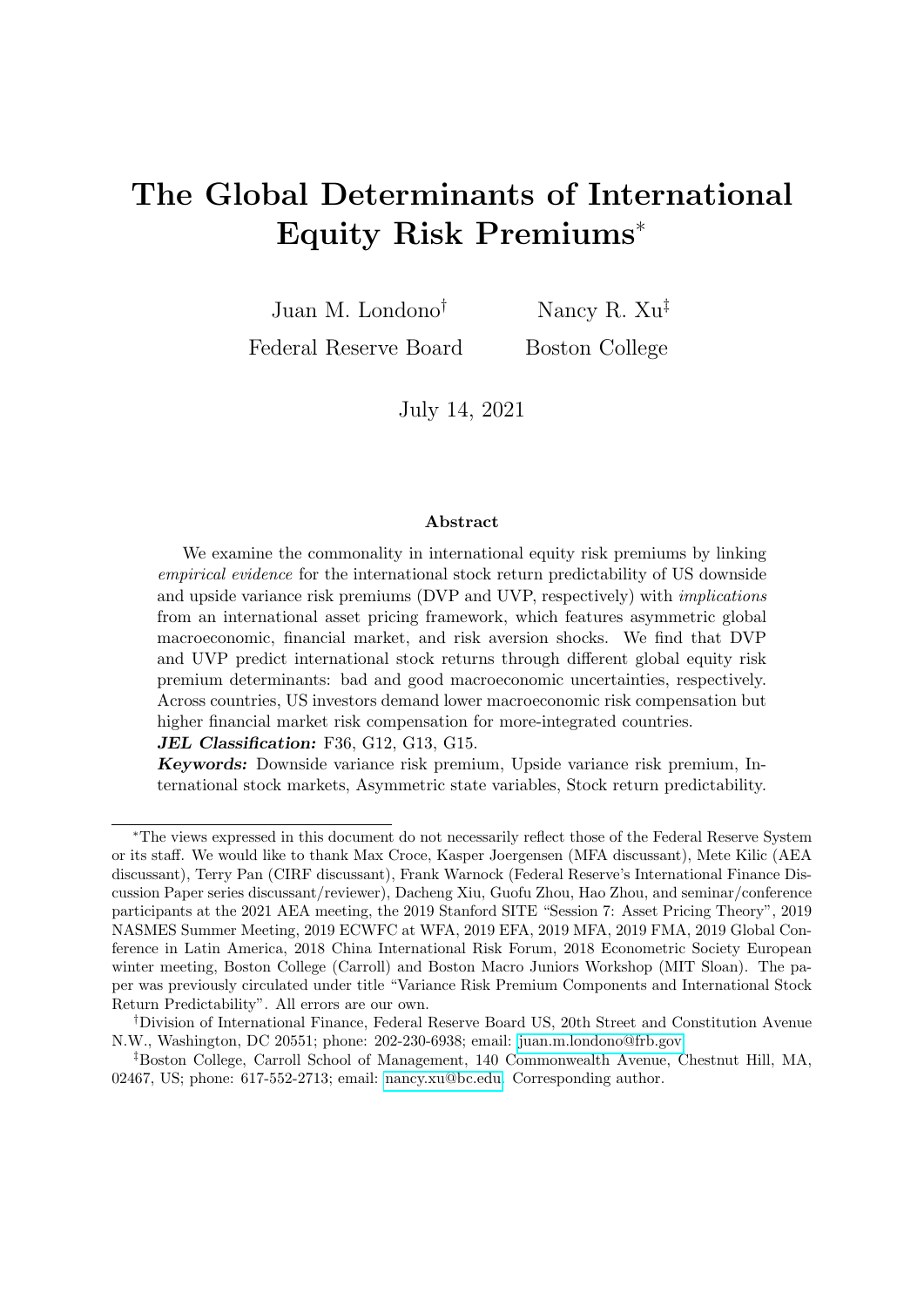

Figure A1: Alternative measures of the VP and its components

The dashed lines denote the Martingale measure, or measure (1) in Tables 1 and 2. The solid lines denote the benchmark VP measures used in the main empirical results (Table 1 and Figure 1). The shaded regions indicate NBER recessions.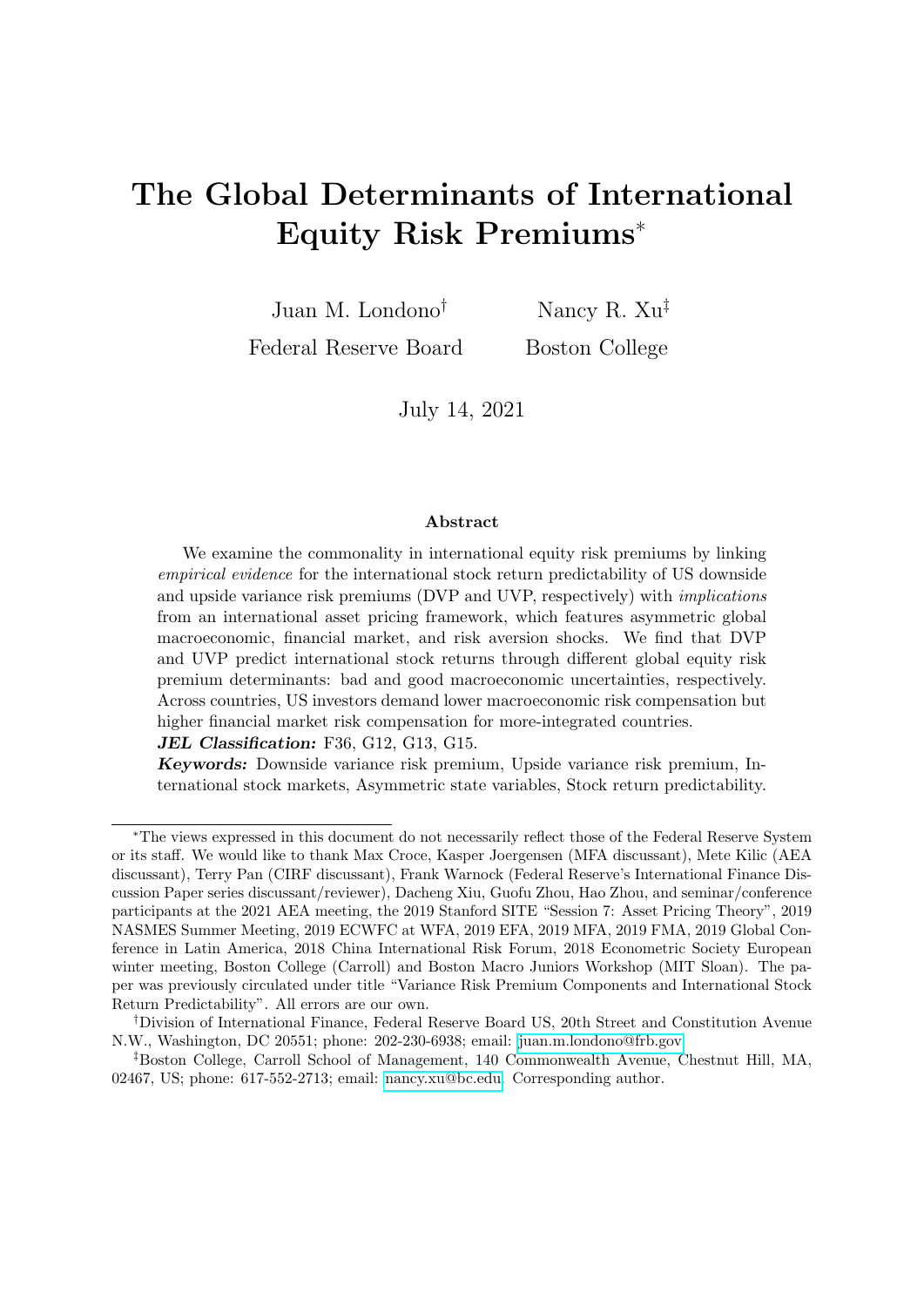### Table A2: Correlations

This table reports correlations among the monthly US downside and upside variance premiums across various measures. Models are reported in Table 1. Panel A (Panel B) reports correlations of DVP (UVP) estimates across measures. The sample runs from April 1991 to December 2019.

|                                    |      |      | 3    | 4    | $\mathbf{b}$                       |  |                  |      | $\mathbf{z}$ | 3    | 4 | $\vert$ |
|------------------------------------|------|------|------|------|------------------------------------|--|------------------|------|--------------|------|---|---------|
| A. Correlations across models; DVP |      |      |      |      | B. Correlations across models; UVP |  |                  |      |              |      |   |         |
|                                    |      |      |      |      |                                    |  |                  |      |              |      |   |         |
| $\left( 2\right)$                  | 0.87 |      |      |      |                                    |  | $\left(2\right)$ | 0.80 |              |      |   |         |
| $\left( 3\right)$                  | 0.87 | 0.99 |      |      |                                    |  | (3)              | 0.77 | 0.94         | 1.00 |   |         |
| $\left(4\right)$                   |      | 0.97 | 0.97 |      |                                    |  | (4)              | 0.77 | 0.90         | 0.88 |   |         |
| $\mathcal{D}$                      |      | 0.97 | 0.96 | 0.99 |                                    |  | .5)              |      |              | 0.75 |   |         |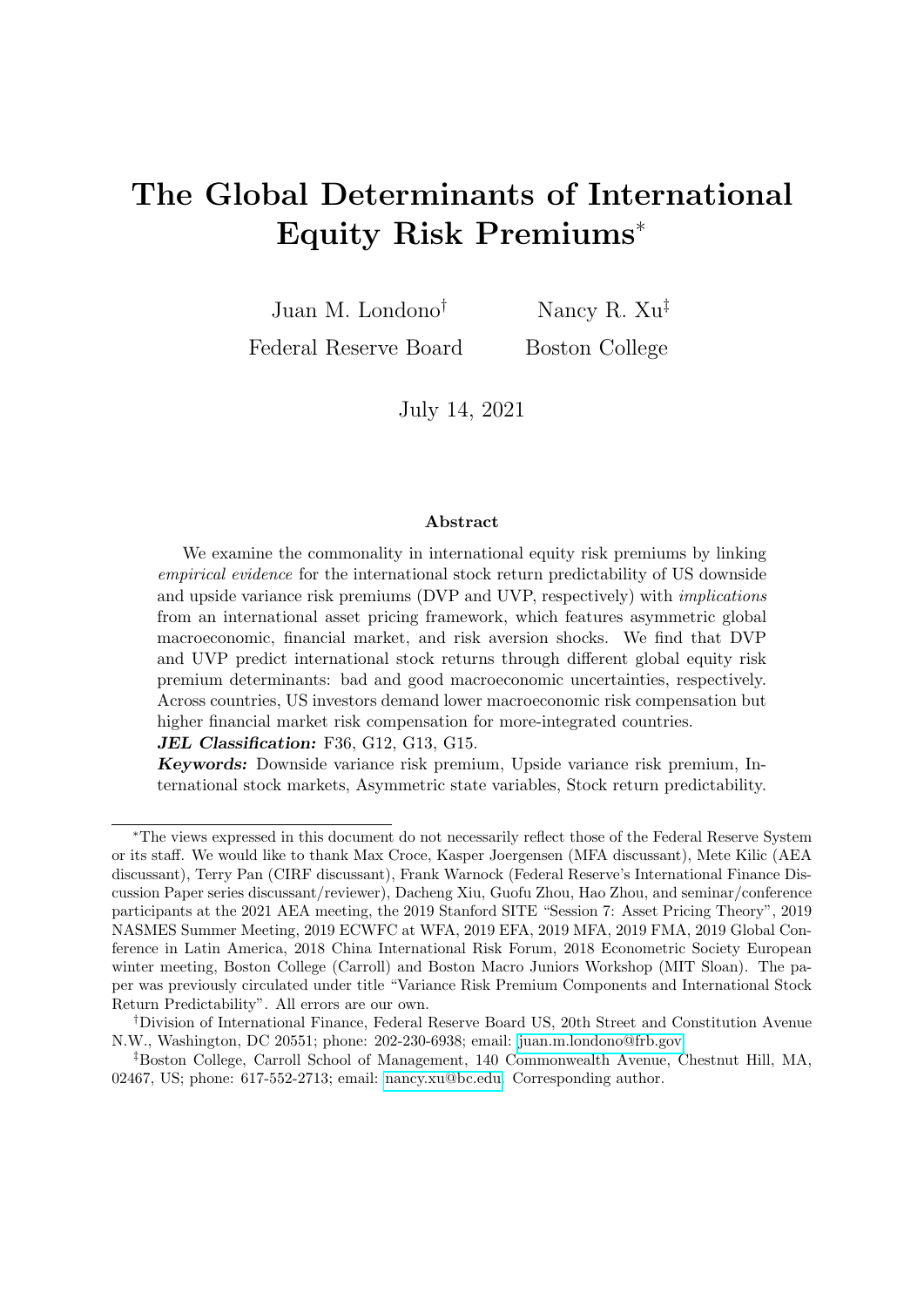

Figure A2: DVP predictive coefficients, alternative VP measure

This figure shows the predictive coefficient estimates of DVP from the country-level predictive regression specification in Equation (7), where predictors DVP and UVP use Measure (1), the Martingale measure (see Table 2). The dashed lines correspond to the 90% confidence intervals for the given Newey-West standard errors. The model specification is introduced in Section 2.3.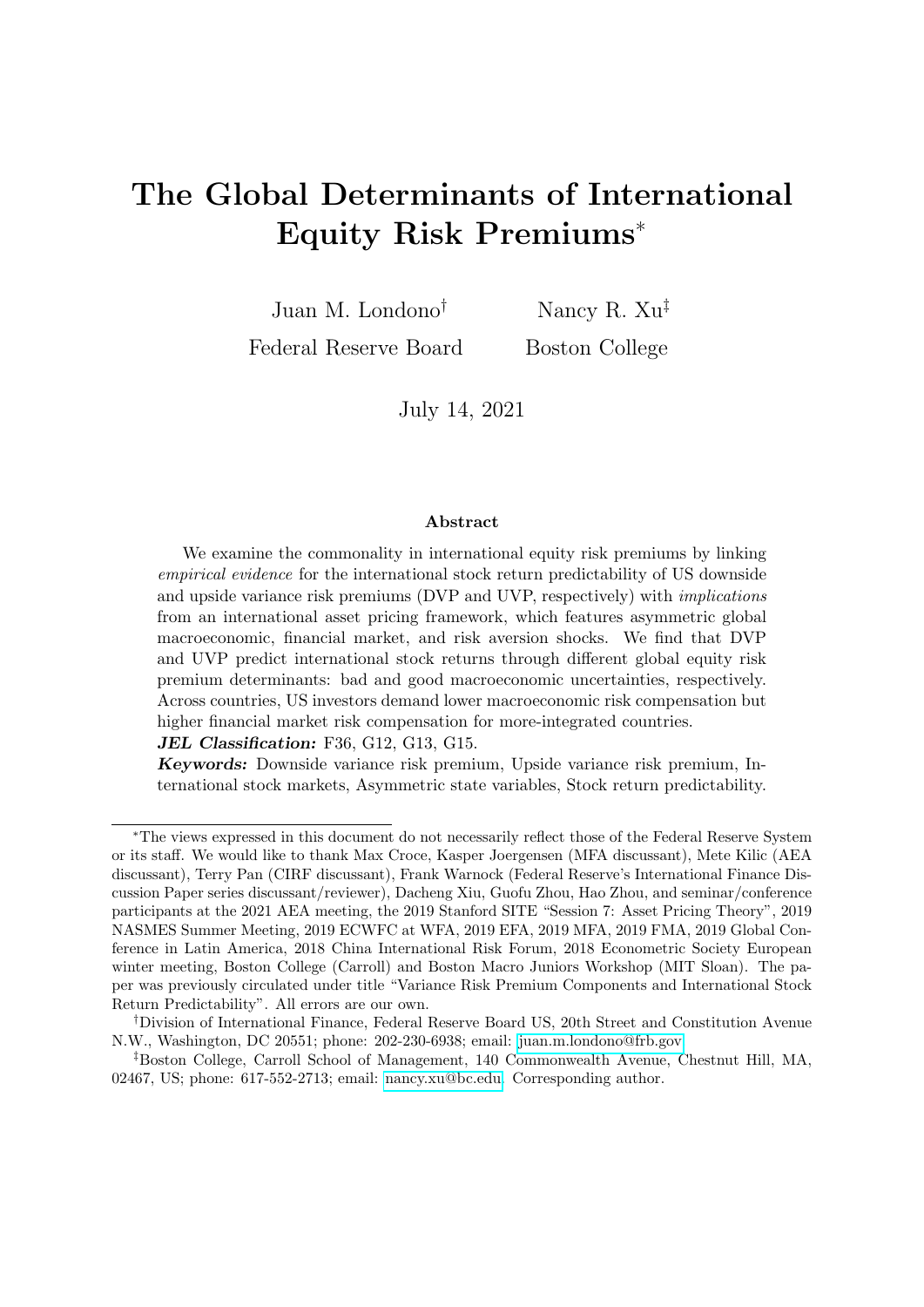

Figure A3: UVP predictive coefficients, alternative VP measure

This figure shows the predictive coefficient estimates of UVP from the country-level predictive regression specification in Equation (7), where predictors DVP and UVP use Measure (1), the Martingale measure (see Table 2). The dashed lines correspond to the 90% confidence intervals for the given Newey-West standard errors. The model specification is introduced in Section 2.3.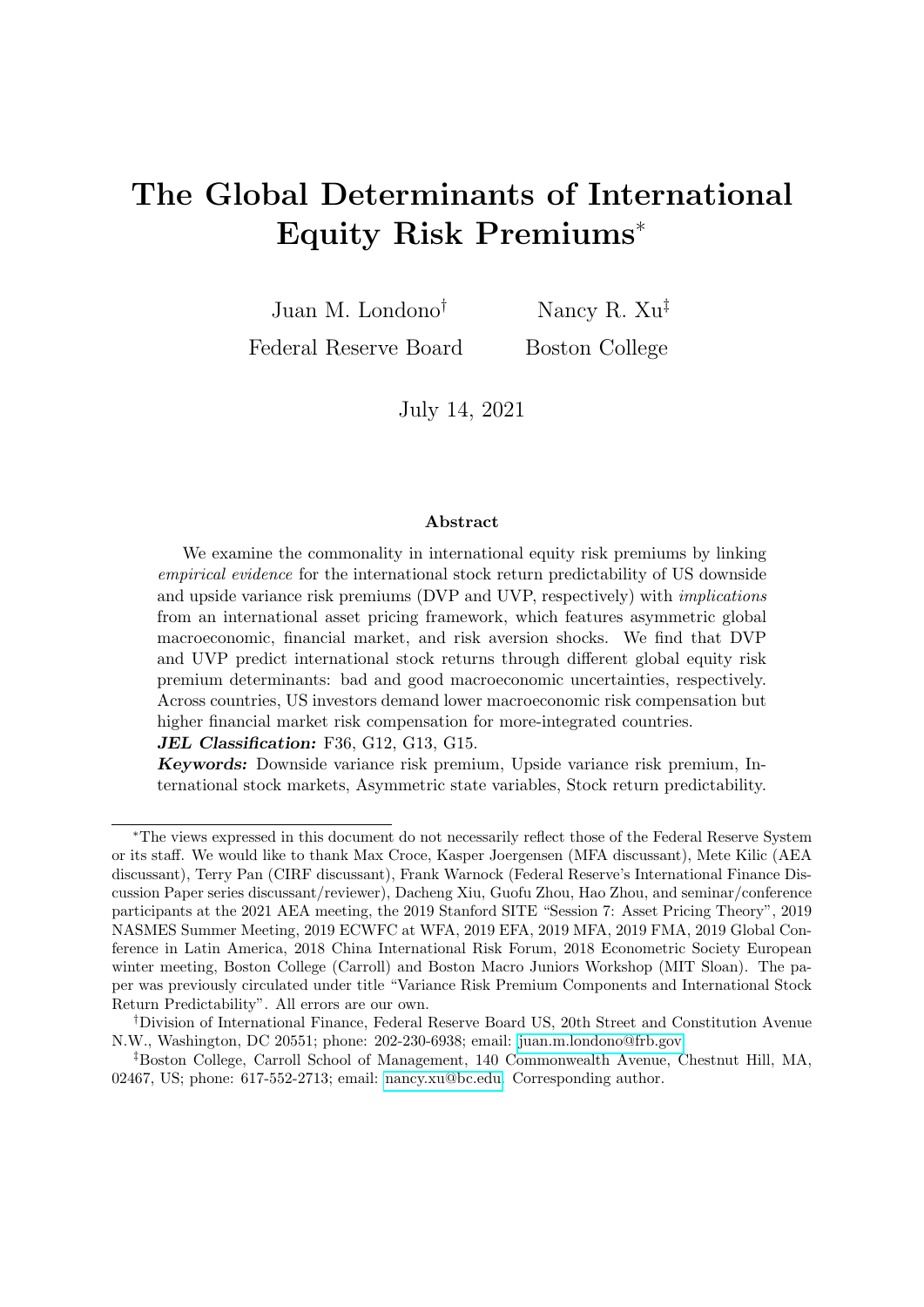

Figure A4: DVP predictive coefficients, model with control predictors

This figure shows the predictive coefficient estimates of DVP from the country-level predictive regression in an extended version of the setting in Equation (8) with control variables (US bill, earnings yield). The dashed lines correspond to the 90% confidence intervals for the given Newey-West standard errors. The model specification is introduced in Section 2.3.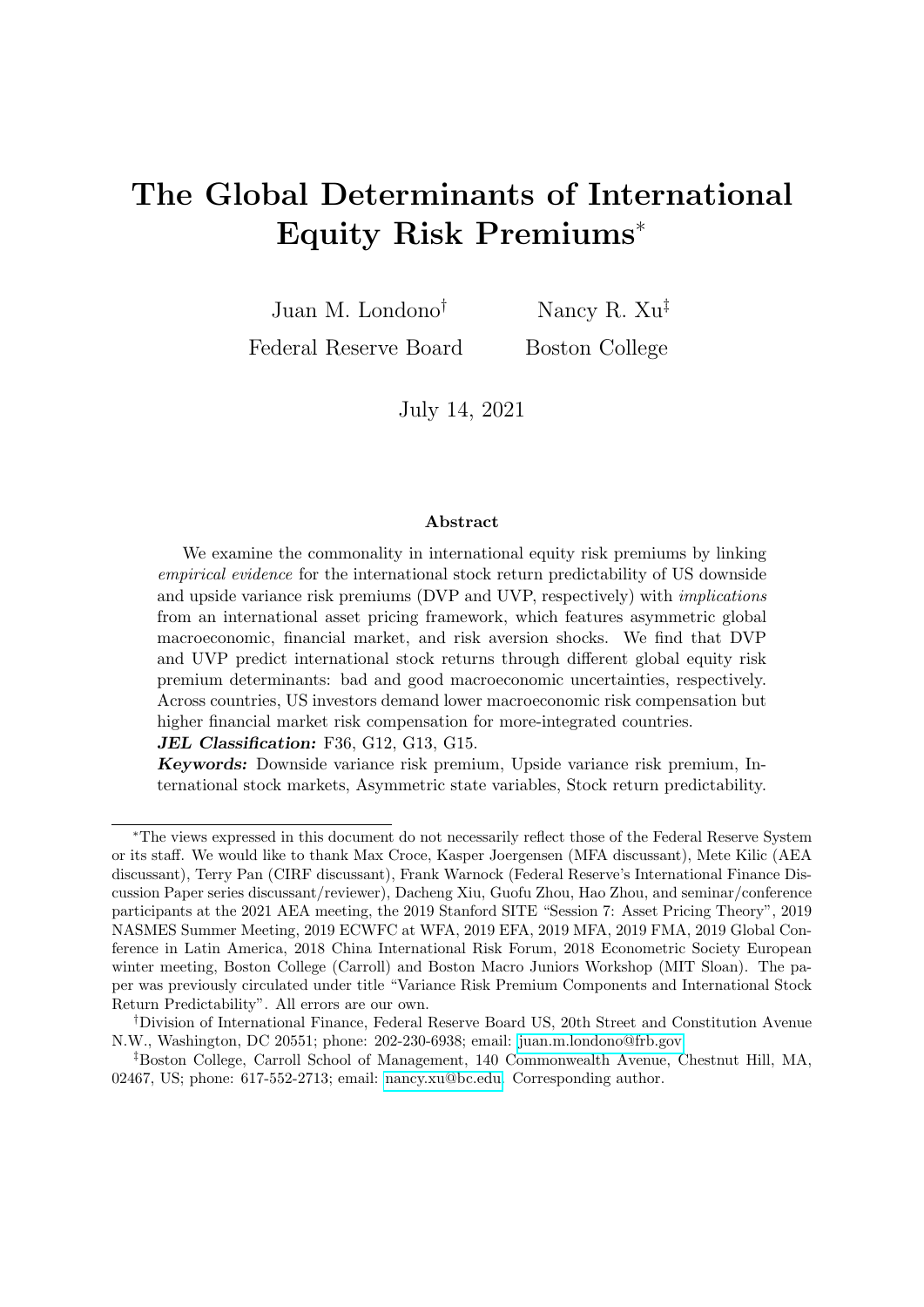

Figure A5: UVP predictive coefficients, model with control predictors

This figure shows the predictive coefficient estimates of UVP from the country-level predictive regression in an extended version of the setting in Equation (8) with control variables (US bill, earnings yield). The dashed lines correspond to the 90% confidence intervals for the given Newey-West standard errors. The model specification is introduced in Section 2.3.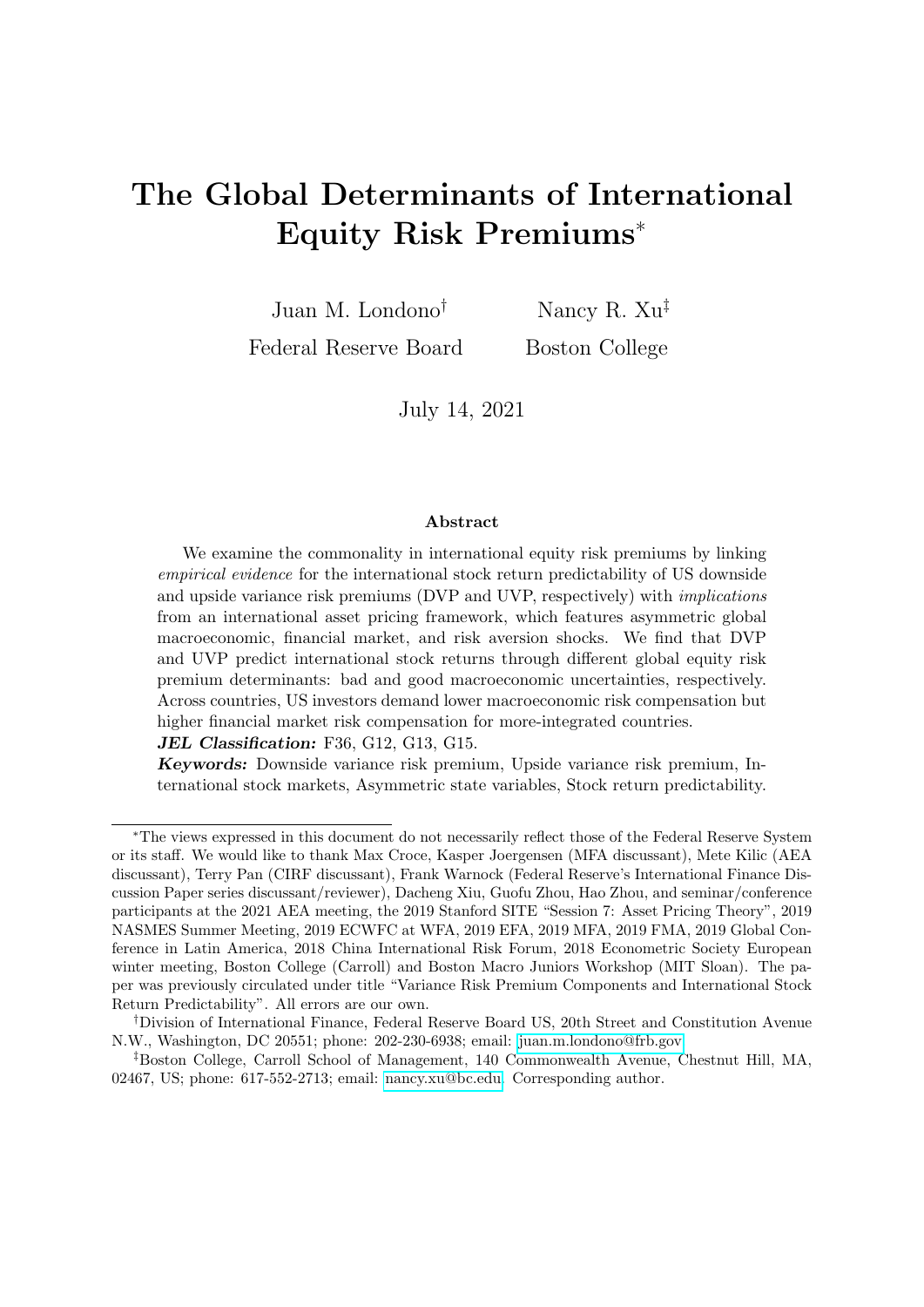## B. Solution for the price-dividend ratio and log stock returns

Rewrite the dividend growth process and the pricing kernel in a matrix representation,  $\Delta d_{t+1} =$  $d_0 + d_1Y_t + d_2\Sigma I_{t+1}$  and  $m_{t+1} = m_0 + m_1Y_t + m_2\Sigma I_{t+1}$ , where  $Y_t$  and  $I_t$  are the state variable vector and the independent shock vector, respectively. Given the assumptions in Section 3, the US price-dividend ratio can be rewritten as,

$$
PD_t = E_t \left[ M_{t+1} \left( \frac{P_{t+1} + D_{t+1}}{D_t} \right) \right] = \sum_{n=1}^{\tau} E_t \left[ \exp \left( \sum_{j=1}^n m_{t+j} + \Delta d_{t+j} \right) \right],
$$

where  $m_{t+j}$  indicates the future log US pricing kernel at month j and  $\Delta d_{t+j}$  the j-th month log dividend growth rates. Let  $F_t^n$  denote the *n*-th term in the summation,  $F_t^n = E_t \left[ \exp \left( \sum_{j=1}^n m_{t+j} + \Delta d_{t+j} \right) \right],$ and hence  $F_t^n D_t$  means the price of zero-coupon equity that matures in n periods. The PD<sub>t</sub> can be rewritten as  $\sum_{n=1}^{1} F_t^n$ .

We first prove that,  $\beta n \quad 1, F_t^n$  is an exactly exponential affine function of the state variables using induction. When  $n = 1, F_t^1 = E_t [\exp(m_{t+1} + \Delta d_{t+1})] = E_t f \exp[(m_0 + d_0) + (m_1 + d_1)Y_t + (m_2 + d_2)\Sigma I_{t+1}]g =$  $\exp(e_0^1 + e_1^1 Y_t)$ , where  $e_0^1$  and  $e_1^1$  are implicitly defined. Suppose that the  $(n \quad 1)$ -th term  $F_t^{n-1}$  $\exp\left(e_0^{n-1}+e_1^{n-1}Y_t\right)$ , then

$$
F_t^n = E_t \left[ \exp \left( \sum_{j=1}^n m_{t+j} + \Delta d_{t+j} \right) \right]
$$
  
= 
$$
E_t \left\{ \exp(m_{t+1} + \Delta d_{t+1}) E_{t+1} \left[ \exp \left( \sum_{j=1}^{n-1} m_{t+j+1} + \Delta d_{t+j+1} \right) \right] \right\}
$$
  
= 
$$
E_t \left[ \exp(m_{t+1} + \Delta d_{t+1}) \exp \left( e_0^{n-1} + e_1^{n-1} Y_{t+1} \right) \right] = \exp \left( e_0^{n} + e_1^{n} Y_t \right),
$$

where  $e_0^n$  and  $e_1^n$ <br>  $\sum_{n=1}^{\infty} F_t^n = \sum_{n=1}^{\infty}$ here  $e_0^D$  and  $e_1^D$  are implicitly defined. Hence, the price-dividend ratio can be solved as  $PD_t = \frac{1}{n-1} F_t^D = \sum_{n=1}^{1} \exp(e_0^D + e_1^D Y_t)$ . The log return can be solved and approximated as,

$$
r_{t+1} = \ln\left(\frac{P_{t+1} + D_{t+1}}{P_t}\right) = \Delta d_{t+1} + \ln\left[\frac{1 + \sum_{n=1}^{\gamma} \exp\left(e_0^n + e_1^n Y_{t+1}\right)}{\sum_{n=1}^{\gamma} \exp\left(e_0^n + e_1^n Y_t\right)}\right]
$$

$$
\Delta d_{t+1} + \text{const.} + \frac{\sum_{n=1}^{\gamma} \exp\left(e_0^n + e_1^n \overline{Y}\right) e_1^n}{\frac{1 + \sum_{n=1}^{\infty} \exp\left(e_0^n + e_1^n \overline{Y}\right)}{\sum_{n=1}^{\infty} \exp\left(e_0^n + e_1^n \overline{Y}\right)}} Y_{t+1} + \frac{\sum_{n=1}^{\gamma} \exp\left(e_0^n + e_1^n \overline{Y}\right) e_1^n}{\sum_{n=1}^{\gamma} \exp\left(e_0^n + e_1^n \overline{Y}\right)}} Y_t
$$

$$
= \xi_0 + \mathbf{1} Y_t + \mathbf{2} \Sigma I_{t+1}.
$$

Similarly, as the model takes the perspective of a US investor, the price-dividend ratio of country *i* is modeled as  $PD_t^i = E_t \left[ M_{t+1} \left( \frac{P_{t+1}^i + D_{t+1}^i}{D_t^i} \right) \right] = \sum_{n=1}^{\infty} E_t \left[ \exp \left( \sum_{j=1}^n m_{t+j} + \Delta d_{t+j}^i \right) \right]$ . Suppose the country *i* log dividend growth is  $\Delta d'_{t+1} = d'_0 + (\mathbf{d}'_1 \mathbf{Y}_t + \mathbf{d}'_2 \mathbf{\Sigma} \mathbf{Y}_{t+1}) + \mu'_t + u'_{d,t+1}$ , where  $\mathbf{d}'_1$  ( $\mathbf{d}'_2$ ) indicates the loadings of country i's dividend growth on the US lagged state variable levels (state variable shocks), and  $\mu_t^i$  and  $u_{d,t+1}^i$  indicate the additional country-specific dividend growth mean and shock processes that are orthogonal to the US shocks, respectively. Using the same induction procedure, it can be easily shown that,

$$
PD_t^i = \sum_{n=1}^1 F_t^n = \sum_{n=1}^1 \exp\left(e_0^{i,n} + e_1^{i,n} Y_t + \text{Idiosyncratic Parts}\right),
$$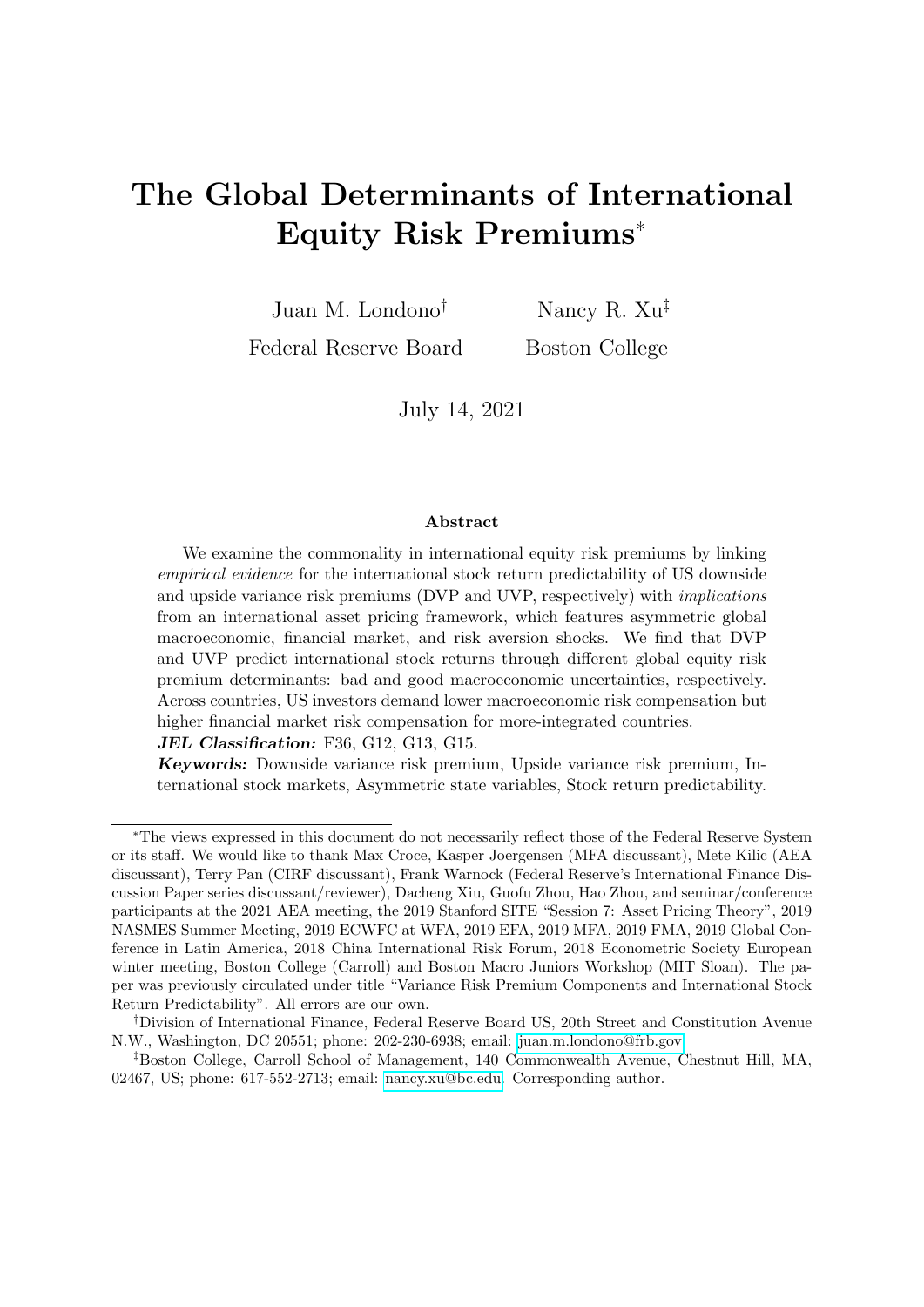$$
r'_{t+1} = \ln\left(\frac{P'_{t+1} + D'_{t+1}}{P'_t}\right) = \xi_0^i + \frac{i}{1}Y_t + \frac{i}{2}\Sigma I_{t+1} + \text{Idiosyncratic Parts.}
$$

## C. Solution for the variance risk premium

The proof is similar to that in Bekaert, Engstrom, and Xu (forthcoming). First, the US one-period physical conditional return variance can be easily obtained, given that  $I_{t+1}$   $\Gamma(\Omega Y_t + e; 1) - (\Omega Y_t + e),$ as:

$$
VAR_t(r_{t+1}) = \left(\begin{array}{c} 2\Sigma \end{array}\right)^2 (\Omega Y_t + e),
$$

where " " indicates element-by-element matrix multiplication.

Second, the US one-period risk-neutral conditional return variance can be obtained using the moment generating function (MGF) of gamma-distributed shocks. We start from the MGF under the risk-neutral measure:

$$
mgf_t^O(r_{t+1};\nu) = \frac{E_t[\exp(m_{t+1} + \nu r_{t+1})]}{E_t[\exp(m_{t+1})]}
$$
  
\n
$$
= \exp fE_t(m_{t+1}) + \nu E_t(r_{t+1}) + [ (m_2 + 2)\Sigma \ln(1 + (m_2 + 2)\Sigma)](\Omega Y_t + e)g
$$
  
\n
$$
/ \exp fE_t(m_{t+1}) + [ m_2\Sigma \ln(1 + m_2\Sigma)](\Omega Y_t + e)g
$$
  
\n
$$
= \exp f\nu E_t(r_{t+1}) + [ 2\Sigma + [ \ln(1 + (m_2 + 2)\Sigma) + \ln(1 + m_2\Sigma)]](\Omega Y_t + e)g.
$$

The first-order moment is the first-order derivative at  $\nu = 0$ :

$$
\frac{\partial mgf_t^O(r_{t+1};\nu)}{\partial \nu} = mgf_t^O(r_{t+1};\nu) \left\{ E_t(r_{t+1}) + \left[ (m_2 + 2)\Sigma \quad 2\Sigma \quad (1 \quad (m_2 + 2)\Sigma) \right]^{1} \right] (\Omega Y_t + e) \right\}
$$
  

$$
E_t^O(r_{t+1}) = \frac{\partial mgf_t^O(r_{t+1};\nu)}{\partial \nu} = 0
$$
  

$$
= E_t(r_{t+1}) + \left[ m_2 \Sigma \quad 2\Sigma \quad (1 \quad m_2 \Sigma) \right]^{1} (\Omega Y_t + e).
$$

The second-order moment can be derived as follows:

$$
\frac{\partial^2 mgf_t^O(r_{t+1};\nu)}{\partial \nu^2} = mgf_t^O(r_{t+1};\nu) \left\{ E_t(r_{t+1}) + \left[ (m_2 + 2)\Sigma \quad 2\Sigma \quad (1 \quad (m_2 + 2)\Sigma) \right] \right] (\Omega Y_t + e) \right\}^2
$$
  
+ 
$$
mgf_t^O(r_{t+1};\nu) \left\{ \left[ (m_2 + 2)\Sigma \quad (2\Sigma)^2 \quad (1 \quad (m_2 + 2)\Sigma) \right] (\left[ (m_2 + 2)\Sigma \right] \right\}^2 \right\}
$$
  

$$
E_t^O(r_{t+1}^2) = \frac{\partial^2 mgf_t^O(r_{t+1};\nu)}{\partial \nu^2} j_{=0}
$$
  
= 
$$
\left( E_t^O(r_{t+1}) \right)^2 + \left[ (2\Sigma)^2 \quad (1 \quad m_2 \Sigma)^{-2} \right] (\Omega Y_t + e).
$$

As a result, the one-period risk-neutral conditional variance is

$$
VAR_t^Q(\widetilde{r}_{t+1}^i) = E_t^Q((\widetilde{r}_{t+1}^i)^2) \left(E_t^Q(\widetilde{r}_{t+1}^i)\right)^2
$$
  
= 
$$
\left[ \left(\begin{array}{cc} 2\Sigma \end{array}\right)^2 \left(1 - m_2 \Sigma\right)^{-2} \right] (\Omega Y_t + e).
$$

The US variance risk premium is, as displayed in Equation (13), given by:

$$
VAR_t^Q(\widetilde{r}_{t+1}^i) \quad VAR_t(\widetilde{r}_{t+1}^i) = \left\{ \left(\begin{array}{cc} 2\Sigma \end{array}\right)^2 \quad \left[\left(1 \quad m_2 \Sigma\right)^{-2} \quad 1\right] \right\} (\Omega Y_t + e).
$$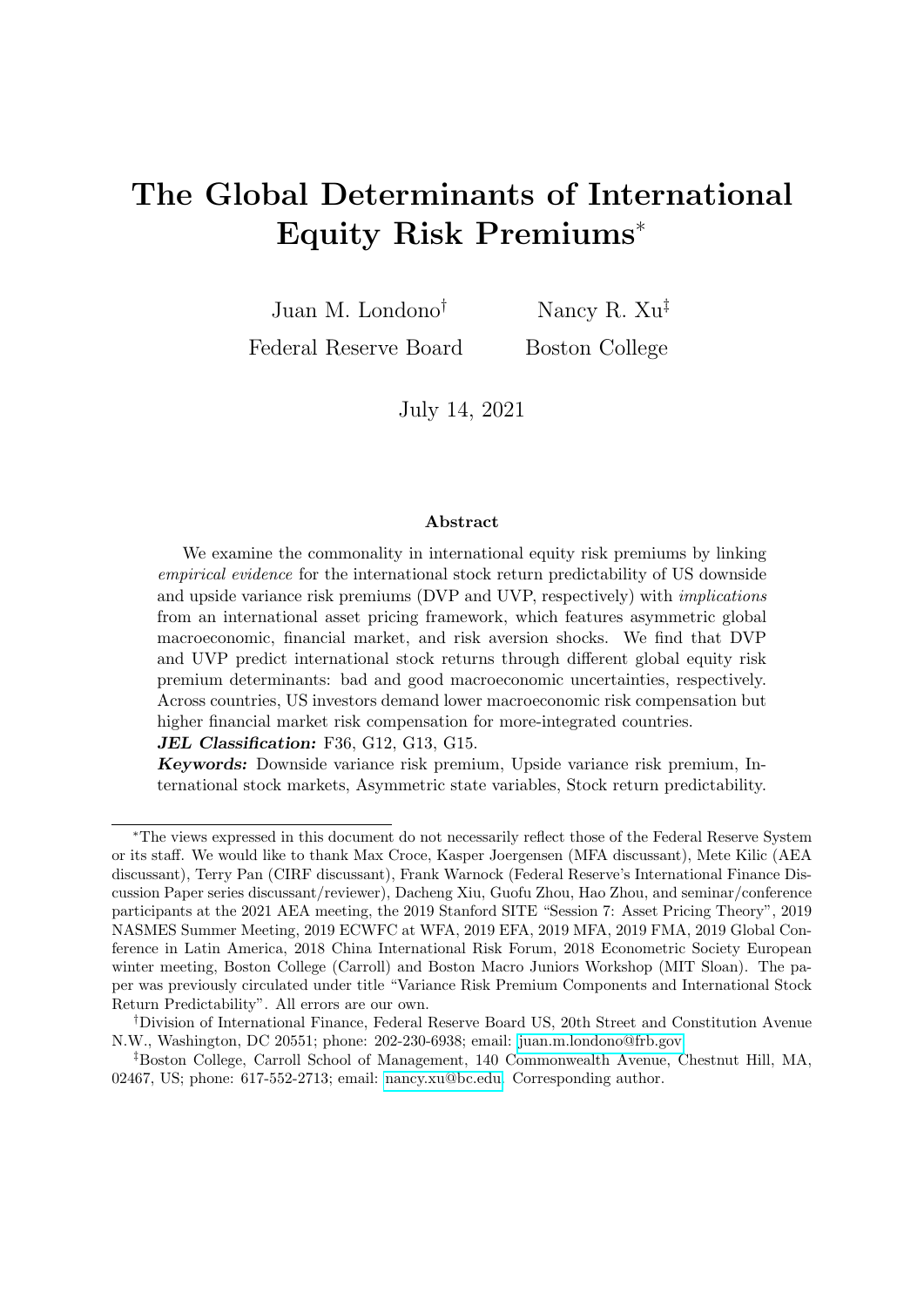### D. Solution for the equity risk premiums

The risk free rate is derived as,

$$
rf_t = \ln fE_t[\exp(m_{t+1})]g
$$
  
=  $\ln fE_t(m_{t+1}) + [\mathbf{m}_2 \Sigma \ln(\mathbf{1} \mathbf{m}_2 \Sigma)](\Omega Y_t + e)g.$ 

We then impose the no-arbitrage condition,  $1 = E_t[\exp(m_{t+1} + r_{t+1})]$ , and obtain the expected excess returns. By expanding the law of one price (LOOP) equation, we obtain:

$$
1 = E_t[\exp(m_{t+1} + r_{t+1})]
$$
  
=  $\exp fE_t(m_{t+1}) + E_t(r_{t+1}) + [ (m_2 + 2) \Sigma \ln(1 + (m_2 + 2) \Sigma)] (\Omega Y_t + e)g,$ 

where  $m_2$ ,  $_2$ ,  $\Sigma$  and  $e$  are constant matrices defined above. Given the risk free rate derived above, the US equity risk premium is, as displayed in Equation (14), given by:

$$
E_t(r_{t+1}) \quad rf_t = f_2\Sigma + \ln[1 \quad (m_2 + 2)\Sigma] \quad \ln(1 \quad m_2\Sigma)g(\Omega Y_t + e).
$$

Similarly, the international equity risk premium is, as displayed in Equation (15), given by:

$$
E_t(r_{t+1}^i) \quad rf_t = \underbrace{\left\{\frac{i}{2}\Sigma + \ln\left[1 - (m_2 + \frac{i}{2})\Sigma\right] \ln(1 - m_2\Sigma)\right\}(\Omega Y_t + e)}_{\text{The Global Comparison Part}}
$$
  
+ Idiosyncratic Parts.

The total country equity risk premiums can also be driven by a pure local risk compensation component, which however is not the focus of the paper and in theory should be un-predictable by common/US predictors, and hence is abbreviated above without loss of generality.

## E. Individual US state variable processes and estimation results

In this appendix, we complement Section 4 by providing the exact dynamic processes of individual state variables and their detailed estimation results:

$$
\Sigma_m I_{m:t+1} \begin{bmatrix} \theta_{t+1} & E_t(\theta_{t+1}) \\ q_{t+1} & E_t(q_{t+1}) \\ illiq_{t+1} & E_t(illiq_{t+1}) \end{bmatrix}, \tag{E1}
$$

where  $\theta_{t+1}$  denotes the economic growth,  $q_{t+1}$  risk aversion, and *illiqt<sub>t+1</sub>* stock market illiquidity. Our state variable system is estimated and assumed realistic at the monthly frequency.

### E.1. Dynamic processes

The economic growth state variable is assumed to follow a reduced-form dynamic process that captures time-varying expected growth and asymmetric/skewed and heteroskedastic shocks to be potentially consistent with recent work (see, e.g., Adrian, Boyarchenko, and Giannone (2019)):

$$
\theta_{t+1} = \overline{\theta} + \rho \cdot (\theta_t - \overline{\theta}) + \rho \cdot \rho (\theta p_t - \overline{\theta p}) + \rho \cdot \rho (\theta n_t - \overline{\theta n}) + \delta \cdot \rho \omega_{p,t+1} - \delta \cdot \rho \omega_{n,t+1},
$$
 (E2)

where the conditional mean is subject to an  $AR(1)$  term capturing persistence as well as changes in expected good and bad economic uncertainties capturing the GARCH-in-mean intuition. As in Bekaert, Engstrom, and Xu (forthcoming), the disturbance of the log economic growth is decomposed into two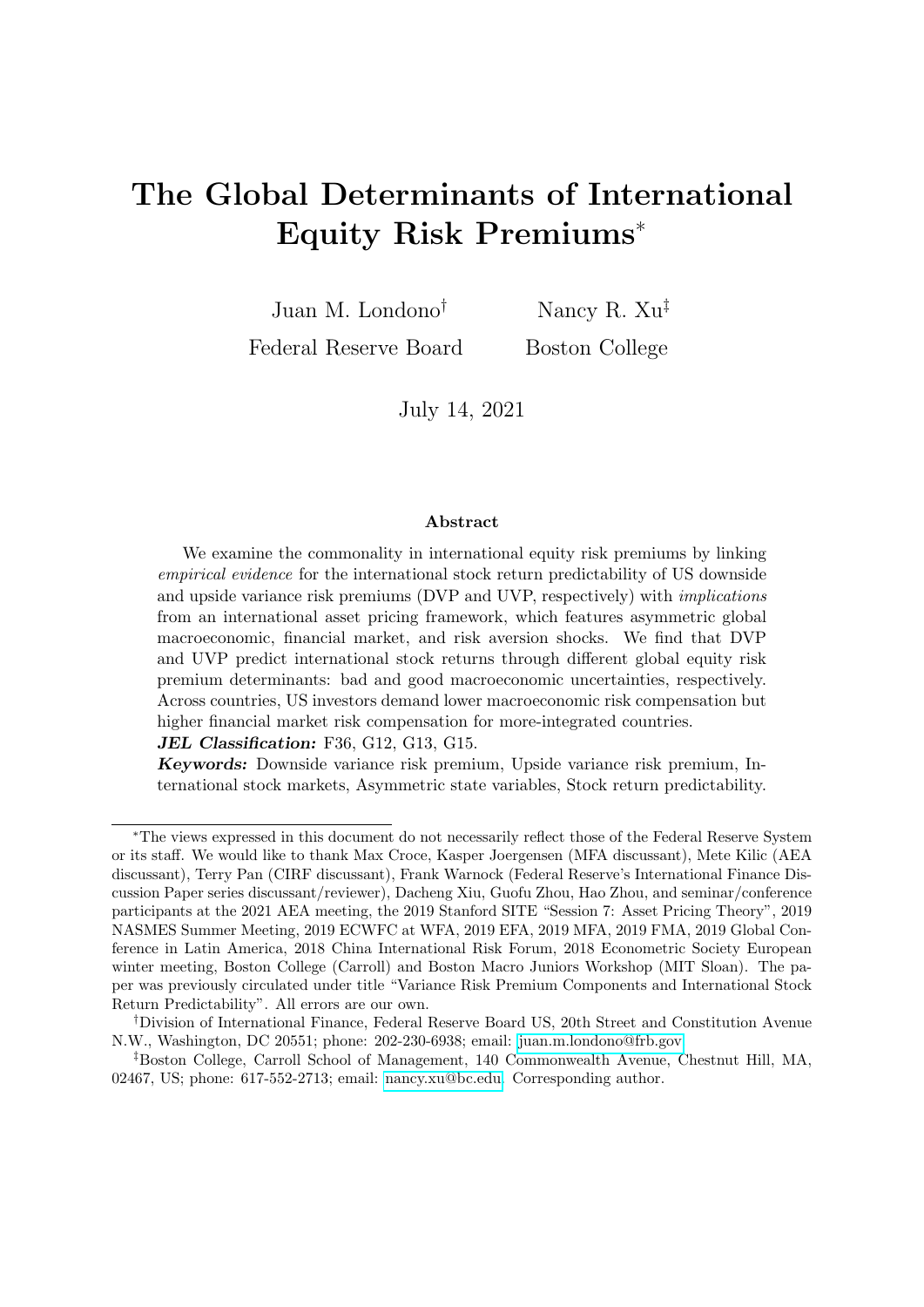independent centered gamma shocks:

$$
\omega_{p,t+1} = \Gamma(\theta p_t, 1) \quad \theta p_t,
$$
  

$$
\omega_{n,t+1} = \Gamma(\theta n_t, 1) \quad \theta n_t,
$$

where  $\omega_{p;t+1}$  ( $\omega_{n;t+1}$ ) governs the right-tail (left-tail) dynamics of the growth distribution with shape parameter  $\theta p_t$  ( $\theta n_t$ ) determining the conditional higher moments of the growth disturbance shock. For example, given the moment generating function (MGF) of independent gamma shocks, the conditional variance of  $\theta_{t+1}$  is  $\delta^2$ ,  $\theta_{p}$   $\theta_{p} + \delta^2$ ,  $\theta_{p}$  and the conditional unscaled skewness is  $2\delta^3$ ,  $\theta_{p}$   $\theta_{p}$   $\theta_{p}$   $2\delta^3$ ,  $\theta_{p}$   $\theta_{p}$ . Increases in  $\theta p_t$  ( $\theta n_t$ ) imply higher (lower) conditional skewness while increasing conditional variance, and hence  $\theta p_t$  ( $\theta n_t$ ) can be interpreted as the "good" ("bad") uncertainty state variable. This disturbance structure is one of the non-Gaussian shock assumptions that the literature has explored to realistically model macro or financial state variable processes (see, e.g., Eraker and Shaliastovich (2008), Bekaert, Engstrom, and Xing (2009), Fulop, Li, and Yu (2015), Segal, Shaliastovich, and Yaron (2015), De Groot (2015), Bekaert and Engstrom (2017), Xu (2021)). The dynamics of the good and bad economic uncertainty state variables follow  $AR(1)$  processes:

$$
\theta p_{t+1} = \overline{\theta p} + \rho \, \rho (\theta p_t \quad \overline{\theta p}) + \sigma \, \rho \omega \, \rho_{t+1}, \tag{E3}
$$

$$
\theta n_{t+1} = \overline{\theta n} + \rho_n(\theta n_t \quad \overline{\theta n}) + \sigma_n \omega_{n; t+1}.
$$
 (E4)

Define a macroeconomic state variable vector,  $Y_{mac;t}$  $\theta_t$   $\theta p_t$   $\theta n_t$ <sup> $\theta$ </sup>, and its unconditional mean  $Y_{mac}$  $\overline{\theta}$   $\overline{\theta p}$   $\overline{\theta n}$   $\Big\}^{\theta}$ .

The risk aversion state variable,  $q_t$ , evolves over time with a state-dependent conditional mean and a disturbance that is exposed to economic fundamental shocks. The residual is then separated into two independent gamma shocks,  $\omega_{gh;t+1}$  and  $\omega_{gl;t+1}$ , potentially capturing distinct behaviors of the right-tail (high risk aversion) and left-tail (low risk aversion) preference shocks:

$$
q_{t+1} = \overline{q} + \rho_{q;q}(q_t - \overline{q}) + \rho_{q;qh}(qh_t - \overline{qh}) + q_{,max}(Y_{mac;t} - \overline{Y}_{mac})
$$
  
+  $\delta_{q; \rho} \omega_{p;t+1} + \delta_{q; \rho} \omega_{n;t+1} + \delta_{q;qh} \omega_{qh;t+1} - \delta_{q;q} \omega_{ql;t+1},$   

$$
\omega_{qh;t+1} = \Gamma(qh_t, 1) - qh_t,
$$
  

$$
\omega_{ql;t+1} = \Gamma(\overline{ql}, 1) - \overline{ql},
$$
  

$$
qh_{t+1} = \overline{qh} + \rho_{qh}(qh_t - \overline{qh}) + \sigma_{qh} \omega_{qh;t+1}.
$$
 (E5)

The conditional mean of risk aversion evolves with the macro variables (both level and volatility), an  $AR(1)$  term, and a high risk aversion state variable  $qh_t$  that captures the fluctuation of the right-tail risk aversion shock. Given that risk aversion heteroskedasticity is likely driven by its right-tail movements when risk aversion is high, we shut down heteroskedasticity coming from the left-tail movements when risk aversion is low to keep the model relatively simple. Note that our risk aversion dynamics are different from those in the literature. First, Bekaert et al. (forthcoming) also assume a pure risk aversion shock that is orthogonal to consumption (fundamental) shocks; they assume its shape parameter same as risk aversion, whereas we elicit a new state variable  $q h_t$  that does not equal to  $q_t$  (but should very likely positively correlate with  $q_t$  empirically, as we do find later). Second, the most acknowledged time-varying risk aversion model is Campbell and Cochrane (1999) which assumes that risk aversion is purely driven by changes in real fundamentals. Finally, define  $Y_{q,t} = \begin{bmatrix} q_t & q_h \end{bmatrix}^{\theta}$ , and  $\overline{Y_q} = \begin{bmatrix} \overline{q} & \overline{q}h \end{bmatrix}^{\theta}$ .

The stock market illiquidity process,  $illiq_t$ , is isomorphic:

$$
illiq_{t+1} = \overline{illiq} + \rho_{i\parallel ij} \left( illiq_t - \overline{illiq} \right) + \rho_{i\parallel ij} \left( illiqh_t - \overline{illiq} \right) + \rho_{i\parallel ij} \left( illiqt_t - \overline{illiq} \right)
$$
  
+  $\mu_{i\parallel ij, \text{max}} \left( \mathbf{Y}_{\text{mac}, t} - \overline{\mathbf{Y}_{\text{mac}}} \right) + \mu_{i\parallel ij, q} \left( \mathbf{Y}_{q, t} - \overline{\mathbf{Y}_q} \right)$   
+  $\delta_{i\parallel ij, p} \omega_{p, t+1} + \delta_{i\parallel ij, n} \omega_{n, t+1} + \delta_{i\parallel ij, q} \omega_{q h, t+1} + \delta_{i\parallel ij, q} \omega_{q l, t+1} + \delta_{i\parallel ij, q} \omega_{i\parallel i+1} + \delta_{i\parallel ij, q} \omega_{i\parallel i+1} + \delta_{i\parallel ij, q} \omega_{i\parallel ij, t+1}$   
+  $\omega_{i\parallel ij, t+1} = \Gamma(i\parallel iql_t, 1)$  *illiqh\_t*,  
 $\omega_{i\parallel ij, t+1} = \overline{i\parallel iql} + \rho_{i\parallel ij, q} \left( i\parallel iql_t + \overline{i\parallel iql} \right) + \sigma_{i\parallel ij, q} \omega_{i\parallel ij, t+1},$   
 $\text{illiql}_{t+1} = \overline{i\parallel iql} + \rho_{i\parallel ij, q} \left( i\parallel iql_t + \overline{i\parallel iql} \right) + \sigma_{i\parallel ij, q} \omega_{i\parallel ij, t+1},$  (E6)

where  $illiqh_t$  (illiql<sub>t</sub>) captures the right-tail (left-tail) of the pure illiquidity disturbance that is cleansed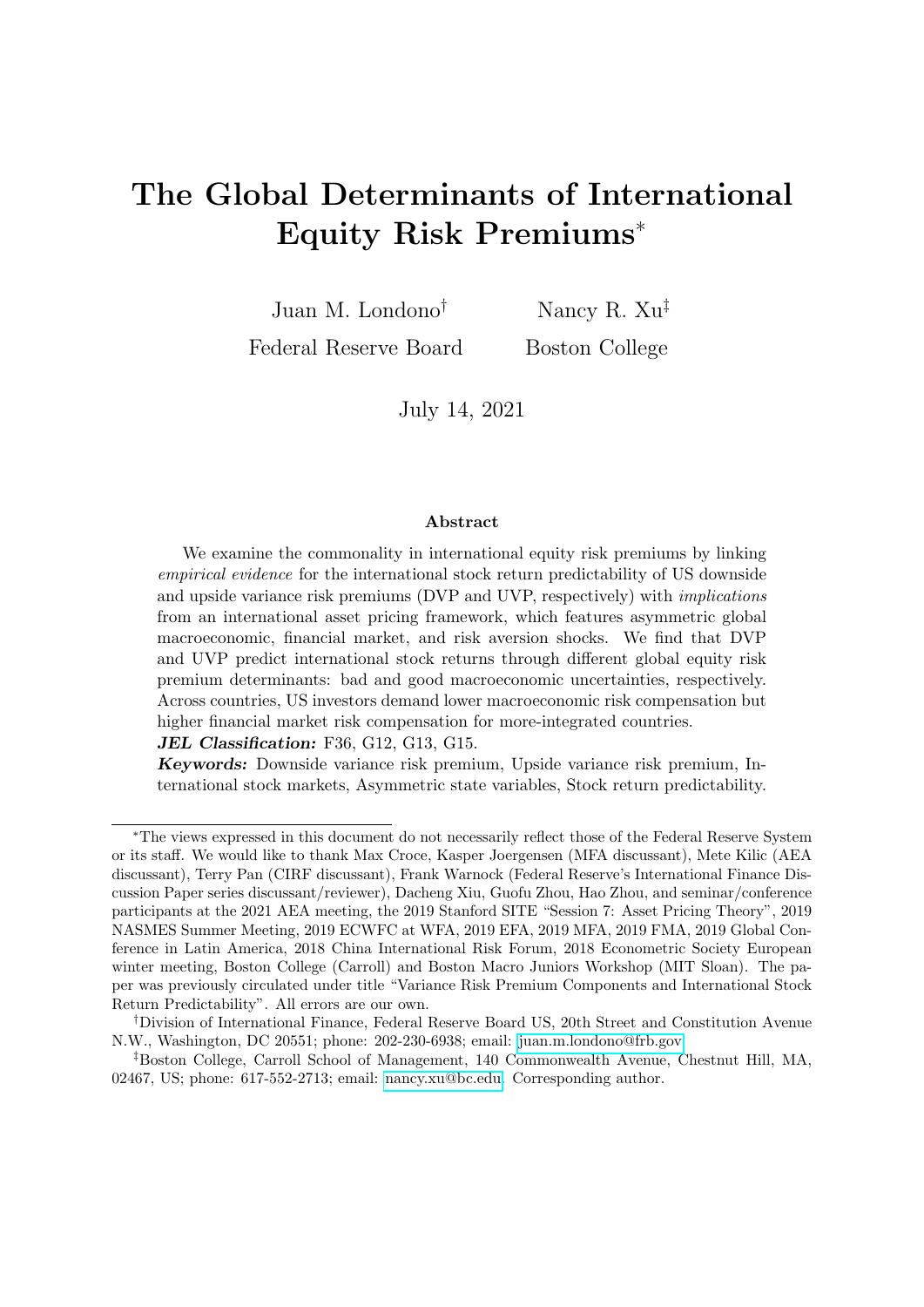from risk aversion and macro shocks.

### E.2. Estimation results

The estimation of the three state variable systems is conducted sequentially given the overlaying shocks. First, the economic growth and uncertainty state variables are estimated using a monthly sample from 1947/02 to 2019/12 and the Approximate Maximum Likelihood (AML) methodology in Bates (2006). Then, the risk aversion measure uses the  $q_t$  series from Bekaert et al. (forthcoming), from 1986/06 to 2019/12, and is first projected on known macro variables; the disturbance is estimated using Bates (2006)'s. Finally, the stock market illiquidity measure is constructed using Amihud (2002)'s methodology, from 1985/01 to 2019/12, and is first projected on known variables; the disturbance is also estimated using Bates (2006)'s. (Below: (  $,$  ): 1% (5%, 10%) test)

| A. Estimation Results of $\theta_t$ , $\theta p_t$ , $\theta n_t$ |                       |                    |                            |                   |                       |                       |  |  |
|-------------------------------------------------------------------|-----------------------|--------------------|----------------------------|-------------------|-----------------------|-----------------------|--|--|
| $\theta_t$ :                                                      | $\theta$              | $\rho$ :           | $\rho$ ; $p$               | $\rho$ ; n        | $\delta$ ; $p$        | $\delta$ ; n          |  |  |
| Coeff.                                                            | $0.0023***$           | $0.3799***$        | $4.02E-05$                 | $-0.0001$         | $0.0001***$           | $0.0028***$           |  |  |
| SE                                                                | (0.0003)              | (0.0313)           | (0.0002)                   | (0.0012)          | $(2.81E-5)$           | (0.0003)              |  |  |
| $\theta p_t$ :                                                    | $\overline{\theta p}$ | $\rho$ $p$         | $\delta$ $\rho$            |                   |                       |                       |  |  |
| Coeff.                                                            | $500$ (fix)           | $0.9979***$        | $0.3739***$                |                   |                       |                       |  |  |
| SE                                                                |                       | (0.0171)           | (0.0173)                   |                   |                       |                       |  |  |
| $\theta n_t$ :                                                    | $\overline{\theta n}$ | $\rho$ n           | $\delta$<br>$\overline{p}$ |                   |                       |                       |  |  |
| Coeff.                                                            | $10.3362***$          | $0.9525***$        | 2.2996***                  |                   |                       |                       |  |  |
| SE                                                                | (2.0747)              | (0.0096)           | (0.1907)                   |                   |                       |                       |  |  |
| B. Estimation Results of $q_t, q_h$                               |                       |                    |                            |                   |                       |                       |  |  |
| $q_t$ :                                                           | $\overline{q}$        | $\rho_{q;q}$       | $\rho_{q;qh}$              | $\rho_{q}$        | $\rho_{q; p}$         | $\rho_{q; n}$         |  |  |
| Coeff.                                                            | $0.3266***$           | $0.7124***$        | $-0.0006$                  | $-3.1851***$      | $0.0008**$            | 0.0011                |  |  |
| SE                                                                | (0.0102)              | (0.0355)           | (0.0004)                   | (0.9238)          | (0.0003)              | (0.0009)              |  |  |
|                                                                   | $\delta_{q}$ p        | $\delta_{q; n}$    | $\delta_{q;qh}$            | $\delta_{q;ql}$   | $q\bar{l}$            |                       |  |  |
| Coeff.                                                            | 0.0004                | $0.0185***$        | $1.0767***$                | $0.0906***$       | 786.6892***           |                       |  |  |
| SE                                                                | (0.0003)              | (0.0034)           | (0.0645)                   | (0.0001)          | (102.74)              |                       |  |  |
| $q h_t$ :                                                         | $\overline{qh}$       | $\rho_{\text{gh}}$ | $\delta_{q h}$             |                   |                       |                       |  |  |
| Coeff.                                                            | $0.872***$            | $0.5677***$        | $1.0767***$                |                   |                       |                       |  |  |
| SE                                                                | (0.0670)              | (0.0307)           | (0.0645)                   |                   |                       |                       |  |  |
| C. Estimation Results of $illiq_t, illiq_t, illiq_t$              |                       |                    |                            |                   |                       |                       |  |  |
| $illiq_t$ :                                                       | illig                 | Pilliq; illiq      | Pilliq; illiqh             | $P$ illig;illigl  |                       |                       |  |  |
| Coeff.                                                            | 8.9526***             | $0.9521***$        | 0.0001                     | $-0.0005$         |                       |                       |  |  |
| <b>SE</b>                                                         | (0.1311)              | (0.0147)           | (0.0046)                   | (0.0044)          |                       |                       |  |  |
|                                                                   | $\rho$ illig;         | $P$ illiq; p       | $P$ illiq; n               | $\rho_{illiq;q}$  | $P$ illiq;qh          |                       |  |  |
| Coeff.                                                            | $-15.2507$            | $0.0186*$          | 0.0145                     | $-4.622*$         | $1.5002***$           |                       |  |  |
| <b>SE</b>                                                         | (27.2003)             | (0.0113)           | (0.0317)                   | (2.5668)          | (0.4929)              |                       |  |  |
|                                                                   | $\delta$ illiq; p     | $\delta$ illiq; n  | $\delta$ illiq;qh          | $\delta$ illiq;ql | $\delta$ illiq;illiqh | $\delta$ illiq;illiql |  |  |
| Coeff.                                                            | 0.0054                | 0.0345             | $-1.2834**$                | $-0.004$          | $2.0855***$           | $0.7175***$           |  |  |
| <b>SE</b>                                                         | (0.0077)              | (0.0988)           | (0.5396)                   | (0.0052)          | (0.0351)              | (0.0323)              |  |  |
| $illiqh_t$ :                                                      | $\overline{illiqh}$   | Pi                 | $\delta$ illigh            |                   |                       |                       |  |  |
| Coeff.                                                            | $1.1458***$           | $0.9244***$        | $0.4687***$                |                   |                       |                       |  |  |
| <b>SE</b>                                                         | (0.0481)              | (0.0413)           | (0.0103)                   |                   |                       |                       |  |  |
| $illiql_t$ :                                                      | $\overline{illiql}$   | Pi                 | $\delta$ illigl            |                   |                       |                       |  |  |
| Coeff.                                                            | $0.699***$            | $0.8651***$        | $0.0219***$                |                   |                       |                       |  |  |
| SE                                                                | (0.0347)              | (0.0900)           | (0.0025)                   |                   |                       |                       |  |  |

We next compare the closeness between average conditional moments (mean, variance) and empirical unconditional moments of  $\theta_{t+1}$ ,  $q_{t+1}$ , and illiq<sub>t+1</sub>. Bold values indicate that the average conditional moments are statistically close to the data. Moment matching is expected given the highly specified model assumptions; given that our paper is not about selecting the most efficient dynamic process but obtaining realistic estimates of state variables, we do not expand the model comparison exercise and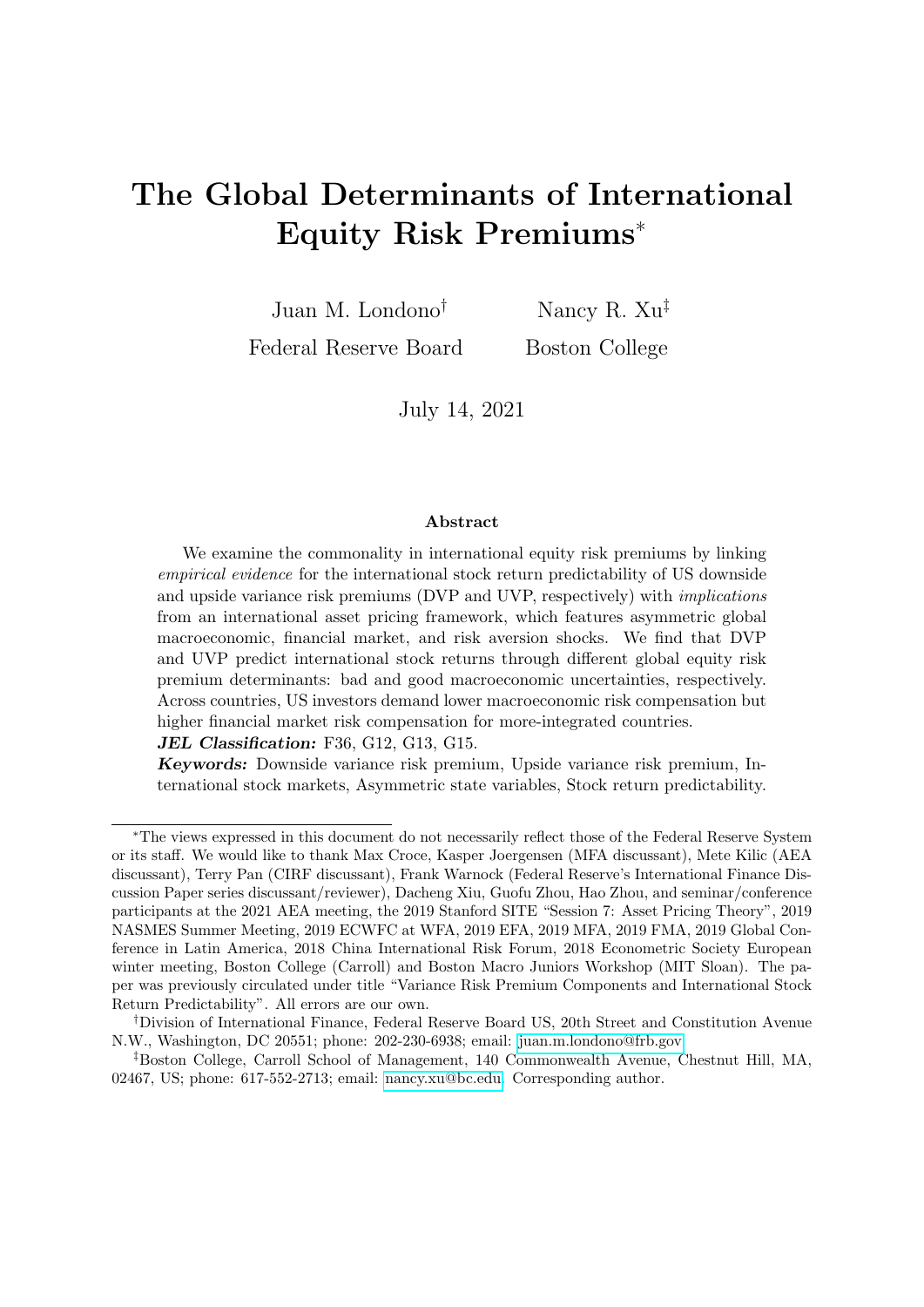follow existing evidence and frameworks in the literature.

|          | $\theta_{t+1}$ |            | $q_{t+1}$   |        | $illia_{t+1}$ |        |  |
|----------|----------------|------------|-------------|--------|---------------|--------|--|
|          | Data           | Model      | Data.       | Model  | Data.         | Model  |  |
| Mean     | $0.0023***$    | 0.0025     | $0.3023***$ | 0.3049 | $8.9468***$   | 8.9570 |  |
|          | (0.0003)       |            | (0.0084)    |        | (0.0084)      |        |  |
| Variance | $7.33E-05***$  | $6.11E-05$ | $0.0091***$ | 0.0094 | $6.632***$    | 7.4434 |  |
|          | $(7.73E-06)$   |            | (0.0018)    |        | (1.1573)      |        |  |

Figures below depict the dynamics of state variables in the macro, risk aversion, and stock market illiquidity systems, respectively: (1) From top to bottom: Economic growth (gray) and its conditional mean (red); good macro uncertainty state variable  $\theta p_i$ ; bad macro uncertainty state variable  $\theta n_i$ ; total conditional volatility.



(2) From top to bottom: Risk aversion state variable  $q_t$  from Bekaert et al. (forthcoming) (gray) and its conditional mean (red); high risk aversion state variable  $q h_t$ ; total conditional volatility.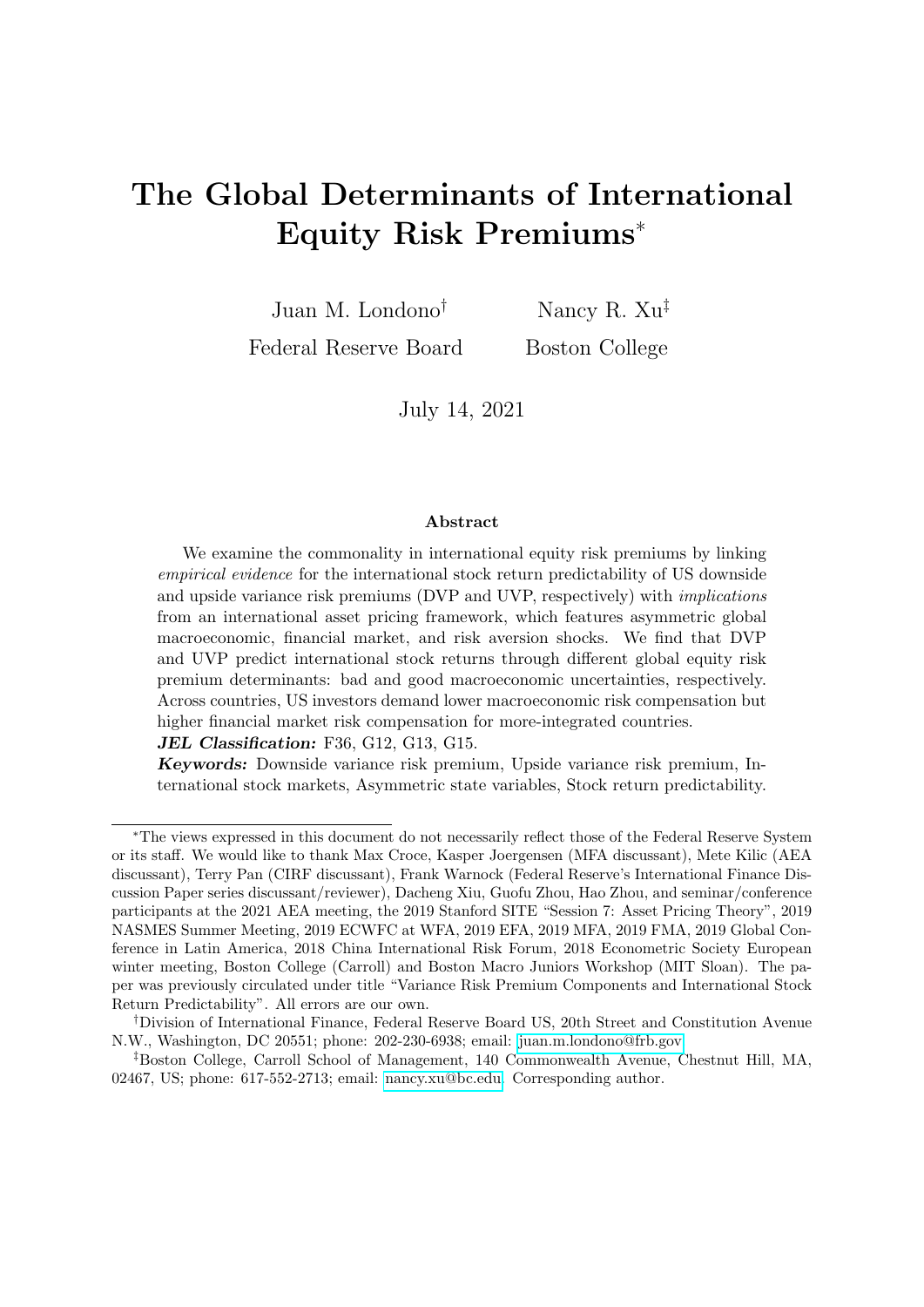

(3) From top to bottom: Stock market illiquidity measure using Amihud (2002)'s method (gray) and its conditional mean (red); high market illiquidity state variable  $illiqh_t$ ; low market illiquidity state variable  $illiql_t$ ; total conditional volatility.



Appendix Page 14